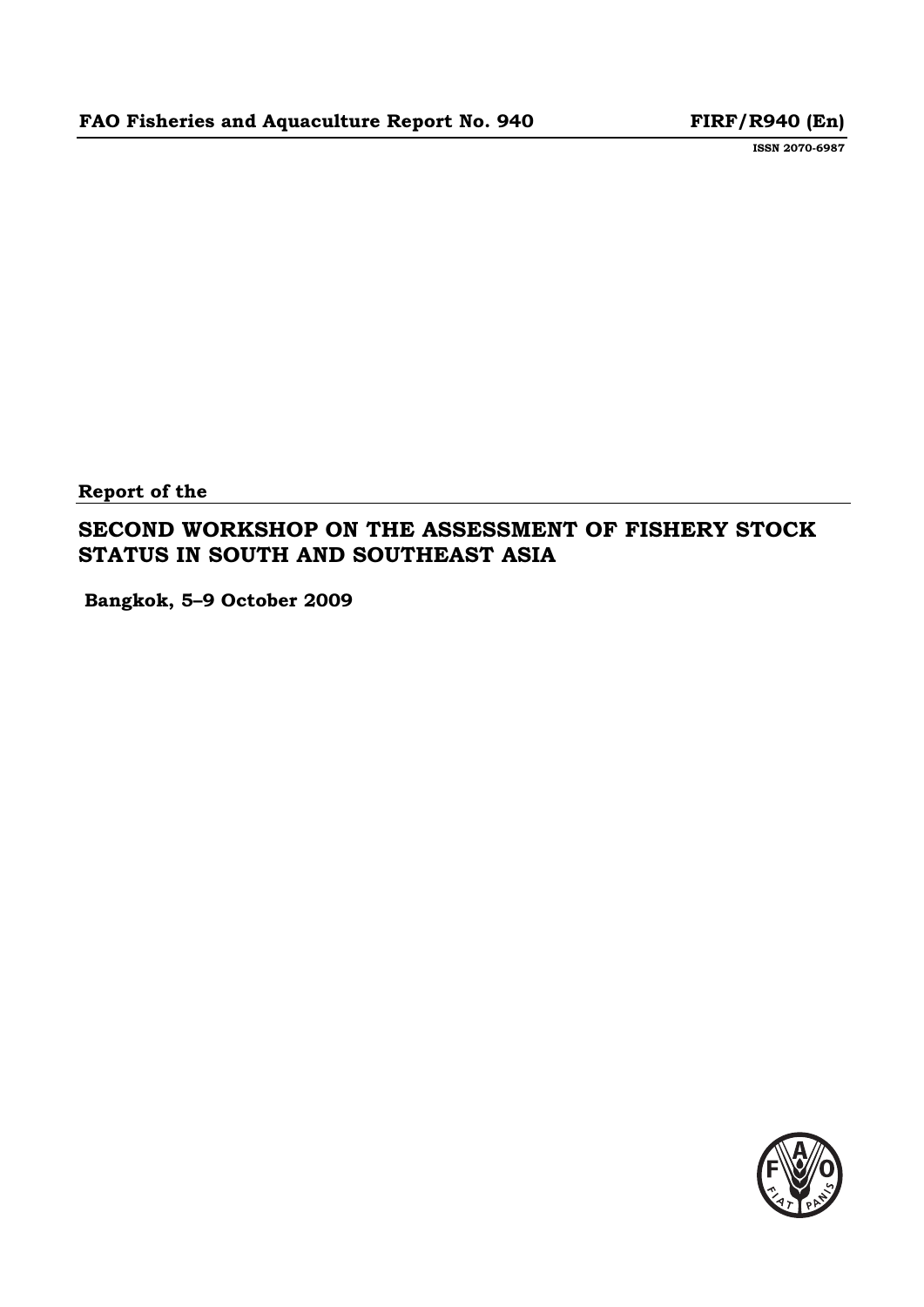Web site: www.fao.org/documents/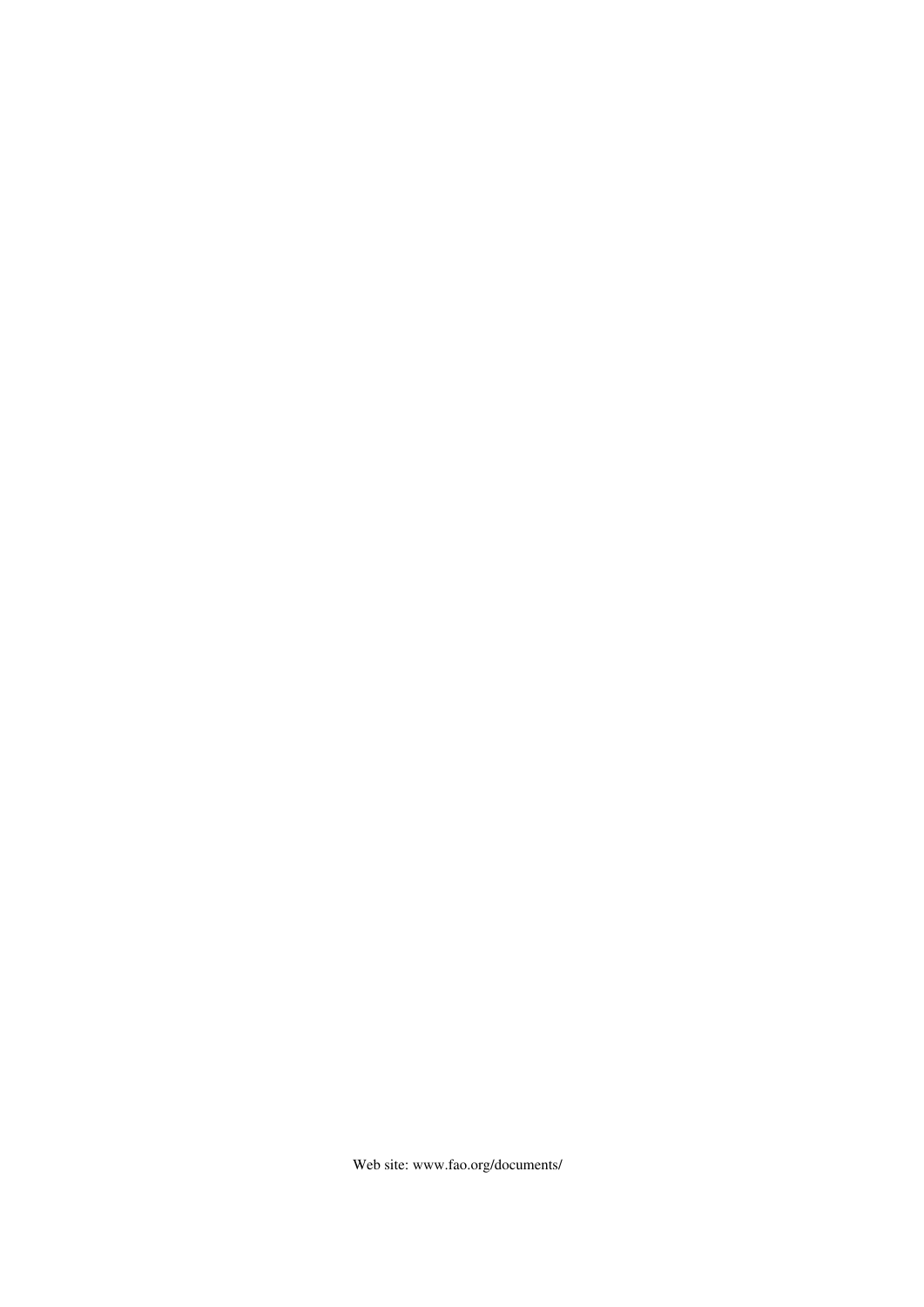Report of the

# SECOND WORKSHOP ON THE ASSESSMENT OF FISHERY STOCK STATUS IN SOUTH AND SOUTHEAST ASIA

Bangkok, 5–9 October 2009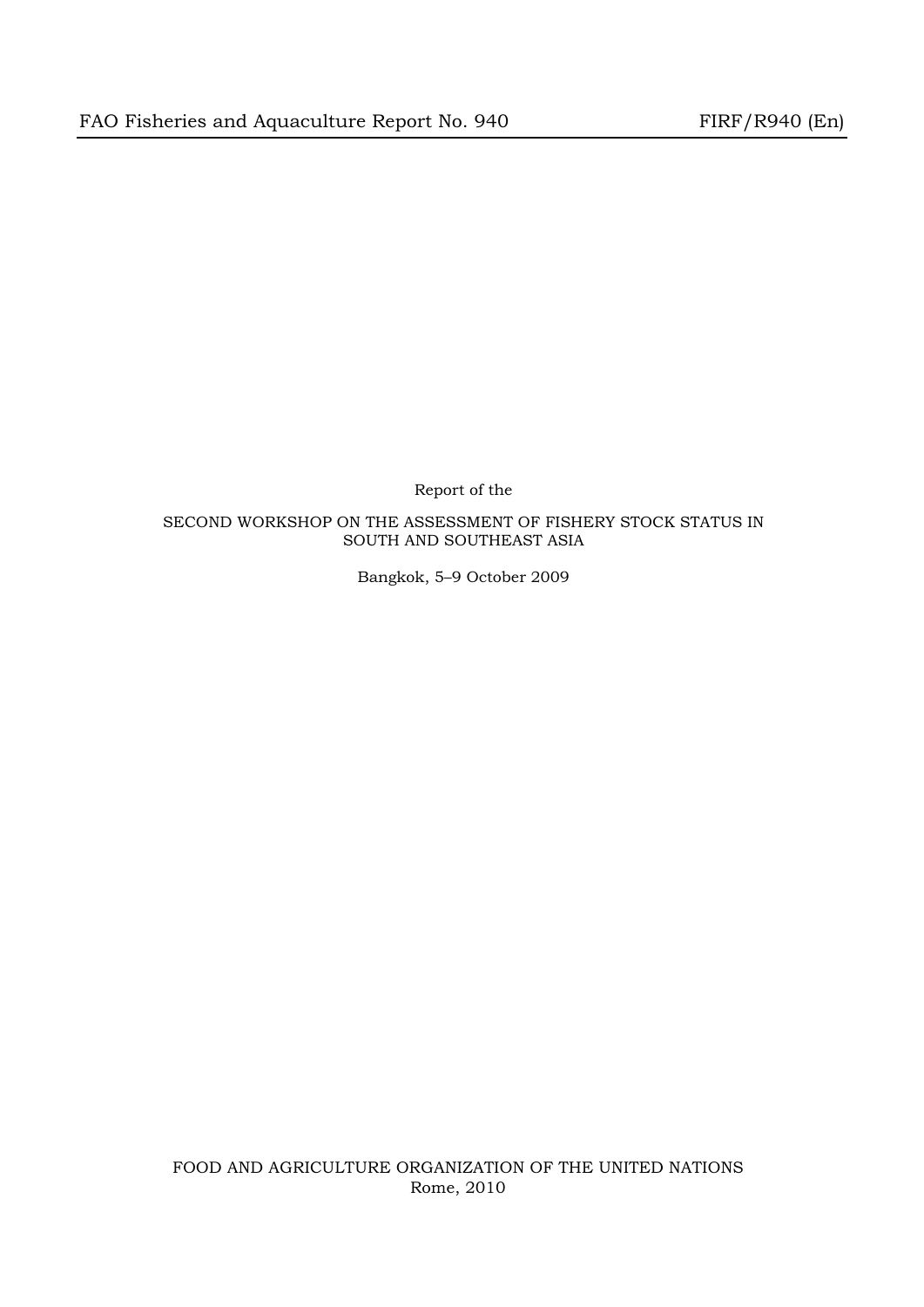The designations employed and the presentation of material in this information<br>product do not imply the expression of any opinion whatsoever on the part<br>of the Food and Agriculture Organization of the United Nations (FAO) legal or development status of any country, territory, city or area or of its authorities, or concerning the delimitation of its frontiers or boundaries. The mention of specific companies or products of manufacturers, whether or not these have been patented, does not imply that these have been endorsed or recommended by FAO in preference to others of a similar nature that are not mentioned.

ISBN 978-92-5-106595-2

All rights reserved. FAO encourages reproduction and dissemination of material in this information product. Non-commercial uses will be authorized free of charge. Reproduction for resale or other commercial purposes, including educational purposes, may incur fees. Applications for permission to reproduce or disseminate FAO copyright materials and all other queries on rights and licences, should be addressed by e-mail to: copyright@fao.org

or to the

Chief, Publishing Policy and Support Branch Office of Knowledge Exchange, Research and Extension FAO, Viale delle Terme di Caracalla, 00153 Rome, Italy

© **FAO 2010**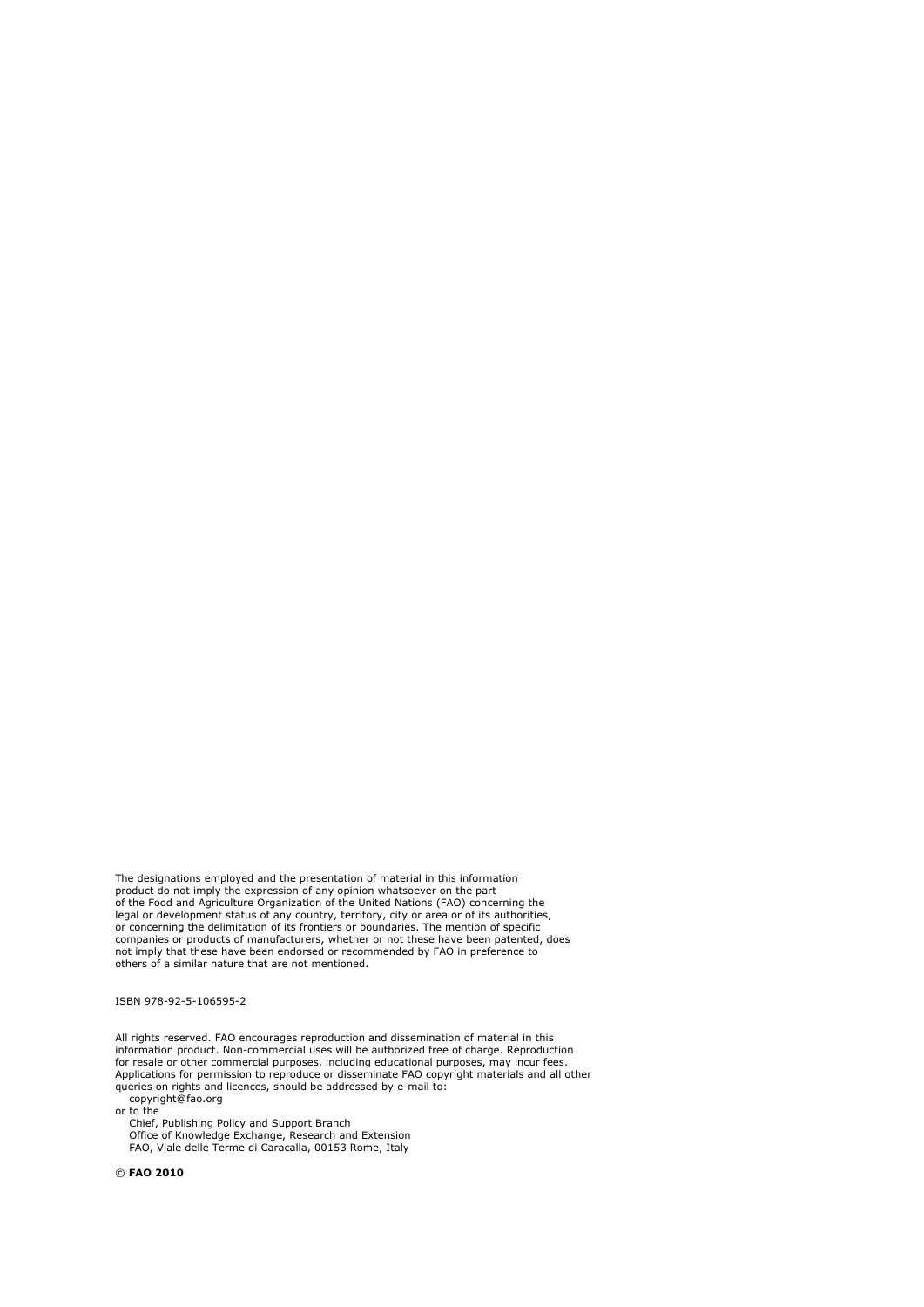#### **PREPARATION OF THIS DOCUMENT**

This report documents the discussions, conclusions and recommendations of the second Workshop on the Assessment of Fishery Stock Status in South and Southeast Asia held in Bangkok, Thailand, from 5 to 9 October 2009. The workshop aimed to review the state of fishery resources in each participating country. This information will contribute to the global review of the state of the fishery resources that FAO updates on a regular basis. Furthermore, the workshop offered an opportunity to discuss key priorities related to improving fishery stock assessments and capacity in the region.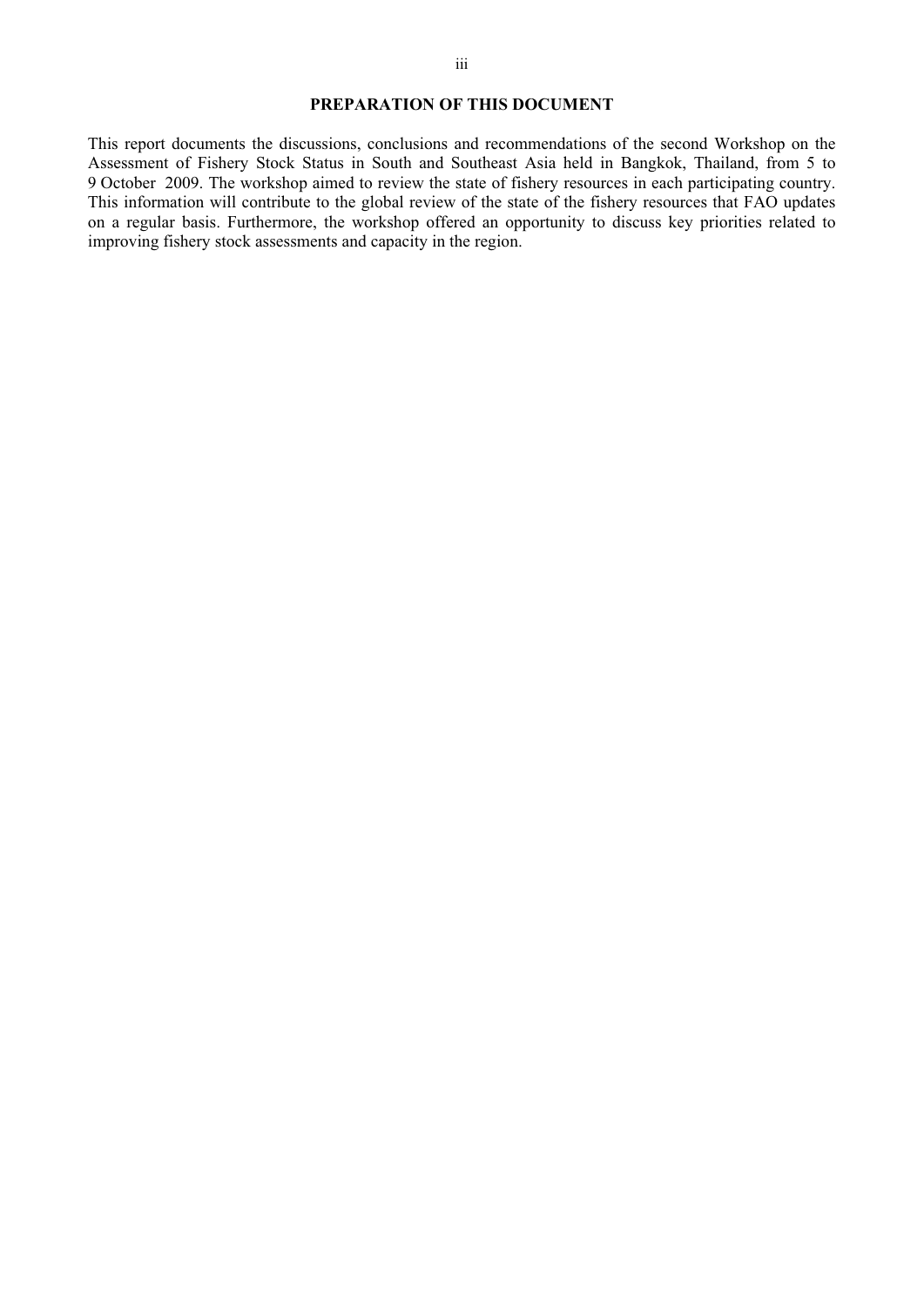FAO. Report of the second Workshop on the Assessment of Fishery Stock Status in South and Southeast Asia. Bangkok, 5–9 October 2009.

*FAO Fisheries and Aquaculture Report.* No. 940. Rome, FAO. 2010. 54p.

#### **ABSTRACT**

This report covers the main outcomes of the second of two workshops held in Bangkok (Thailand) in June and October 2009 respectively, with the main objective to review the fisheries data and information available in South and Southeast Asia region and identify appropriate methods to update the assessment of the state of the fishery resources in this area.

The workshop was attended by 38 participants from 10 countries, the Southeast Asian Fisheries Development Centre (SEAFDEC), the WorldFish Center and FAO.

Despite the scarcity of data, by using participants expert opinion it was possible to compile summary tables on the state of the main stocks for most countries. Key recommendations included the need for increased reliability and accuracy of fishery statistics; the desirability of fishery policies and management strategies to be designed based on stock assessment results; and undertaking training in stock assessment and fishery management.

Establishment of a stock assessment working group was also considered as a priority.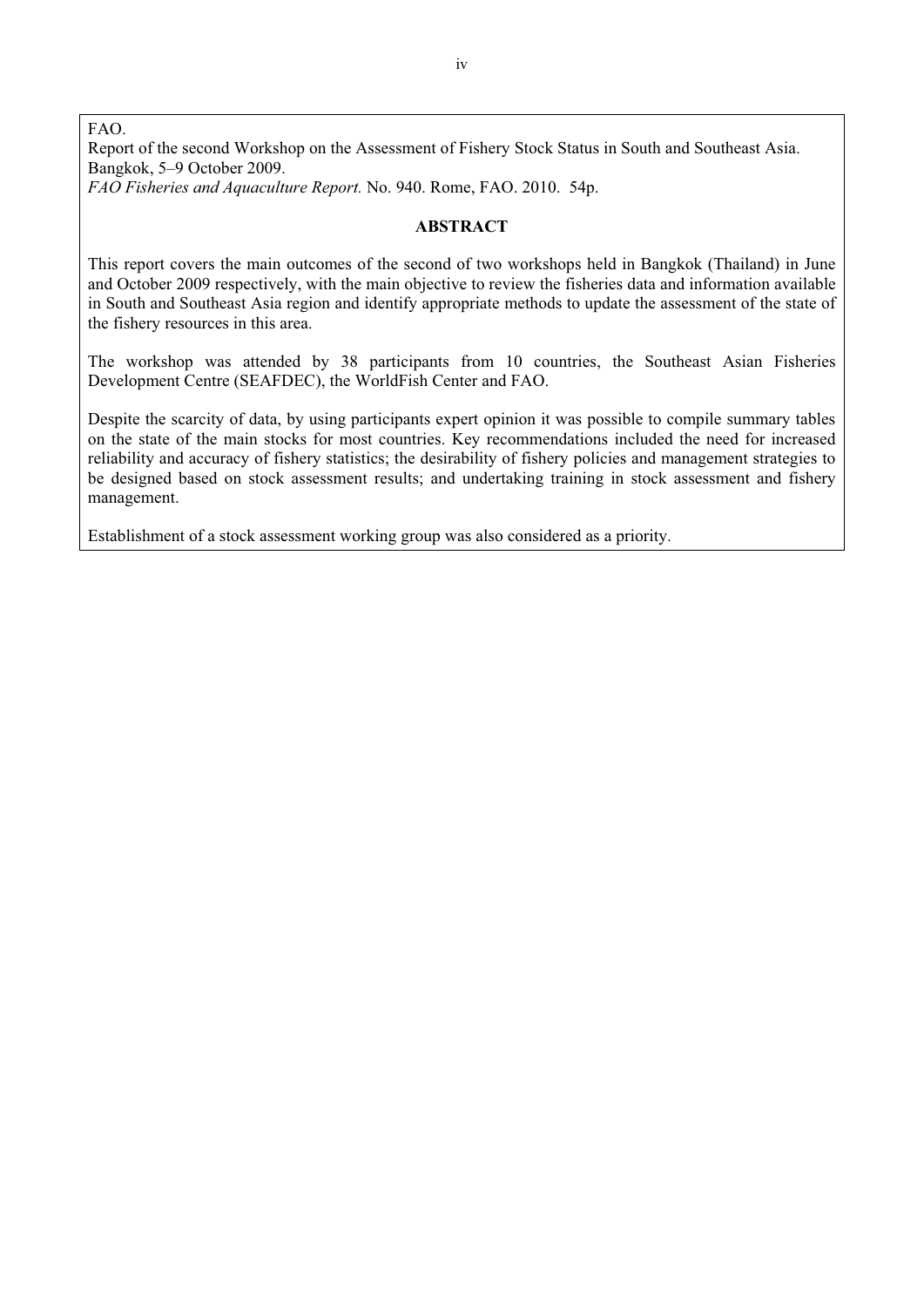# **CONTENTS**

|                      | 1. BACKGROUND                                                                                    | $\mathbf{1}$                               |  |  |  |
|----------------------|--------------------------------------------------------------------------------------------------|--------------------------------------------|--|--|--|
| <b>OPENING</b><br>2. |                                                                                                  |                                            |  |  |  |
| 3.                   | <b>COUNTRY REPORTS AND STOCK STATUS ASSESSMENT</b>                                               | $\boldsymbol{2}$                           |  |  |  |
|                      | Introduction<br>3.1                                                                              | $\begin{array}{c} 2 \\ 3 \\ 5 \end{array}$ |  |  |  |
|                      | Thailand<br>3.2                                                                                  |                                            |  |  |  |
|                      | Malaysia<br>3.3                                                                                  |                                            |  |  |  |
|                      | Cambodia<br>3.4                                                                                  | 9                                          |  |  |  |
|                      | 3.5<br>Philippines                                                                               | 11                                         |  |  |  |
|                      | Bangladesh<br>3.6                                                                                | 13                                         |  |  |  |
|                      | China (Northern South China Sea)<br>3.7                                                          | 15                                         |  |  |  |
|                      | Indonesia<br>3.8                                                                                 | 19                                         |  |  |  |
|                      | India<br>3.9                                                                                     | 23                                         |  |  |  |
|                      | 3.10 Sri Lanka                                                                                   | 27                                         |  |  |  |
|                      | 3.11 Myanmar<br>3.12 Viet Nam                                                                    | 30                                         |  |  |  |
|                      |                                                                                                  | 32                                         |  |  |  |
| 4.                   | PRESENTATIONS OF REGIONAL ISSUES                                                                 | 32                                         |  |  |  |
|                      | Improving fishery statistics in the region (SEAFDEC)<br>4.1                                      | 32                                         |  |  |  |
|                      | The Bay of Bengal Large Marine Ecosystem (R. Hermes, FAO/BOBLME)<br>4.2                          | 33                                         |  |  |  |
|                      | The inventory of marine resources and fisheries (M. Taconet, FAO)<br>4.3                         | 33                                         |  |  |  |
|                      | Trawlbase and its use in fishery assessment and management (L. Garces, WorldFish Center)<br>4.4  | 34                                         |  |  |  |
|                      | 4.5<br>How could stock assessment in South and Southeast Asia be strengthened? (P. Martosubroto) | 34                                         |  |  |  |
|                      | 5. CHARACTERISTICS OF AND OBSERVATIONS ON THE MARINE FISHERIES IN THE                            |                                            |  |  |  |
|                      | <b>SOUTH AND SOUTHEAST ASIA REGION</b>                                                           | 36                                         |  |  |  |
| 6.                   | <b>RECOMMENDATIONS OF THE WORKSHOP</b>                                                           | 38                                         |  |  |  |
|                      | <b>APPENDIXES</b>                                                                                |                                            |  |  |  |
|                      | 1. Agenda                                                                                        | 41                                         |  |  |  |
|                      | 2. List of participants                                                                          | 42                                         |  |  |  |
|                      | 3. Welcome message of Dr Chumnarn Pongsri, Secretary-General of SEAFDEC                          | 46                                         |  |  |  |
| 4.                   | Statistical data of fishing vessels in the South and Southeast Asia countries                    | 47                                         |  |  |  |

| 4. Statistical data of Histing vessels in the South and Southeast Asia countries |  |
|----------------------------------------------------------------------------------|--|
| 5. Summary table of country reports from the south and southeast Asia            |  |

**Page**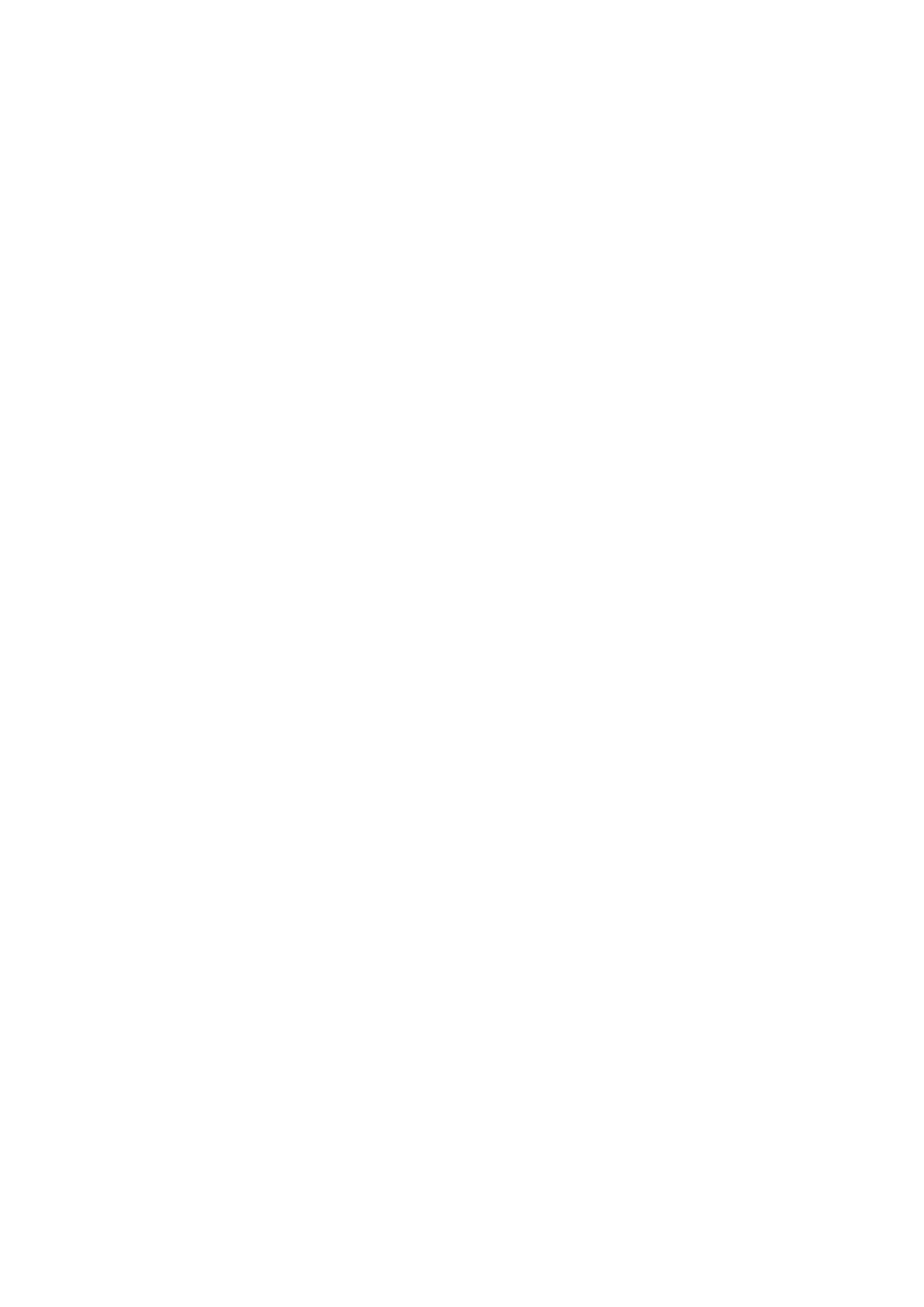# **1. BACKGROUND**

As part of a global effort to improve the information on the state of fishery resources, FAO planned two workshops in South and Southeast Asia region in 2009 to review the data and information available and, based on these, identify appropriate methods to update the assessment of the state of the fishery resources in this area.

The main objectives of these workshops were to determine data availability, local management issues, and appropriate assessment methods, as a basis to:

- review the state of fishery resources in each participating country;
- review data availability, particularly auxiliary data, of major fisheries;
- identify management and social-economic issues that demand immediate attention and action;
- discuss and identify the most appropriate methods that can incorporate auxiliary data and improve the assessment of fishery resource status.

At the first workshop held in June 2009 in Bangkok, Thailand, participants agreed that four methods could be applied in the assessment of stock status of fisheries resources in their respective countries. These methods were the depletion-adjusted average catch method, which does not require effort data, the Productivity Susceptibility Analysis (PSA), found particularly useful in multispecies and data poor fisheries, stock assessment using life parameters, and using CPUEs from scientific surveys to identify the level of exploitation in relation to reference points derived from the time series of CPUEs form surveys. A work plan was also developed for each participating country to assess its fish stocks using the four methods, and to report results back to the second workshop to be held in October 2009.

The workshop was attended by 38 participants from 10 countries, the Southeast Asian Fisheries Development Center (SEAFDEC), the WorldFish Center and FAO.

The workshop prospectus and the list of participants are attached in Appendixes 1 and 2, respectively.

# **2. OPENING**

The Secretary-General and Training Department Chief of the Southeast Asian Fisheries Development Centre (SEAFDEC), Dr Chumnarn Pongsri, opened the workshop recalling that while the importance of the information on fishery resources, of catch statistics, exploitation rates and overall state of the resources is well recognized, this information is often not available or incomplete. He expressed the hope that this workshop could introduce methodologies to deal with the above situation and produce results that could be used by the countries in support of their efforts to manage the resources in a sustainable manner.

Dr Gabriella Bianchi recalled the background against which this initiative had been taken. There is a general perception globally that fishery resources are declining and that the marine environment is deteriorating because of fishing and other human activities. This is true also for South and Southeast Asia. In these regions, overall positive catch trends may be masking a more compound picture, with serial depletions and high catch levels being so far maintained by enhancing technology and exploitation of new fishing grounds and resources. The lack of detailed information on the state of fish stocks may be lulling decision-makers in the region in believing that the continuous increase in catch means potentials for further expansion of fishing. Moreover, food security considerations, alleviating poverty and increasing employment are often incentives that encourage increase in fishing activities. However, it should be recognized that if landings continue to increase in the region, productivity of fish resources and ecosystems will be undermined and that ultimate loss of food, employment and income will be unavoidable. The knowledge of stock status of fish resources could provide decision-makers with necessary information for designing harvest strategies that aim at longterm sustainability and ecological conservation.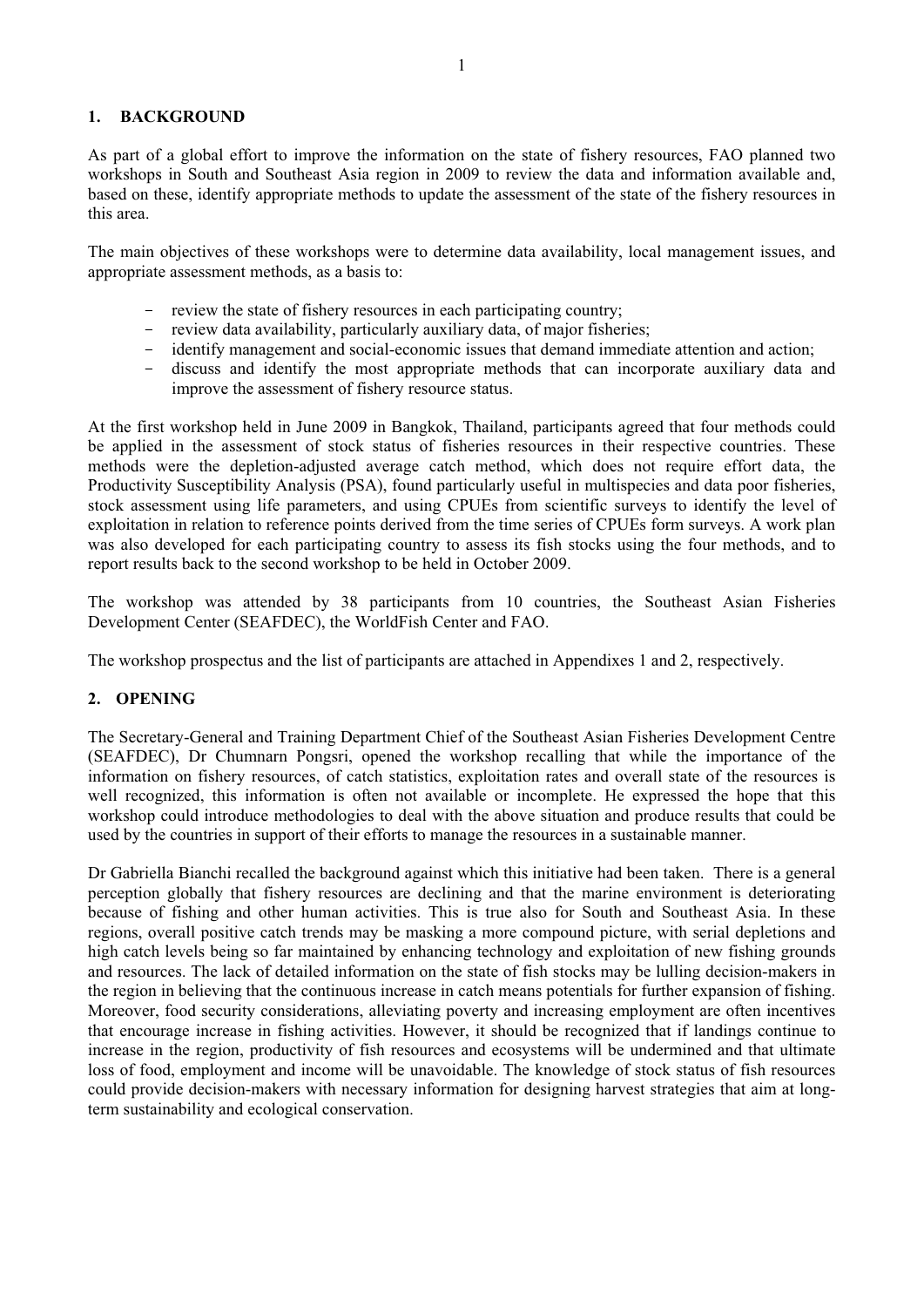#### **3. COUNTRY REPORTS AND STOCK STATUS ASSESSMENT**

#### **3.1 Introduction**

Two workshops were planned together for the South and Southeast Asia region in 2009 to review the data and information available and to identify appropriate methods to carry out assessment of the state of the fishery resources. At the first workshop in June 2009, three simple methods were presented: depletionadjusted average catch, stock status assessment using life parameters (Beddington and Kirkwood, 2005), and productivity susceptibility analysis (PSA), which is not a stock assessment method but used to assess the risk of fishing impact on fish species. It was made clear at the workshop that these simple methods have very strong assumptions and not been tested comprehensively. Therefore, a great uncertainty might exist when applied to practically fisheries, particularly tropical fisheries. They should be used only as the last resort for stocks that have no formal assessment and very limited data available.

For the purpose of capacity building, the first workshop discussed the practical fishery situation in each country and determined a list of works for the representatives to complete and report back to the second workshop after interactive consultations with each country's representative.

To follow on the first workshop, the second workshop carried out an exercise that requested each country to list major fish species and provide information on their catch trend, survey index, current stock status and capacity level of fishing fleet. The selection of major species was mainly based on its catch volume with a target that the total catch of those major species should constitute 40–70 percent of the total marine fish landings. Current stock status of each fish species can be determined based on existing stock assessment results or some informal evaluation such as abundance index or expert judgment. Fishing fleet capacity is classified as either overcapitalized or not based on the best information available such as overfishing, historical catch trend, variation in fishermen's income and economic performance of the fishery.

Stock status and fishing capacity are two most crucial attributes that give information on the health of fish stock and its fishery. If a stock is overexploited, its abundance is lower than the level that could produce the maximum sustainable yield and therefore the potential of production of the stock has not been fully utilized. If no management actions are taken to reduce fishing pressure to rebuild the overexploited stock, the extent of overfishing will become even more serious or the stock may be further depleted.

Stock status can be used for the biological diagnosis while fleet capacity reveals if the current fleet size exceeds the level at which the desired harvest can be carried out in the most economically efficient way. To put it simply, the fleet has too many vessels for harvesting the potential production of the fish stock, i.e. excess capacity. The desired level can be the maximum sustainable yield (MSY) or the maximum economic yield (MEY) or any level that is determined based on consideration of a number of social, economic and ecological factors. Overcapacity often leads to overfishing if no strict control over the fishing activity is in place. However, overcapacity of a fishing fleet does not necessarily result in overfishing provided that the exerted fishing effort is controlled at the right level. It is noteworthy, in such a case, that vessels of the fishing fleet may remain at port for most time of the year and, as a result, economic efficiency is very low.

Overcapacity is a symptom of economic inefficiency and reflects the unhealthiness of the fishery. The evaluation of overcapacity is difficult to diagnose and often requires economic modeling. At this workshop, participants were asked to use the best information available to determine if the fishery has excess capacity. To eliminate overcapacity often demands for joint effort between fishery and other sectors of the community. Therefore, overcapacity is a symptom that reveals problems more than fisheries alone.

To record what has been achieved at the workshop and to provide information on the state of fish resources and their fisheries, the report on each country in this chapter is divided into three sections: country report, workshop exercise report and fishery status report. The country report provide some general information about fisheries and marine capture fishery in each country; the workshop exercise report simply records the results of the assessment of the fish species with the methods agreed on at the first workshop; and the fishery status report presents the results of the assessment of the major species compiled by each country.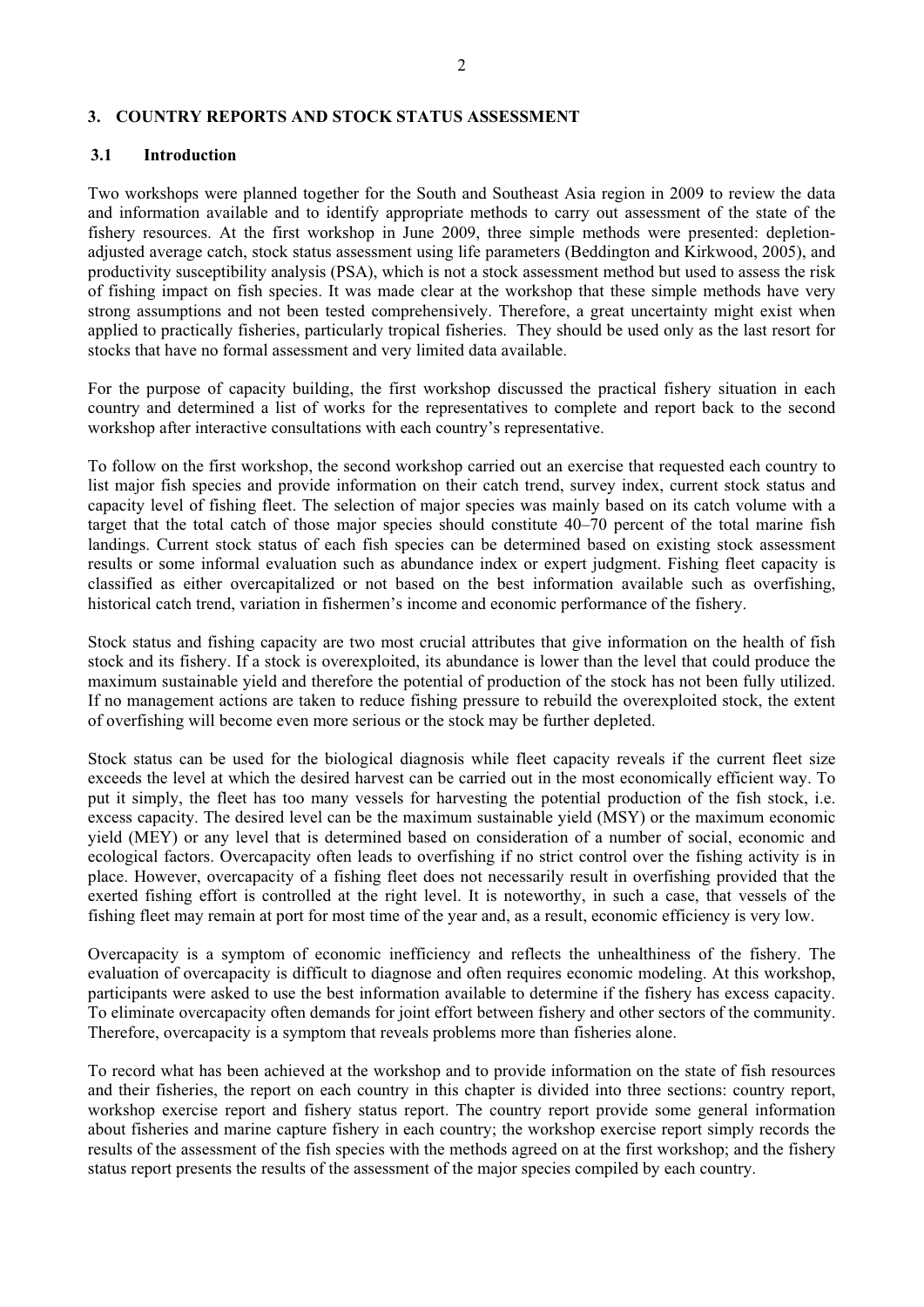#### **3.2 Thailand**

Fish production in Thailand increased from 3.6 million tonnes in 1995 to 4.1 million tonnes in 2004, with a value of 105 400 million Baht. Thailand's marine fisheries started a rapid and continuous increase period in the early 1960a and peaked in 1995 at about 2.8 million tonnes (Figure 1). Since then, total marine catch has declined down to 2.4 million tonnes in 2007. A closer examination of the production by region reveals that the drop in production was mainly caused by the reduction of production in the Gulf of Thailand.

Fisheries contribute approximately 1.6 percent of the national GDP, or 16.2 percent of the agricultural sector in Thailand. Contribution of the fisheries sector is significant to the country's economy. Apart from generating substantial incomes and employment, it also supports the various downstream industries, e.g. ship building and fish processing industries, including fishmeal factories.

Fish products are a main source of animal protein in the Thai diet, and national fish consumption increased from 25 kg per capita in 1995 to 35 kg per capita in 2004. Fisheries are an important source of foreign currencies through export in Thailand and earned a total registered trade surplus of 125.2 billion Baht in 2004.



**Figure 1:** Historical catches from Thailand's marine capture fisheries.

Stock assessment of economically important species such as threadfin bream, lizardfish, and bigeye, clearly indicates that these fish resources are overexploited, especially demersal species. The recovery of these fish stocks may require 50–60 percent reduction of the current fishing effort. It was also found that the stocks of crustaceans (e.g. large-sized shrimp and oriental flathead lobster), and cephalopods (e.g. squid and soft cuttlefish) have begun to decline. Overfishing has also seen in pelagic fish stocks. The pelagic fisheries began in 1973 and have managed to increase their total catch by fourfold from 141 608 to 614 814 tonnes in just two decades from 1973 to 1994.

Highly efficient fishing gear and methods expanded fishing effort significantly, and fishing fleets target specifically brood stocks, particularly during spawning seasons. Highly effective fishing effort and capturing of spawning stocks result in destructive effects on fish stocks and lead to serious overfishing. Total landings of pelagic species have levelled off in recent years, with an annual catch of 642 472 tonnes in 2000. Most pelagic fish stocks are fully exploited, including chub mackerel, bigeye scad, sardinellas and anchovy. The round scad stocks are considered depleted and therefore require immediate management actions. It can be concluded that the marine fishery resources, especially in the Gulf of Thailand, are overexploited.

#### *Workshop exercise report*

At the first workshop, Thailand agreed to apply two methods, Method 1 and Method 3, to its major fisheries. Method 1 is most useful for stocks that have a low natural morality. Application of Method 1 resulted in negative biomass for all selected species. In most cases, the method failed to estimate MSY. With Method 3,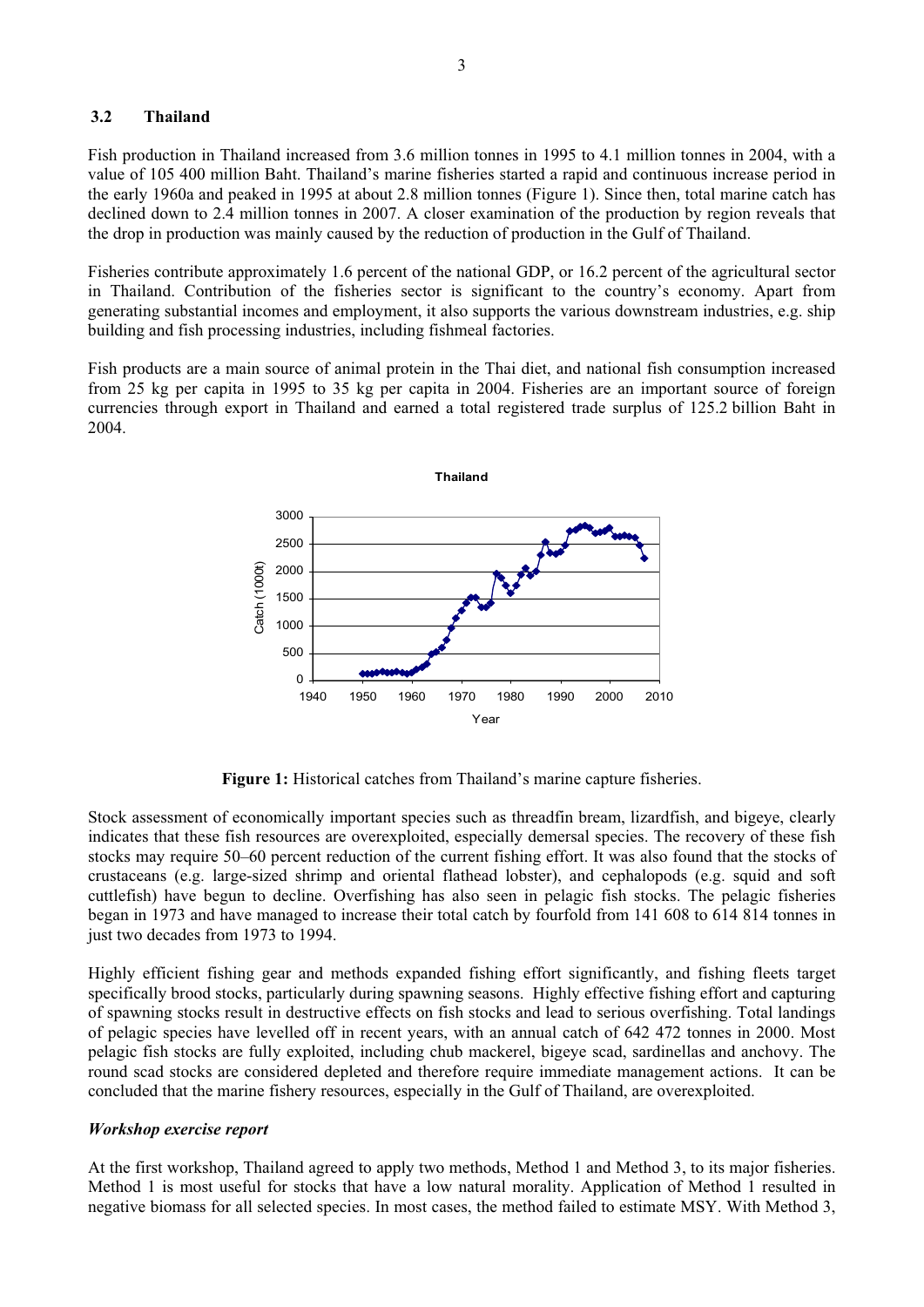the results showed low risk levels for all the species examined. When applying Method 3 to specific fisheries, we believe classification of life parameters should be adjusted based on the specific characteristics of fisheries in the region.

There has been a reduction in licences in the trawl fisheries in Thailand because of declined resource abundance. However, no management plans have been developed and, therefore explicit management objectives do not exist at present. Stock assessment has been carried out for most commercially important species, and MSY and the time needed to rebuild overexploited stocks have been estimated.

Both the methods (Method 1, Depletion-Adjusted Average Catch, and Method 2, Stock Status Assessment using Life Parameters<sup>1</sup>)) may not be applicable to the Thai fisheries without significant refinement/modification. Most tropical fish species grow fast and have a short life-span together with a high natural mortality rate. The Productivity/Susceptibility Analysis (PSA) helps with assessing the relative impacts of fishing on different species in a fishery, but it is not for stock status assessment. Such a risk assessment can be used to identify what species are at high risk and deserve further study or management actions.

An apparent difference was also noticed between survey trends and production statistics. The former showed a decrease of one order of magnitude over three decades while production showed an increasing trend. This was believed to be caused by the expansion of fishing from the Gulf of Thailand to other areas of the South China Sea. The FAO Regional Office for Asia and the Pacific (RAP) provided data for threadfin bream to show that the majority of reported catch in the Gulf of Thailand came from waters outside the Gulf. SEAFDEC also conducted a study on the reliability of the landing data of longtail tuna and eastern little tuna in Thailand and found that 50–88 percent of the reported catch came from outside Thailand's EEZ, from 1998 to 2005

# *Fishery status report*

 $\overline{a}$ 

Table 1 shows stock status of the top 14 commercially important (based on catch volume) species in the Gulf of Thailand. Of the 14 species, the first five are demersal species, the following six are pelagic species, and the last three cephalopods. They contribute 66 percent of the total catch in the Gulf and the assessment was mostly based on yield per recruitment analysis. Due to the data scarcity, growth parameters and fishing mortality rates were estimated using length-based methods and natural mortality was based on Pauly's (1980) empirical equation.

Of the species listed in Table 1, eight are overexploited and the remaining 6 are fully exploited. In general, demersal fish species show a dimmer picture than pelagic ones. This is probably because demersal fish often have a higher market value and are often captured by trawls. Another alarming phenomenon is overcapacity, i.e. the number of fishing vessels targeting the species or the total fishing effort the vessels can potentially exert on the species is too high. Overcapacity has occurred to all the top 14 species. If no practical measures were found to remove those excessive fishing capacity, overfishing will spread to the species that are not yet overexploited. This is because the low abundance of overexploited stocks will result in lower catch rates and support less fishing effort and fishing vessels will have to switch to targeting other more abundant species.

<sup>&</sup>lt;sup>1</sup> FAO, 2009. Report on the 1st Workshop on the Assessment of Fishery Stock Status in South and Southeast Asia. 16 -19 June 2009, Bangkok, Thailand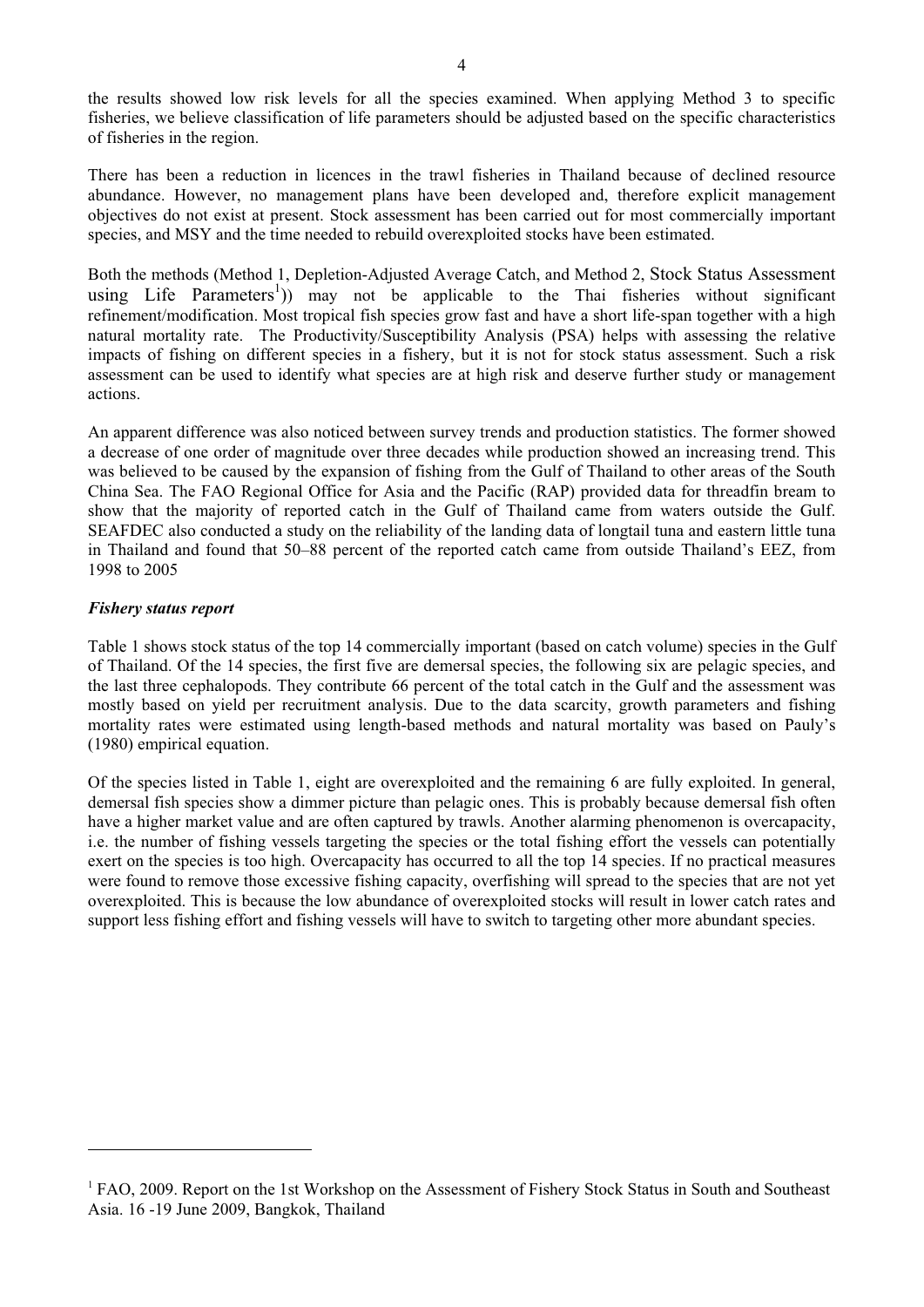**Table 1** Stock status assessment of the top 14 species in the Gulf of Thailand. "Catch trend" and "Survey index" provide the general changing pattern over the last five years.  $+$ : increase; – : decrease; and = : stable. In the column of status, U indicates underexploited, M moderately exploited, F fully exploited, O overexploited, and D depleted. "s" , in the column "Remarks" indicates that stock status was obtained from stock assessment.

| <b>Selected species</b> |                        | Catch<br>trend           | <b>Survey</b><br>index   | Over-<br>capacity | <b>Status</b>  | Remark    |
|-------------------------|------------------------|--------------------------|--------------------------|-------------------|----------------|-----------|
| Threadfin breams        | Nemipterus hexodon     | $+$                      |                          | $\Omega$          | $\mathbf{F}$   | ${\bf S}$ |
| <b>Bigeyes</b>          | Priacantrus tayenus    | $+$                      |                          | $\Omega$          | $\Omega$       | ${\bf S}$ |
| Lizard fish             | Saurida elongata       |                          | $^{+}$                   | $\Omega$          | $\Omega$       | S         |
| Lizard fish             | Suarida undosquamis    |                          | $^{+}$                   | $\Omega$          | $\Omega$       | S         |
| Orangefin ponyfish      | Leiognathus bindus     |                          | $^{+}$                   | $\Omega$          | $\Omega$       | S         |
| Yellowstripe scad       | Selaroides leptolepis  | $=$                      | $\overline{\phantom{0}}$ | $\Omega$          | $\overline{O}$ | ${\bf S}$ |
| Indo-Pacific mackerel   | Rastrelliger neglectus | $\overline{\phantom{0}}$ |                          | $\Omega$          | $\mathbf{F}$   | ${\bf S}$ |
| Indian mackerel         | Rastrelliger kanagurta |                          |                          | $\Omega$          | $\mathbf{F}$   | S         |
| Scads                   | Decapterus maruadsi    |                          |                          | $\overline{O}$    | $\mathbf{F}$   | S         |
| Sardinellas             | Sardinella gibbosa     | -                        |                          | $\Omega$          | $\Omega$       | ${\bf S}$ |
| Anchovies               | Encrasicholina         |                          |                          |                   |                |           |
|                         | heteroloba             | $\overline{\phantom{m}}$ | $+$                      | $\Omega$          | $\mathbf{F}$   | ${\bf S}$ |
| Squids                  | Photololigo duvaucelii | $=$                      | $^{+}$                   | $\Omega$          | $\mathbf{F}$   | ${\bf S}$ |
| Squids                  | Photololigo chinensis  | $=$                      | $^{+}$                   | $\Omega$          | $\overline{O}$ | S         |
| Cuttlefish              | Sepia aculeata         | $=$                      |                          | $\Omega$          | $\Omega$       | ${\bf S}$ |

# **3.3 Malaysia**

Marine fishery production in Malaysia has been increasing linearly since 1950 and reached 1.38 million tonnes in 2007 (Figure 2). This represents about 89% of the total national fish production, with a value of RM5.1 billion (US\$1.41 billion). Almost 50% of the total catches were from the Straits of Malacca, 24% from the South China Sea off the east coast of Peninsular Malaysia and the remaining 26% were from the South China Sea, Sulu Sea and Celebes Sea off the coasts of Sabah and Sarawak.

Inshore waters (area of less than 30 nautical miles from the coastline) contributed 81% of the catch and fishing vessels were usually below 70 gross tonnes. This is consistent with the big number of inshore fishing vessels, 97% of fishing vessels in the country. Trawls and purse seines are the two major gear types and contribute up to 78% of the landings. Currently, there are 6 090 trawlers and 1 265 purse seiners licensed and operating in Malaysia.

Stock assessment was completed mainly using holistic methods, including fishery independent surveys, swept area methods for demersal species and acoustic survey for pelagic species. The Malaysian fisheries usually capture multiple species because tropical marine ecosystems have a high biodiversity. The concept of target species is quite weak.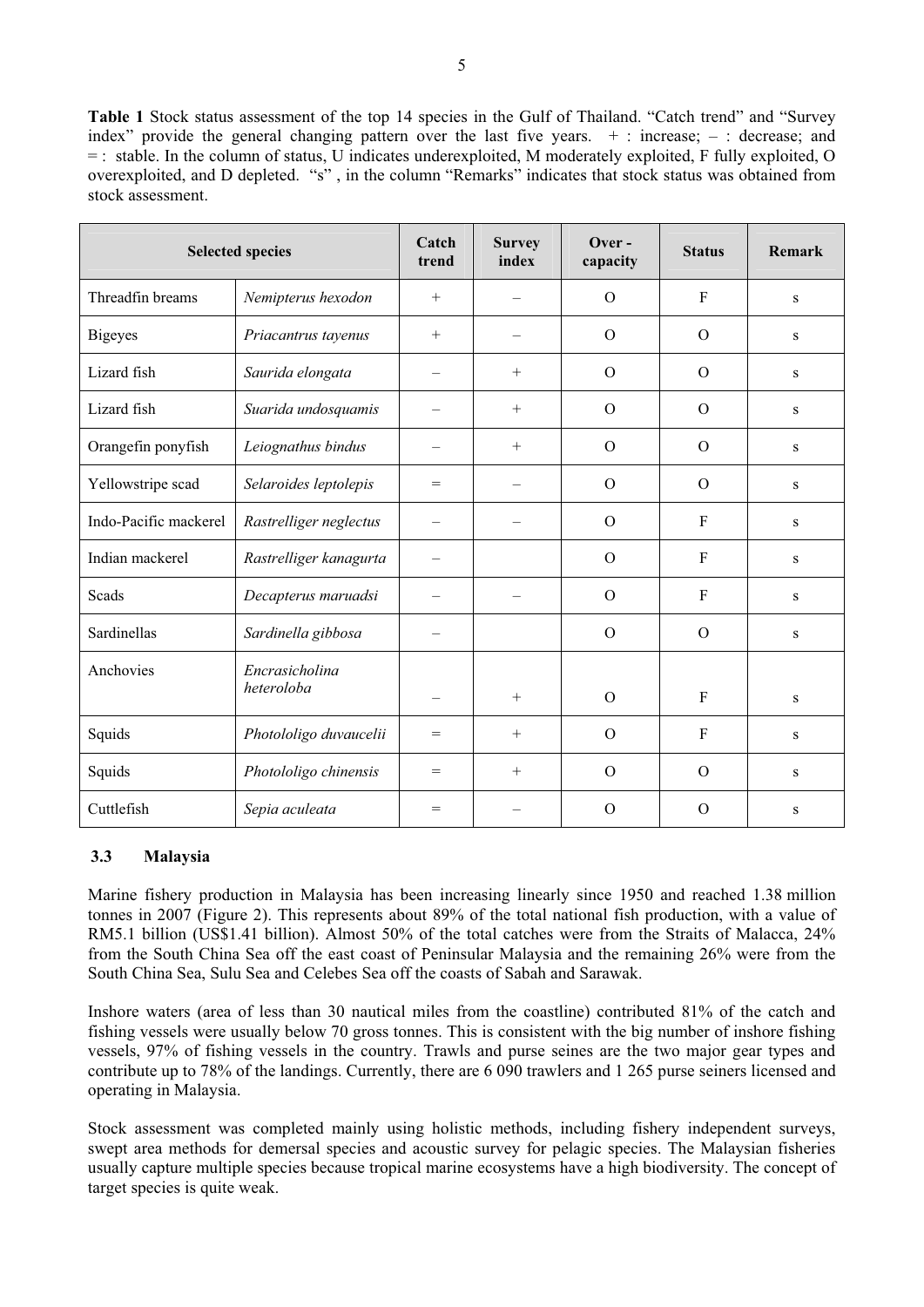As in many Asian countries, fisheries in Malaysia are an important industry in terms of employment, food security and export. The marine fishing sector directly employed almost 100 000 persons or about one percent of the national labour force to work as fishers onboard of 39 268 licensed fishing vessels. However, contribution of fisheries to national employment decreased continuously from 2.4% in 1970 to 1.9% in 1990 and 1% in 2007.



**Figure 2:** Historical catches from Malaysia's marine capture fisheries

#### *Workshop exercise report*

Method 1 (Depletion-Adjusted Average Catch) and Method 3 (Productivity Susceptibility Analysis [PSA]) were applied to the available data from the west coast of Peninsular Malaysia. Method 1 was applied to 22 species. The catch data used in this exercise were from the annual fisheries statistics from 1970 to 2007, which only represents the Andaman Sea area of the Straits of Malacca on the west coast of Peninsular Malaysia. Measures were taken to ensure that catch data of specific species are reliable. This area is in the FAO Statistical Area 57. Natural mortality (M) was quoted from published sources, either estimated for Malaysia or (mostly) for other countries in the region. The values of  $\alpha$  were estimated based on the ratio of CPUEs between 2007 and 1970 or 1980, which are the earliest year of the data series and assumed to have stock abundance close to virgin stock status. CPUE is calculated by dividing the total catch of a species by the number of vessels recorded of the major fishing gear targeting that specific species. To take into account of fishing efficiency creep over time, e.g. technical improvement, introduction of new add-ons, longer fishing time, better skills and cumulating knowledge, the number of vessel for 2007 was doubled (for fish) and tripled (prawn) in the estimation of the  $\alpha$  values.

All the 22 species (7 pelagic species, 8 demersal, 5 prawn and 2 cuttlefish) exhibited a continuous increasing trend in annual catch, particularly over the last few years. Probably this ever-increasing pattern makes the model failed to estimate MSY and Biomass at MSY.

Method 3 (PSA) was applied to four major fisheries on the western coast of Peninsular Malaysia, covering both the Andaman Sea and the South China Sea regions of the coast. The four main fisheries are: (i) trawl fishery; (ii) purse seine fishery; (iii) driftgill net fishery; and (iv) trap fishery. The criteria used for PSA analysis are presented in Tables 2 and 3, respectively.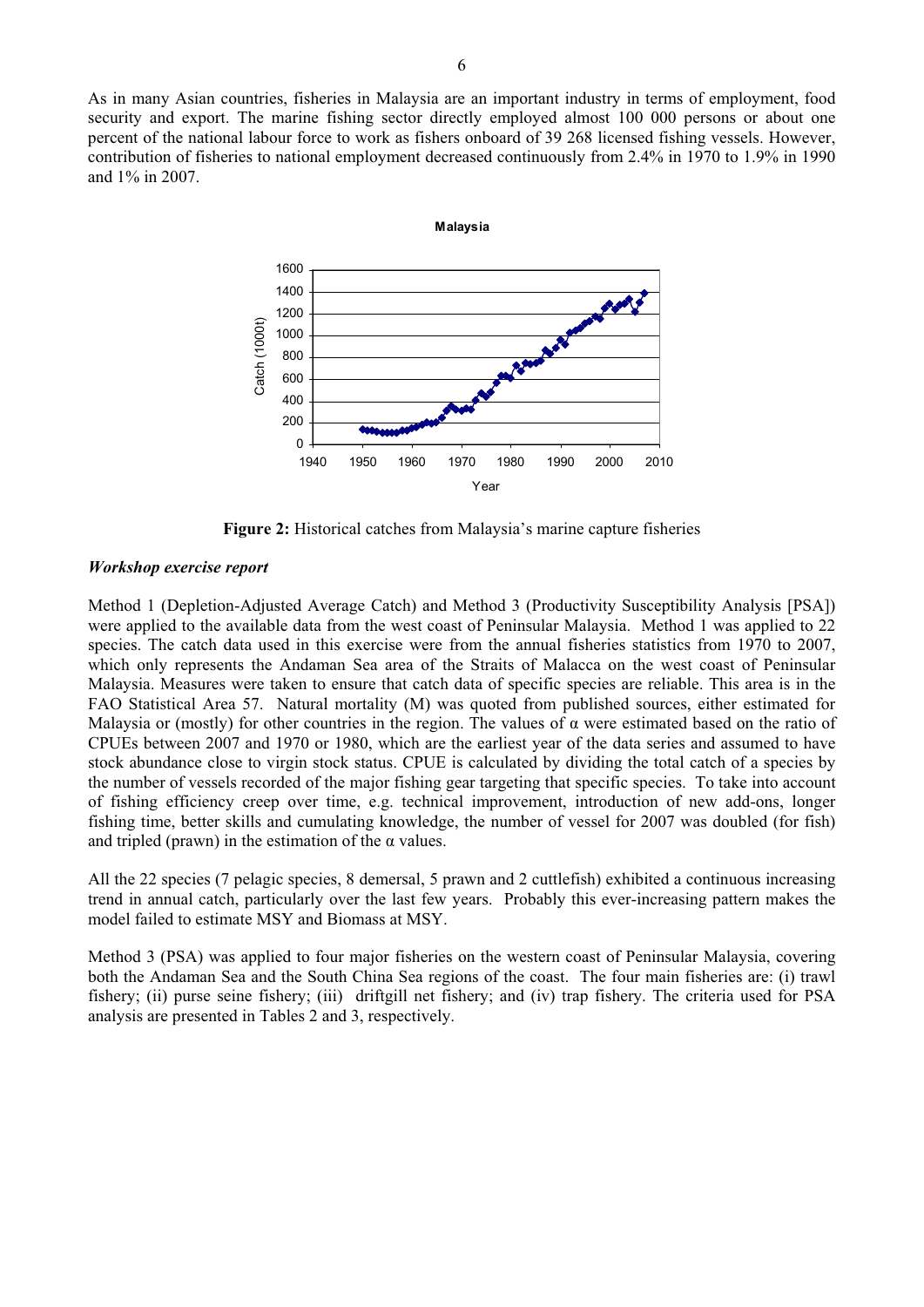| <b>Criteria</b> | Low risk (score=1)<br><b>Comment</b> |                          | <b>Medium risk</b><br>$(score=2)$ | High risk (score=3) |  |
|-----------------|--------------------------------------|--------------------------|-----------------------------------|---------------------|--|
|                 |                                      | <b>High productivity</b> |                                   | Low productivity    |  |
| Maturity        | Average age at<br>maturity           | $<$ 2 years              | $2-4$ years                       | >4 years            |  |
| Maximum age     | Average<br>maximum age               | $<$ 10 years             | $10-25$ years                     | $>25$ years         |  |
| Fecundity       | Fecundity                            | $>20000$ eggs/year       | $100 - 20,000$<br>eggs/year       | $<$ 100 eggs/year   |  |
| Maximum size    | Average size<br>at maturity          | $<60$ cm                 | $60 - 150$ cm                     | $>150$ cm           |  |
| Size maturity   | Average size<br>at maturity          | $<$ 30 cm                | $30 - 50$ cm                      | $>50$ cm            |  |
| Reproduction    | Reproductive<br>strategy             | Broadcast spawner        | Demersal egg<br>layer             | Live bearer/brood   |  |
| Trophic level   | Trophic level                        | < 2.75                   | $2.75 - 3.25$                     | >3.25               |  |

**Table 2** Cut-off scores for productivity attributes

**Table 3** Cut-off scores for susceptibility attributes

| <b>Criteria</b>           | <b>Comment</b>                         | Low risk<br>$(score=1)$                      | <b>Medium</b> risk<br>$(score=2)$                         | High risk (score=3)                         |  |
|---------------------------|----------------------------------------|----------------------------------------------|-----------------------------------------------------------|---------------------------------------------|--|
|                           | (value used)                           | <b>High productivity</b>                     |                                                           | Low productivity                            |  |
| Availability              | Vulnerability                          | $<$ 30 of 100                                | $30 - 60$ of 100                                          | $>60$ of 100                                |  |
| Encounterability          | $\%$ caught+fish<br>group              | Trawl: $\leq 50\% +$ Pel.<br>Others:<50%+Dem | Trawl: $\leq 50\% + S - P$<br>Others: $\leq 50\% + S - P$ | $Trawl:>50\%+Dem.$<br>Others: $>50\%$ +Pel. |  |
| Selectivity               | Fish shape                             | Rounded                                      | Less rounded                                              | Flat or compress                            |  |
| Post-capture<br>mortality | Resilience –<br>pop. doubling<br>times | $<$ 15 months                                | $1.4 - 4.4$ years                                         | $4.5 - 14$ years                            |  |

Table 4 summarizes the findings of the analysis. The results show that only purse seine fishery ranks as "low risk while trawl and trap fisheries are in the upper level of "medium risk" rank.

**Table 4** Summary results of the PSA for the four main fisheries on the western coast of Peninsular Malaysia

|               | No. of           | <b>Risk</b><br><b>PSA</b> |        | Species by risk rank $(\% )$ |               |             |  |
|---------------|------------------|---------------------------|--------|------------------------------|---------------|-------------|--|
| Fishery       | species<br>score |                           | rank   | Low                          | <b>Medium</b> | <b>High</b> |  |
|               |                  |                           |        |                              |               |             |  |
| Trawl         | 159              | 3.03                      | Medium | 0.1                          | 44.9          | 55          |  |
|               |                  |                           |        |                              |               |             |  |
| Purse seine   | 36               | 2.61                      | Low    | 52                           | 40            | 8           |  |
|               |                  |                           |        |                              |               |             |  |
| Drift-gillnet | 102              | 2.85                      | Medium | 18                           | 64            | 18          |  |
|               |                  |                           |        |                              |               |             |  |
| Trap          | 32               | 3.00                      | Medium |                              | 94            | 6           |  |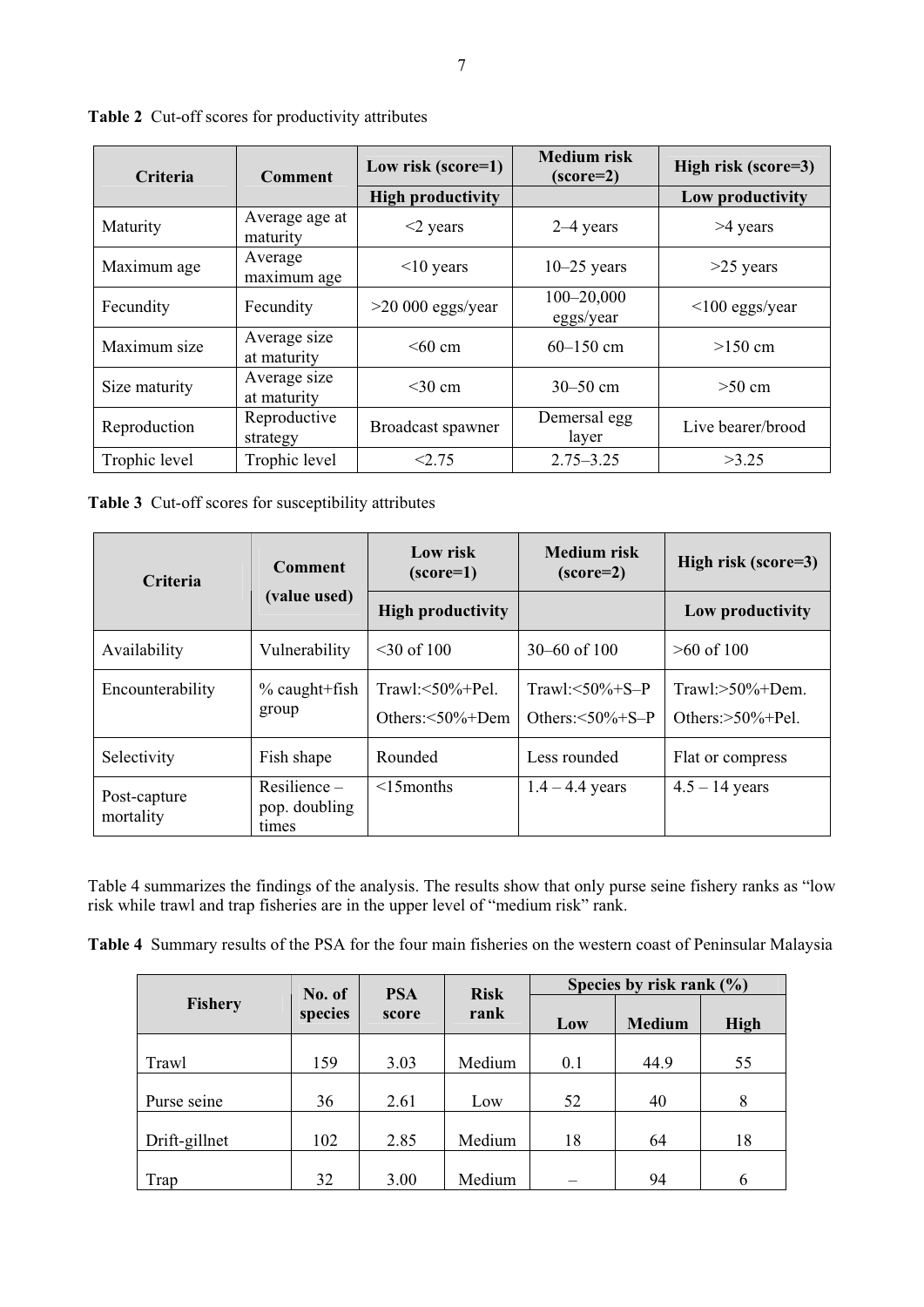There are some problems encountered with the Depletion-Adjusted Average Catch method:

- (i) Annual catch data from statistics provides valuable information of catch for the stocks examined, but not good enough for this model since changes in fishing capacity and efficiency are not taken into consideration. Catch data from monitoring survey (standardise kg/hr) is a better option, if available. The  $\delta$  value is also better from survey data.
- (ii) Few M values are available in the study area, and the available M estimates need to be validated.
- (iii) Most of the national waters in this region are belonging to the same ecosystem. Therefore assessments done by individual country (particularly on pelagic species) might not be accurate. Assessment at ecosystem level (South China Sea, Andaman Sea and Straits of Malacca, etc.) should be a better option.

While applying PSA to real fisheries, the use of expert judgement to reduce the proportion of unknown attributes (to the level below 50 percent of the total) may produce more reliable results of the analysis.

Both the methods can be used as alternatives to existing methods used in the region. The results of PSA can easily be understood by the managers and policy makers and disseminated to fishermen and the public. However, further interpretation of the results and the management measures required in response to the results need to be clarified.

Over the last ten years, not many training courses were available on data collection and stock assessment. New scientists and researchers are not well trained to do this work.

*In the discussion, concerns were raised that stock assessment is often perceived as not needed in the region. University courses do not offer training courses on stock assessment and emphasis is instead put on aquaculture. Lack of fisheries management plans and mechanisms of developing scientific advice for fisheries management largely explain why stock assessment is not prioritized or perceived as priority.* 

# *Fishery status report*

In Malaysia, species diversity is very high and the top 76 species contribute only  $\sim$ 70 percent of the total catch. Most fisheries catch multiple species or most species are caught by different types of gear. This nature makes stock assessment extremely challenging. Although stock assessment for some species has been carried out, it was difficult to evaluate stock status for the major 70 species, of which only two species dropped its catch from 1990 to 2007. It must be noted that it is impossible to link this change in catch with stock status.

The state of marine fishery resources in Malaysia was evaluated by group and region (Table 5). Most groups are either moderately or fully exploited in most regions. However, it is worth to note that no overfishing was diagnosed. This may reveal promising side of the Malaysian fishery or indicate the urgent need for more detailed assessment as assessment by group often tends to mask the fact of overfishing for some species.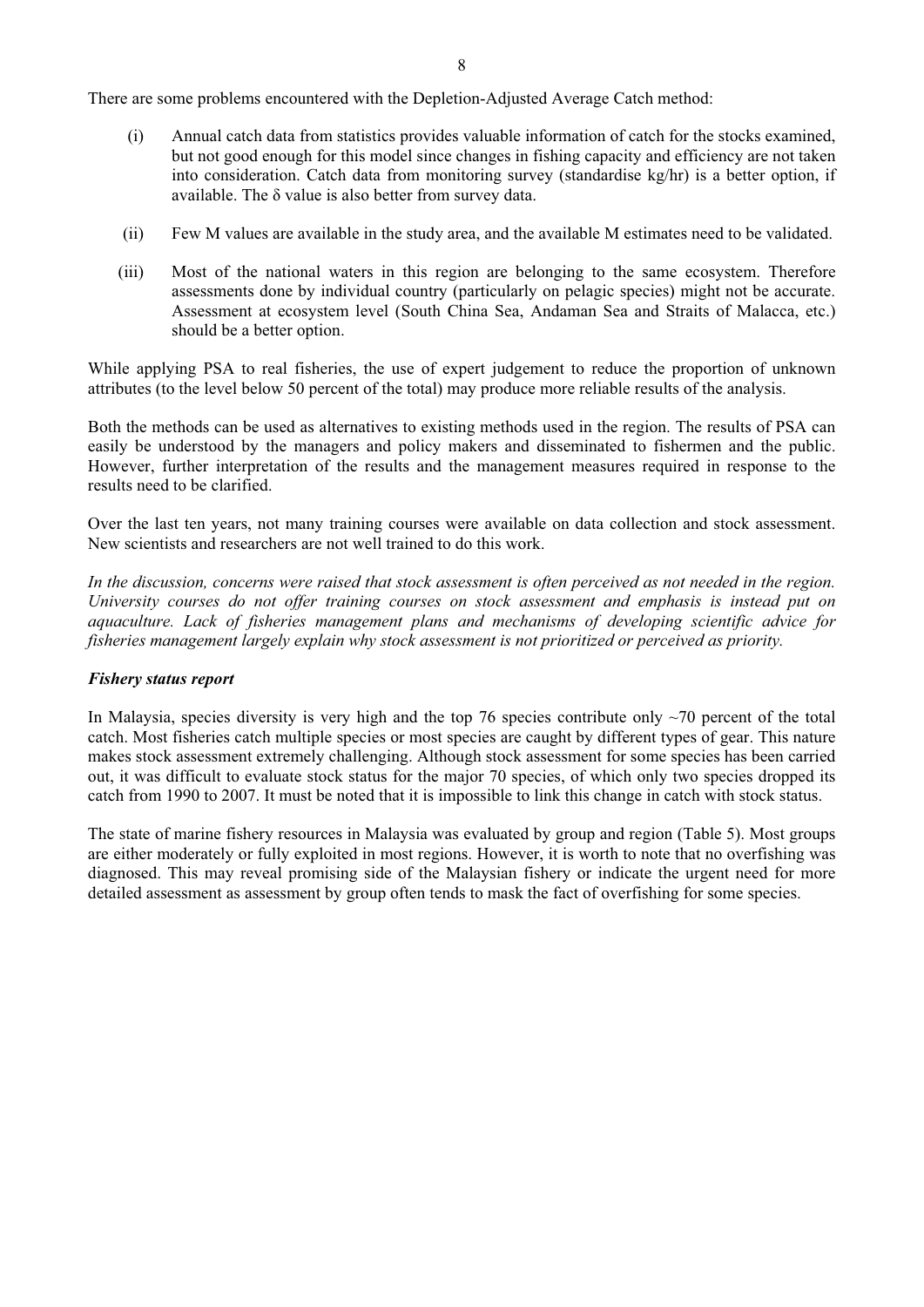**Table 5** State of marine fishery resources in Malaysian waters. Fully=Fully exploited, Moderately =Moderately exploited, Under=Underexploited, and Approach fully=Approaching the state of being fully exploited.

|    | Resource      | Peninsular Malaysia |                | Sarawak    | Sabah          |  |
|----|---------------|---------------------|----------------|------------|----------------|--|
|    |               | West coast          | East coast     |            |                |  |
| 1. | Demersal fish |                     |                |            |                |  |
|    | Inshore       | Fully               | Fully          | Fully      | Moderately     |  |
|    | Offshore      | Fully               | Fully          | Moderately | Moderately     |  |
| 2. | Pelagic fish  |                     |                |            |                |  |
|    | Inshore       | Fully               | Fully          | Moderately | Approach Fully |  |
|    | Offshore      | Fully               | Approach Fully | Under      | Moderately     |  |
| 3. | Shrimp        | Fully               | Fully          | Fully      | Fully          |  |
| 4. | Anchovy       | Fully               | Fully          |            | Not certain    |  |

#### **3.4 Cambodia**

Cambodia's marine capture fisheries play an important role in food security, national income and employment. According to the statistics of the Fisheries Administration 2008, total production of marine capture fisheries accounted for 66 000 tonnes, which was equivalent to 8 percent of the total fish production in Cambodia. Marine fishery production has seen a sharp increase since the late 1980s and a levelling off over the last 3 years (Figure 3).



**Figure 3:** Historical catches from Cambodia's marine capture fisheries

Catch statistics were estimated by species groups, rather than by species in Cambodia. Therefore, it was impossible to evaluate stock status of any particular species. The increase in numbers of fishermen and fishing effort, illegal fishing activities, pollution, and habitat destruction put further pressure on marine fish resources.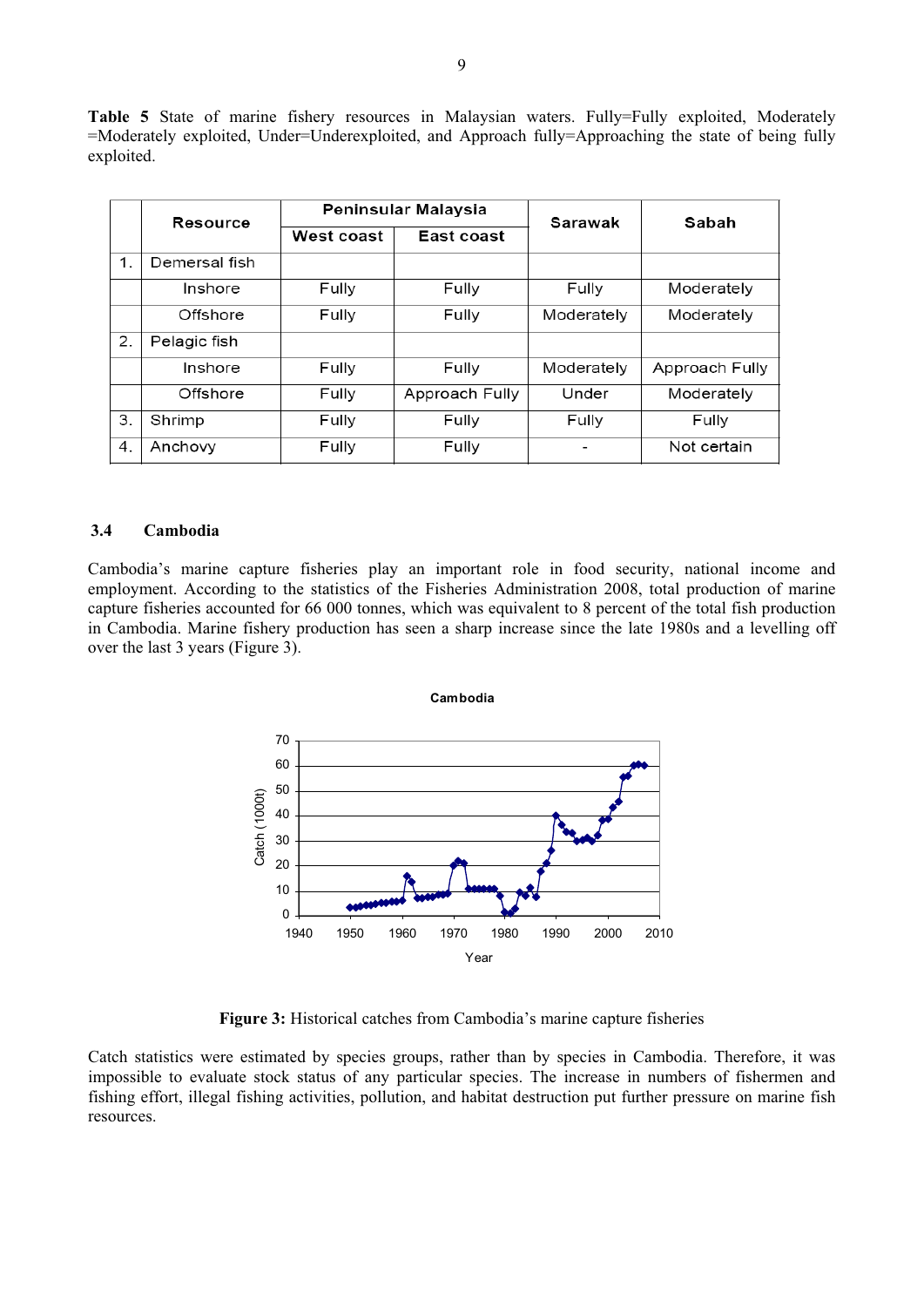There is very limited scientific data/information available for the assessment of catch and stock status in Cambodia. Even worse, the quality of the patchy existing data is very poor and it is therefore difficult to do stock assessment based on these data and develop management plans for the sustainable use of marine fish resources. Lack of infrastructure and human resources is another major problem that deserves immediate attention. At present, there is no marine research institute or laboratory facility that can carry out research and provide advice on fishery management

The need for collecting catch statistics and other relevant data is obvious. At the minimum, landing statistics of commercial species should be gathered. This certainly leads to the requirement for establishing a statistical data collection system in Cambodia. Cooperation and assistance from international organizations may be needed to start the process.

Despite the paucity of information and data, some catch statistics were presented at the workshop. Questions were raised regarding the origin of these statistics, because no system for data collection exists in Cambodia. It was explained that some catch data, at least on trend, was derived from estimations based on experience and traditional knowledge. A large portion of marine catches were trash fish, but unfortunately it was not possible to separate trash fish from the total as the volume of trash fish catch was often estimated based on the economic value.

# *Workshop exercise report*

Cambodia did not carry out any exercise assigned at the first workshop.

#### *Fishery status report*

The situation described above, i.e. lack of fishery data and very limited financial and human resources, prevents formal stock assessment of the resources exploited in Cambodia. At the workshop, the participant from Cambodia provided the best expert-based assessment for the major fish species (Table 6). It seems that overfishing is common, although the species that were not included in the table may be in a different situation. It should be noted that while expert-based evaluations may be biased or unreliable, they prove often no to be totally unfounded. Fishermen and fishery managers can have insights on fish stock status and on the state of the fisheries particularly in those cases where they have first-hand information about catch, catch rates, size composition, etc., over a long-time period. When there is inadequate data and information for stock assessment purposes, such expert opinions are very valuable and can be used for management and for policy development. While the importance of expert opinion is recognized, in order to improve the quality of the information base for fisheries management, any effort should be made to establish a statistical data collection system in Cambodia and improve staff capacity to carry out resource assessments.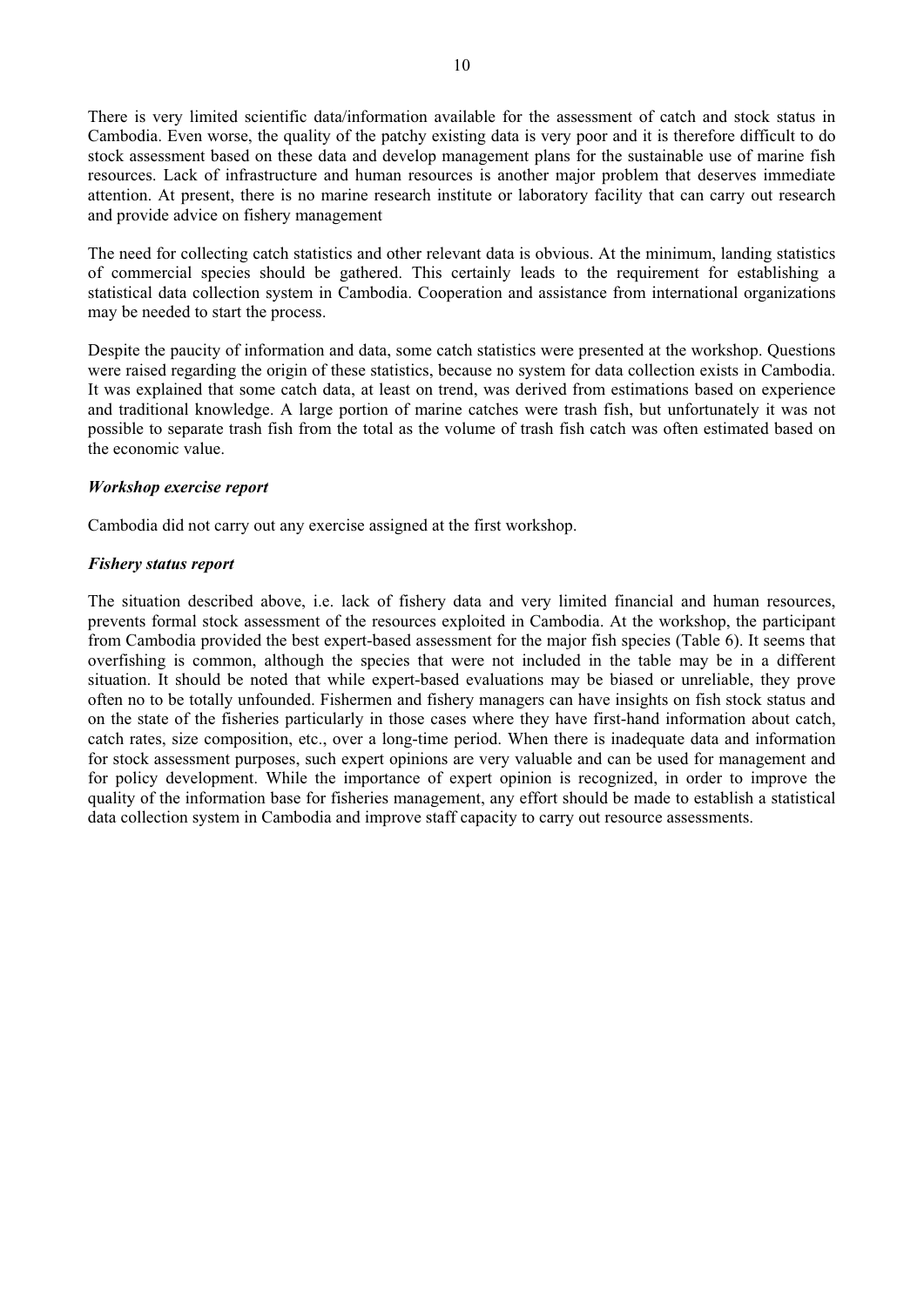**Table 6** Catch trends and stock status assessment of the major fish species in Cambodia. "Catch trend" and "Survey index" provide the general changing pattern over the last five years. + : increase, – : decrease, and = : stable. In the column of status, U indicates underexploited, M moderately exploited, F fully exploited, O overexploited, and D depleted.

| Species name                | Scientific name                                                                       | <b>Catch trend</b> | <b>Survey</b><br>index | <b>Stock</b><br>status | Overcapacit              |
|-----------------------------|---------------------------------------------------------------------------------------|--------------------|------------------------|------------------------|--------------------------|
| Spanish mackerel            | Scomberomorus<br>commersoni                                                           | $+/-$              |                        | $\Omega$               | ?                        |
| Short mackerel              | Rastrelliger brachysoma                                                               | $=$                |                        | $\Omega$               | ?                        |
| Three lines tongue<br>sole  |                                                                                       | $+/-$              |                        | $\Omega$               | ?                        |
| Robust bigeye               |                                                                                       | $=$                |                        | $\Omega$               | $\overline{\mathcal{L}}$ |
| Obtuse barracuda            |                                                                                       | $=$ /+             |                        | $\Omega$               | ?                        |
| Trash fish                  |                                                                                       | $+$                |                        |                        | ?                        |
| Crustaceans                 | Oratosquilla nepa<br>Metapenaeus ensis<br>Penaeus latisulcatus<br>Aristeus antennatus | $=$ /+             |                        | $\Omega$               | ?                        |
| Squid/cuttlefish            | Sepioteuthis lessoniana<br>Sepia pharaonis<br>Loligo formosana                        | $+/-$              |                        | $\Omega$               | ?                        |
| Giant mud crab              |                                                                                       |                    |                        |                        | $\gamma$                 |
| Blood cockle                |                                                                                       |                    |                        |                        | ?                        |
| Lower crab/swimming<br>crab | Portunus pelagicus                                                                    | $+$                |                        | $\Omega$               | $\gamma$                 |
| Mussel (mixed)              |                                                                                       | $+$                | $\gamma$               |                        | $\gamma$                 |
| Bullet tuna                 | Auxis rochei rochei                                                                   | $+/-$              |                        | F                      | ?                        |

# **3.5 Philippines**

Annual production of fish and other aquatic resources in the Philippines amounted to 4.71 million tonnes in 2007. Marine fishery production has kept an increasing trend since 1950 and shows no sign of any change (Figure 4).



**Figure 4:** Historical catches from Philippines' marine capture fisheries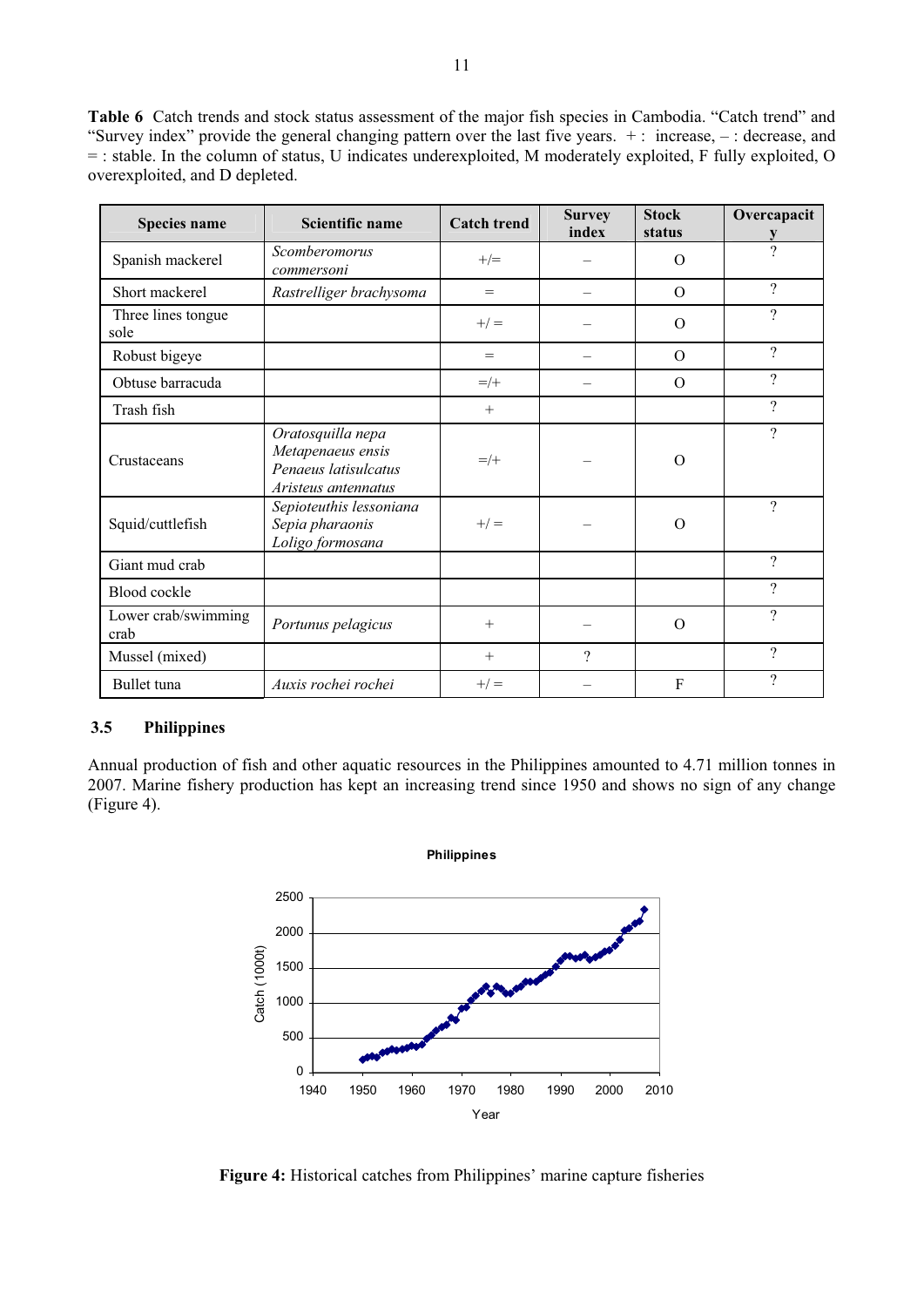The Philippines' marine fish landings are dominated by pelagic, schooling fish species. While large pelagics, such as tunas, monitored with the assistance of the Western and Central Pacific Fisheries Commission (WCPFC), constitute a large part of the catches, small pelagic fishes are the most abundant and account for more than 50 percent of the total marine fish landings. For this reason, the Bureau of Fisheries and Aquatic Resources (BFAR) – National Fisheries Research and Development Institute (NFRDI) is compelled to monitor/study this group. However, due to the limited financial resources available, only a small portion of the country's vast fishing grounds have been studied and/or monitored.

Fisheries contribute to national gross domestic product (GDP) in the Philippines, 2.2 and 4.3 percent at current and constant prices, respectively, and employ a total of more than 1.6 million fishing operators, with the municipal sector having more than 1.3 million.

# *Report on workshop exercise*

Substantial amount of conventional stock assessments (mostly length-based fish stock assessments with surplus-production modelling) have been undertaken on specific fishing areas in the past, through the assistance of dedicated projects. Today, the BFAR and its Regional Field Offices are trying to conduct stock status monitoring, even with limited human and financial resources.

The status of Philippine fishery resources are under threat of overexploitation, aggravated by increasing population, environmental degradation, a condition that makes management very challenging. Fisheries management is still based on the traditional top-down approach that uses licences and permits as the main management tool, designed for optimum exploitation as the primary goal. The Fisheries Code of 1998 provides specific management measures to conserve and manage the fisheries resources of the country. The issuance of a Fisheries Office Order (No. 217, 2008) by the BFAR for adoption of an Integrated Fisheries Management Unit scheme is an initial step in the direction of ensuring the well being of fisheries resources. Several administrative orders have also been issued such as the moratorium on the issuance of new fishing vessel and gear licence.

It was noted that in this country, similarly as in other countries of the region, the situation of open access undermines other management efforts. Although entry to the industrial fishery is now limited and has levelled off, in the municipal sector no control exists. It is a big challenge to coordinate management strategies and regulations between the commercial and municipal sectors.

# *Fishery status report*

Stock assessment was undertaken for a few major fish species, despite the fact that data for these were rather patchy. Most assessments have been carried out through special projects, the short-term nature of which leads to lack off continuity and consistency. Stock assessment of tuna species are usually undertaken by the Western and Central Pacific Fisheries Commission and updated regularly. However, stock status of these species at country level is difficult to determine. The top 10 most important species in the Philippines and their stock status are listed in Table 7. Most are moderately or fully exploited and no stocks have been diagnosed as overexploited.

It should be noted that the evaluation of stock status presented in Table 7 was based on existing reports, publications and expert-judgement and may involve a great amount of uncertainty. The Philippines are located in the tropics and species diversity is high. A fishery, particularly, trawl fishery, may catch many fish species, and this is certainly one of the major reasons for the lack information on stock status in the Philippines.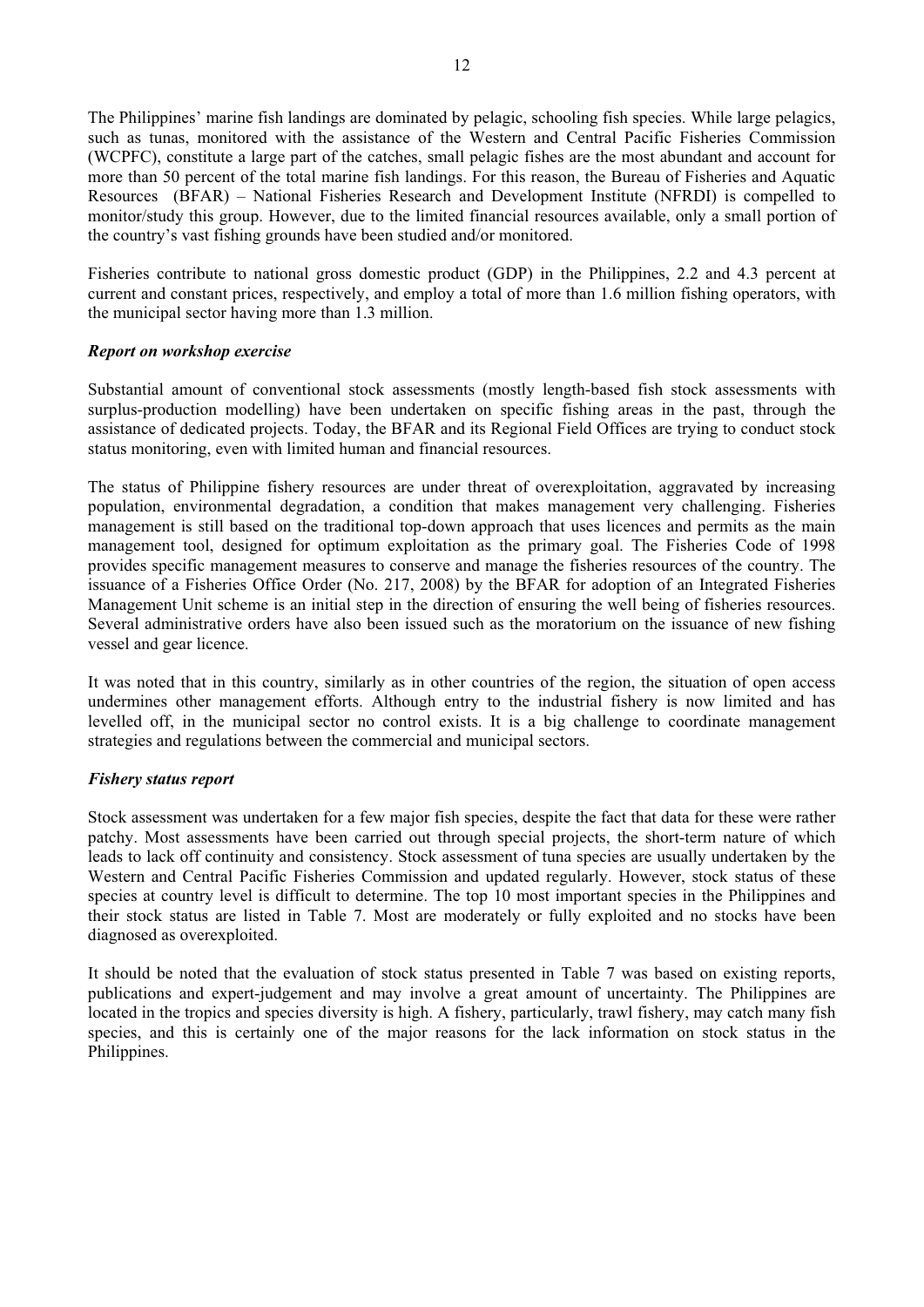**Table 7** Catch trends and stock status assessment of the major fish species in the Philippines. "Catch trend" and "Survey index" provide the general changing pattern over the last five years. + : increase, – : decrease, and = : stable. In the column of status, U indicates underexploited, M moderately exploited, F fully exploited, O overexploited, and D depleted.

| <b>Species name</b> | Scientific name    | Catch<br>trend | <b>Survey</b><br>index | <b>Stock</b><br>status | Over-<br>capacity |
|---------------------|--------------------|----------------|------------------------|------------------------|-------------------|
| Round scad          | Decapterus spp.    | $^{+}$         | $^{+}$                 | F                      |                   |
| Indian sardine      | Amblygaster spp.   | $^{+}$         | $^{+}$                 | M                      |                   |
| Frigate tuna        | Auxis spp.         | $^{+}$         |                        | M                      |                   |
| Skipjack            | Katsuwonus pelamis | $^{+}$         |                        | $\overline{\cdot}$     |                   |
| Yellowfin tuna      | Thunnus albacares  | $^{+}$         |                        | $\overline{\cdot}$     |                   |
| Bigeye Scad         | Selar spp.         | $^{+}$         |                        | F                      |                   |
| Fimbriated sardine  | Sardinella spp.    | $^{+}$         | $+$                    | M                      |                   |
| Slipmouths          | Leiognathus spp.   | $^{+}$         | $+$                    | M                      |                   |
| Eastern little tuna | Euthynnus spp.     | $+$            |                        | $\overline{\cdot}$     |                   |
| Indian mackerel     | Rastrelliger spp.  | $^{+}$         | $^{+}$                 | $\boldsymbol{F}$       |                   |

#### **3.6 Bangladesh**

Total fish production in Bangladesh was 2.56 million tonnes in 2007, of which 2.06 million tonnes came from inland fisheries and the remaining 0.50 million tonnes from marine capture fisheries. Marine fishery production increased from a very low level in 1950 to 0.5 million tonnes in 2007, and the growing trend got more momentum in the early 1980s (Figure 5).



**Figure 5:** Historical catches from Bangladesh's marine capture fisheries

Fisheries play an important role in Bangladesh in terms of nutrition, income, employment and foreign exchange earnings. The sector contributes 5.71% of the total export earning and 4.92% to national GDP, while about 12 million people are directly or indirectly involved in this sector with an annual increase of labour employment by about 3.5%. Fisheries contribute about 22% of the total agricultural production and 63% of the total animal protein intake of the country.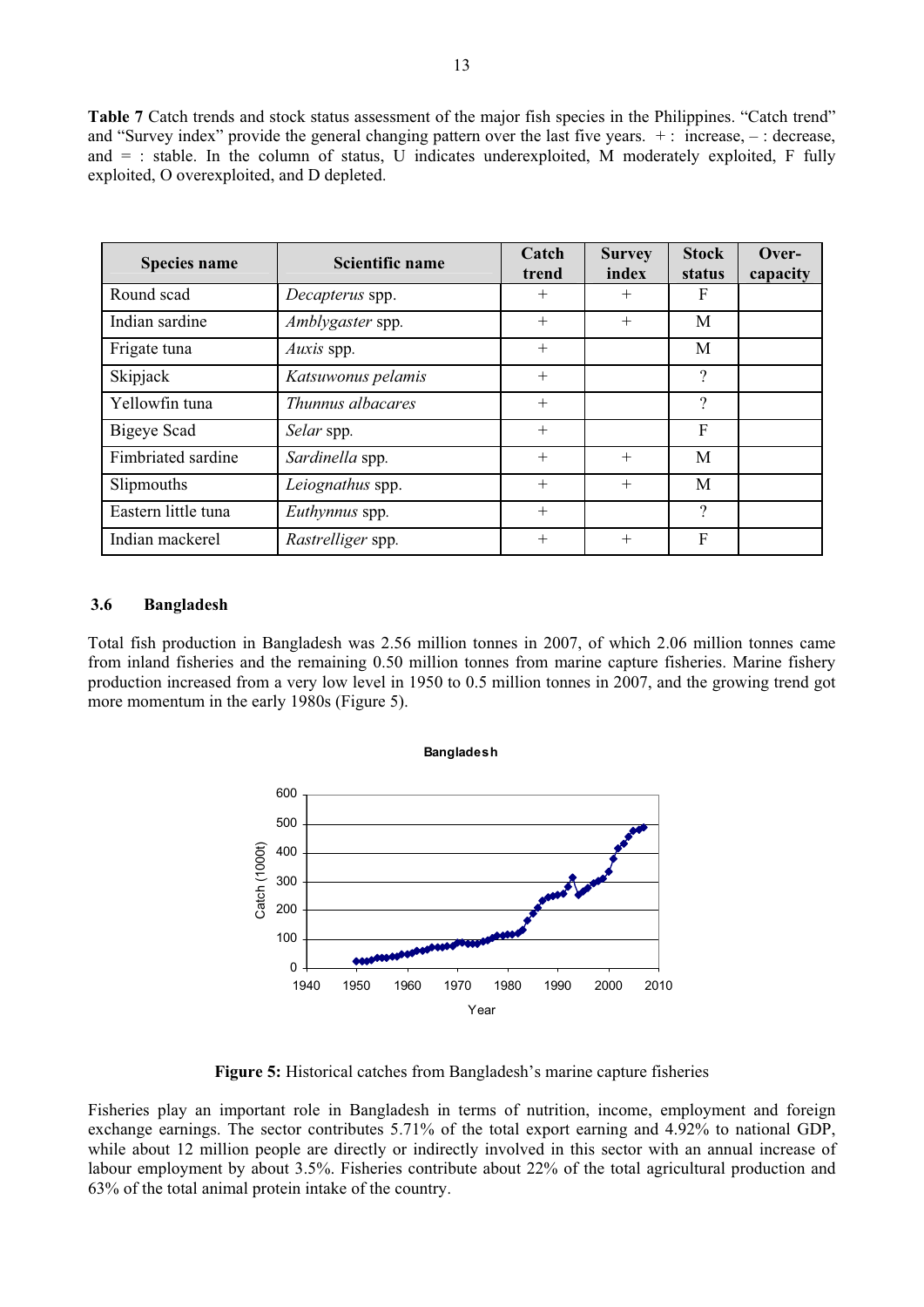Aquaculture, inland and marine capture fisheries contributed 39.2%, 41.4% and 19.4% of the total production, respectively. In marine fisheries, artisanal fisheries contribute about 95% of the total marine catch, utilizing gillnets, set-bag-nets, seine nets, push nets, hooks and lines, trammel nets, etc. In contrast, industrial fisheries (trawl fishery) contribute only about 5% of the total marine production. There were 127 industrial fishing trawlers, 21 433 artisanal motorized boats and 2 257 artisanal non-motorized boats in 2008.

Hilsa shad (*Tenualosa ilisha*) is the most important species in marine capture fishery and accounts for nearly half of the national marine catch and 12–13 percent of the total fish production of the country.

#### *Workshop exercise report*

Results of an assessment of the hilsa shad (*Tenualosa ilisha*) in Bangladesh waters using Method 1 were presented. Commercially harvested important species were: hilsa shad (*Tenualosa ilisha*), Bombay duck (*Harpadon nehereus*), ribbonfish (*Lepturacanthus savala*), jewfish/croakers (*Johnius* spp./*Otolithus* spp.), pomfrets (*Pampus* spp.), mackerels (*Scomberomorus* spp./*Rastrelliger* spp.), little tunas (*Euthynnus affinis*), catfish (*Arius* spp.), carangids (scad, trevally), clupeids (anchovy, sardine), sharks (hammerhead, dogfish), skates and rays (guitarfish, stingrays), shrimps (tiger shrimp, *Acetes*, white shrimp, brown shrimp), etc.

A comprehensive action plan for the management of the hilsa shad has already been formulated and partly implemented. The plan includes protection of juveniles, breeding and nursery grounds, and rebuilding of stock abundance of this species. The Government allocated some financial support for alternate livelihood of the affected fishers. Implementation of the action plan resulted in a 35 percent increase in the abundance of Jatka and about 40 percent increase in Hilsa production.

The action plan was formulated based on the level of exploitation (E) estimated from length frequency data using ELEFAN/FiSAT and on catch and abundance. MSY was not used as a reference point. The value of  $E = 0.5$  was considered as optimum (which actually corresponds to the level for MSY when B=B<sub>MSY</sub>), but  $E = 0.5 + 0.1$  was also considered as acceptable. Exploitation level has increased since 1989. As a result, catch trends started to decline in 1994 until the management plan implemented in 2004, a positive sign. Since 2005, catch started to increase due to the increased biomass/recruitment resulting from the protection of juveniles and spawning stock.

In addition to the stock assessment exercise of Hilsa, some important statistical and/or approximate stock information for other important species/groups were presented in the workshop in a tabular form.

It was encouraging to see successful cases in which alternative livelihoods were provided while conservation measures were implemented. This may provide valuable lessons to other countries of the region.

It was noted that recent studies on hilsa shad fishery in India show that fishing is expanding at sea, but decreasing in upstream waters (freshwaters).

#### *Fishery status report*

Based on the best available information, the representative from Bangladesh provided information on stock status of the most important fish species (Table 8). All the major species show an increasing trend in catch over the last 5 years. The most important species of hilsa shad was considered fully exploited, and other species were either moderately or underexploited. However, the fishing fleets that capture hilsa shad, Bombay duck and ribbon fish were believed to be overcapitalized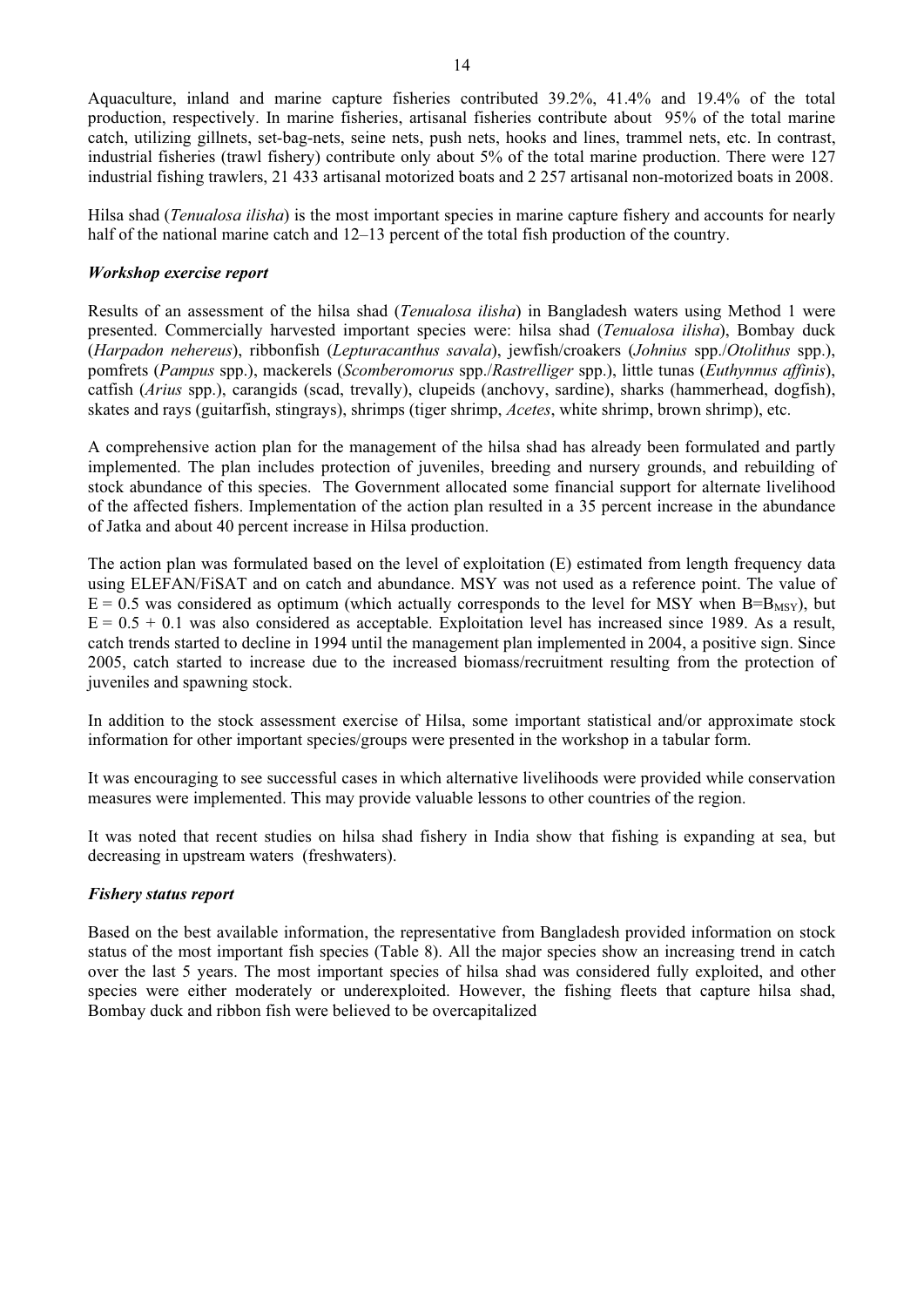**Table 8** Catch trends and stock status assessment of the major fish species in Bangladesh. "Catch trend" and "Survey index" provide the general changing pattern over the last five years. + : increase, – : decrease, and = : stable. In the column of status, U indicates underexploited, M moderately exploited, F fully exploited, O overexploited, and D depleted.

| <b>Species name</b> | Scientific name                 |        | <b>Survey</b> | <b>Stock</b> | Over-    |
|---------------------|---------------------------------|--------|---------------|--------------|----------|
|                     |                                 | trend  | index         | status       | capacity |
| Hilsa               | T. ilisha                       | $^{+}$ |               | F            | Yes      |
| Bombay duck         | H. nehereus                     | $^{+}$ |               | M            | Yes      |
| Ribbon fish         | L. savala                       | $^{+}$ |               | M            | Yes      |
| Croakers            | Johnius spp. and Otolithus spp. | $^{+}$ |               | M            |          |
| Pomfret             | Pampus spp.                     | $+$    |               | M            |          |
| Tuna (little tuna)  | E. affinis                      | $^{+}$ |               | U            |          |
| Mackerel/seerfish   | S. guttatus                     | $^{+}$ |               | U            |          |
| Catfish             | Arius spp.                      | $^{+}$ |               | M            |          |
| Carangids           | Carangidae (mixed)              | $+$    |               | M            |          |
| Sardines/anchovies  | Clupeidae (mixed)               | $^{+}$ |               | M            |          |
| Mullets             | Mugil spp. and Liza spp.        | $^{+}$ |               | M            |          |
| <b>Snappers</b>     | Lutjanus spp.                   | $^{+}$ |               | U            |          |
| <b>Sharks</b>       | Sphyrna spp., Scoliodon spp.    | $+$    |               | U            |          |
| <b>Skates</b>       | Rhynobatos spp.                 | $^{+}$ |               | U            |          |
| Rays                | Himantura spp.                  | $^{+}$ |               | U            |          |
| Tiger shrimp        | P. monodon                      |        |               | F            | Yes      |
| Others              | <i>other species</i>            | $^{+}$ |               | U            |          |

# **3.7 China (northern South China Sea)**

China is a fishing country having a significant impact on the statistics of the region. Its total production was 47.5 million tonnes in 2007, of which 12.4 million tonnes from marine capture fishery and 1.07 million tonnes from distance-water fishing. In terms of percentage, marine catch accounted for 26.2 percent of total fishery production.

China's marine capture fishery went through a rapid development phase from the early 1980s to the mid-1990s, increasing production from 2.2 million tonnes to a peak of close to 14 million tonnes in 1998 (Figure 6). The Chinese government adopted a zero-growth policy in 1999 that seems having capped marine production at the level of about 12 million tonnes.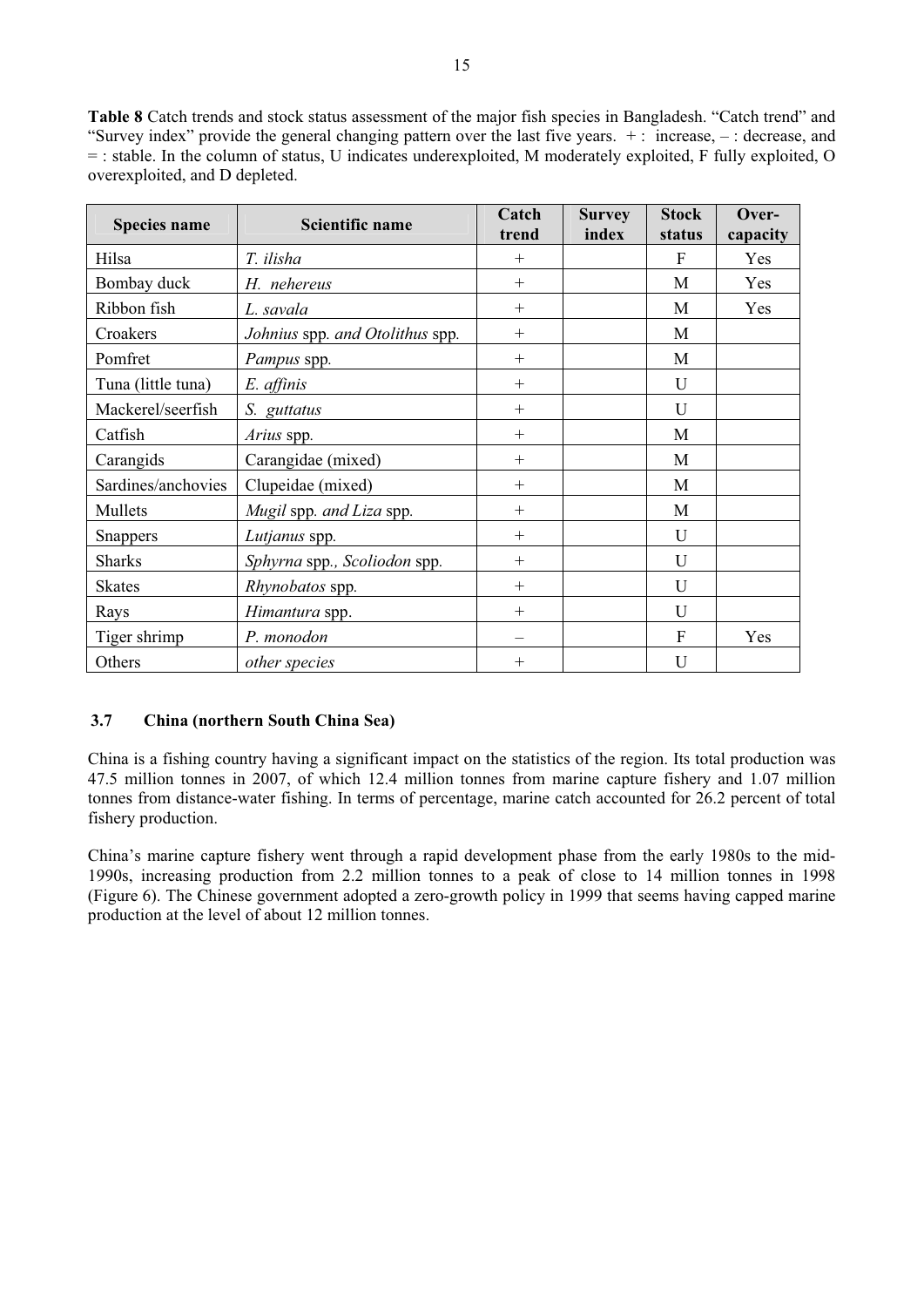

**Figure 6**: Historical catches from China's marine capture fisheries

Although China is the largest fishery country in the world, contribution of fisheries to China's economy is relatively small, about 2.26 percent of national GDP in 2007. The importance of fisheries in national economy has been decreasing over time as other industries have experienced faster development. The number of people employed in marine fishing and aquaculture in China was about two million in 2007. Development has not been even among different sectors of fishery production; marine fishing has gradually decreased its share while mariculture increased about 100 percent over the past five years.

The workshop has a focus on northern part of the South China Sea (SCS) and, therefore, the country report for China concentrates on the northern South China Sea. Marine fishing in southern China mainly takes place in the Northern Shelf and the Beibu Gulf (Tonkin Gulf) of the northern South China Sea. Fishing fleets are composed of 85 000 motorized and 5 600 non-motorized fishing boats, and the total engine power of motorized fishing boats amount to 3730 000 kW. Fishing capacity has grown rapidly since the 1970s. The government enforced a policy of limiting fishing capacity in the late 1990s and the growth of fishing capacity was slowed down. Fishing capacity has been further capped in recent years. Fishing vessels were dominated by bottom trawlers in terms of horsepower, but small vessels using gillnets outnumber bottom trawlers.

Because of overcapacity, the majority of fish stocks in the northern SCS are overexploited, as reflected in the declining trawl CPUEs and standing stock densities from trawl surveys. The reality of overfishing is also echoed somehow by the increased proportion of low-value fishes in the catch. The stock densities in inshore waters are lower than in offshore waters due to the heavy fishing pressure along the coast. However, there are signs in recent years showing that the declining trend of stock density has ceased. This is probably due to the reduction of trawl fishing caused by high oil price. This was reflected by the increase in offshore stock density and decline in total mortality of some demersal species.

# *Workshop exercise report*

There was a change of participant from China for the second workshop, and therefore no assessment using the three methods presented at the first workshop was carried out. Surplus production models were used to evaluate three species groups: demersal species in inshore areas, demersal species in deeper waters, and lowtrophic species, based on Gulland-Fox exponential plots. The results show that catches of the fishery followed a dome-shaped trend, corresponding to a monotonic growth in fishing effort, first in the inshore demersal fisheries in the 1950s, and then in the offshore demersal stocks in the 1960s, while the catch of low-trophic species showed a rising trend until 1990 and eventually experienced a decline under high fishing pressure.

Based on length-frequency data collected from trawl surveys, Beverton-Holt models were fitted for major target species. The results indicate that the current targeted species could sustain a high fishing mortality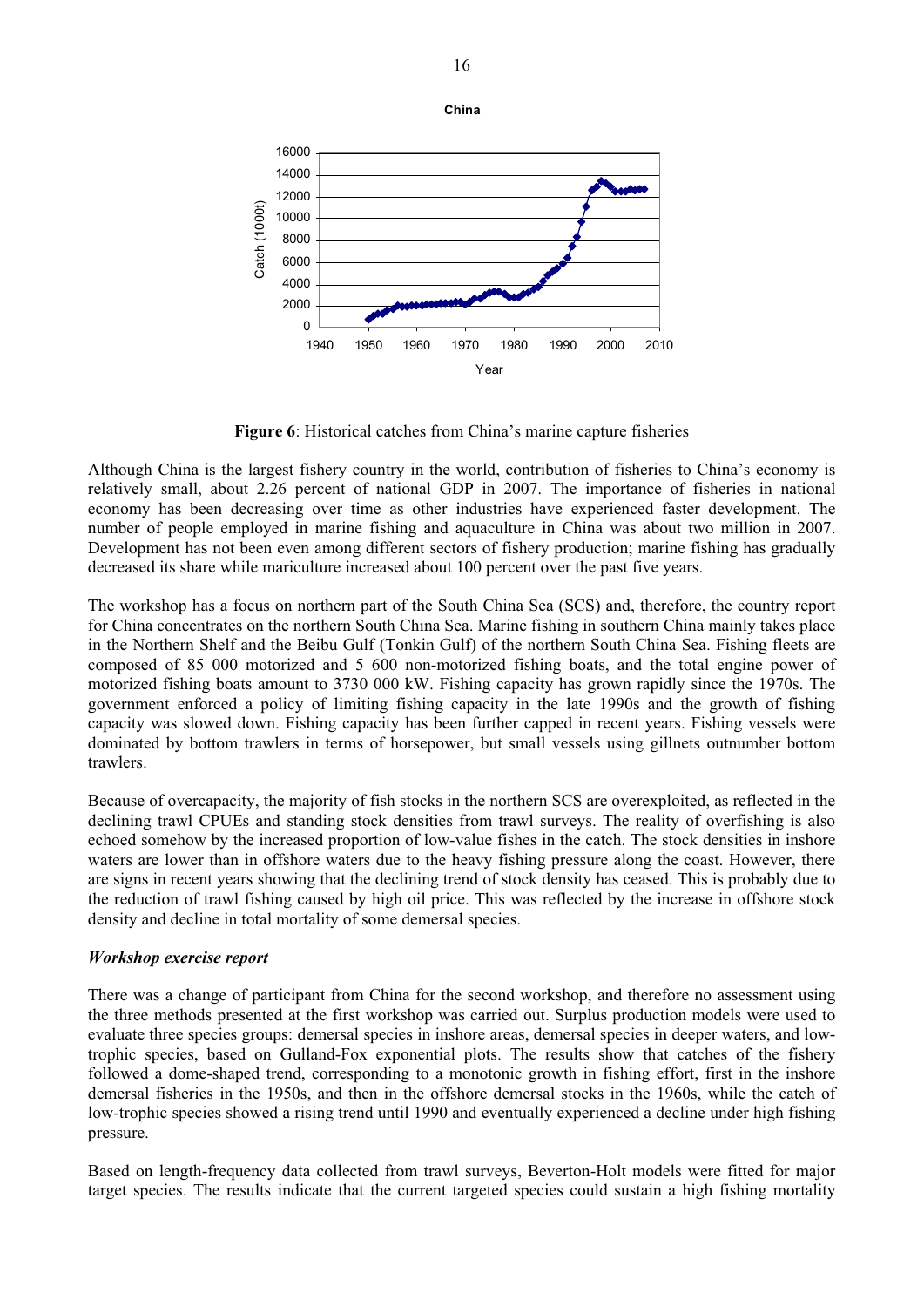should the size at first capture be increased. The optimal rate of exploitation,  $E = F_{\text{max}}/(M + F_{\text{max}})$  can be as high as 0.8. The major problem of the fishery is the small size at first capture. Increasing first capture size will result in a higher yield and a higher stock density for the target species. The problem of capturing juveniles has existed for a long time in the northern SCS fishery. Protecting juveniles is a better strategy for the fishery management and can be easily implemented through a summer closure and mesh-size regulations.

The impact of climate change in general and the higher frequency of tropical cyclones in particular were discussed. Apparently, there is a close correlation between stock abundance and frequency of tropical cyclones, most probably because of the increased primary productivity resulting from better water-mixing caused by tropical cyclones.

#### *Fishery status report*

Stock assessment was completed for the top 33 species that contribute about 45 percent of total catch in the northern South China Sea (Table 9). Almost all species showed a decreasing pattern in both catch and survey index over the last five years except jack mackerel and squid. Among the 33 species, 16 species (about 50 percent) were depleted and another 15 overexploited. Only one species jack mackerel was diagnosed as fully exploited and another species *Loligo edulis* moderately exploited. Overcapacity of fishing fleets exists for all species except *Loligo edulis*. In general fish stocks in this region are in a serious situation and the common phenomenon of overcapacity further alarm the urgent need for appropriate management actions.

The assessment of stock status was based on yield per recruit models for most species, except a couple that relied on expert-judgement based on trends in catch and survey abundance index together with other information from its fishery. Such assessment does not only provide information on stock status, but also offer valuable advice on potential approaches to enhance conservation and increase production. For example, it was clearly stated in China's country report to the workshop that a larger age at first capture can increase production as well as improve quality of the catch. In such a case, controlling fishing effort can lend further positive impact on stock abundance and production and consequently improve economic performance of the fishery.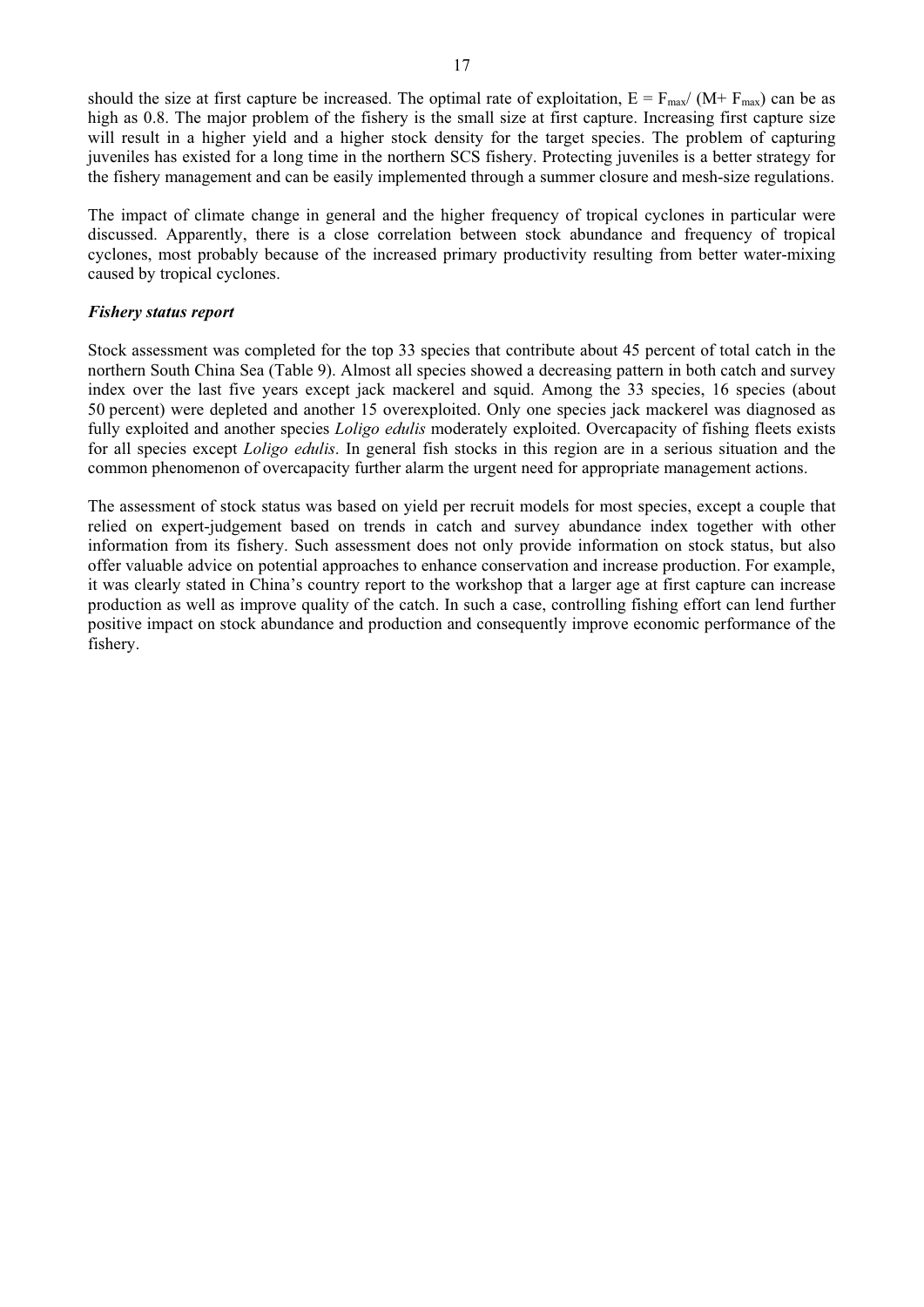**Table 9** Catch trends and stock status assessment of the major fish species in China (Northern South China Sea). "Catch trend" and "Survey index" provide the general changing pattern over the last five years. +: increase,  $-$ : decrease, and  $=$ : stable. In the column of status, U indicates underexploited, M moderately exploited, F fully exploited, O overexploited, and D depleted.

| <b>Species Name</b>             | <b>Scientific name</b>       | Catch<br>trend           | <b>Survey</b><br>index   | <b>Stock</b><br>status | Over-<br>capacity |
|---------------------------------|------------------------------|--------------------------|--------------------------|------------------------|-------------------|
| Chinese herring                 | Ilisha elongata              |                          |                          | D                      | Yes               |
| Anchovies                       | Stolephorus spp.             |                          |                          | $\Omega$               | Yes               |
| Pomfrets                        | Pampus spp.                  | $\overline{\phantom{0}}$ |                          | D                      | Yes               |
| Spanish mackerels               | Scomberomorus spp.           |                          |                          | $\mathbf{O}$           | Yes               |
| Jack mackerel                   | Trachurus japonicus          | $+$                      | $^{+}$                   | $\mathbf{F}$           | Yes               |
| Japanese scad                   | Decapterus maruadsi          |                          |                          | $\Omega$               | Yes               |
| <b>Blood</b> snapper            | Lutjanus sanguineus          |                          |                          | D                      | Yes               |
| Marine catfishes                | Netuma spp.                  |                          |                          | D                      | Yes               |
| Flounders                       | Pseudorhombus spp.           | $\overline{\phantom{0}}$ | $\overline{\phantom{0}}$ | D                      | Yes               |
| Croceine croaker                | Larimichthys crocea          |                          |                          | D                      | Yes               |
| Conger pike                     | Muraenesox cinereus          | $\overline{\phantom{0}}$ | $\overline{\phantom{0}}$ | D                      | Yes               |
| Longfin mojarra                 | Pentaprion longimanus        |                          |                          | D                      | Yes               |
| Groupers                        | Epinephelus spp.             |                          |                          | D                      | Yes               |
| Grunts                          | Pomadasys spp.               |                          |                          | D                      | Yes               |
| Threadfin                       | Eleutheronema tetradactylum  | $\overline{\phantom{0}}$ | $\overline{\phantom{0}}$ | D                      | Yes               |
| Goatfishes                      | Upeneus spp.                 |                          |                          | D                      | Yes               |
| Threadfin bream                 | Nemipterus japonicus         | $\overline{\phantom{0}}$ | $\overline{\phantom{0}}$ | D                      | Yes               |
| Threadfin bream                 | Nemipterus virgatus          |                          |                          | $\Omega$               | Yes               |
| Threadfin bream                 | Nemipterus bathybius         |                          |                          | $\Omega$               | Yes               |
| Mi-iuy croaker                  | Miichthys miiuy              |                          |                          | D                      | Yes               |
| Hairtails                       | Trichiurus spp.              |                          |                          | $\Omega$               | Yes               |
| Silver croakers                 | Pennahia spp.                |                          |                          | $\Omega$               | Yes               |
| Big-eye snapper                 | Priacanthus macracanthus     |                          |                          | $\Omega$               | Yes               |
| Big-eye snapper                 | Priacanthus tayenus          |                          |                          | $\rm{O}$               | Yes               |
| Filefishes                      | Thamnaconus hypargyreus      |                          |                          | $\mathbf O$            | Yes               |
| Threadfin porgy                 | Evynnis cardinalis           |                          |                          | $\Omega$               | Yes               |
| Greater lizardfish              | Saurida tumbil               |                          |                          | $\mathcal{O}$          | Yes               |
| <b>Brushtooth</b><br>lizardfish | Saurida undosquamis          |                          |                          | $\mathbf{O}$           | Yes               |
| <b>Sharks</b>                   |                              |                          |                          | D                      | Yes               |
| Cuttlefishes                    | Sepiella spp. and Sepia spp. |                          |                          | $\Omega$               | Yes               |
| Squid                           | Loligo chinensis             |                          |                          | $\Omega$               | Yes               |
| Squid                           | Loligo edulis                | $^{+}$                   |                          | M                      | No                |
| Octopus                         | Octopus spp.                 | -                        | $\qquad \qquad -$        | D                      | Yes               |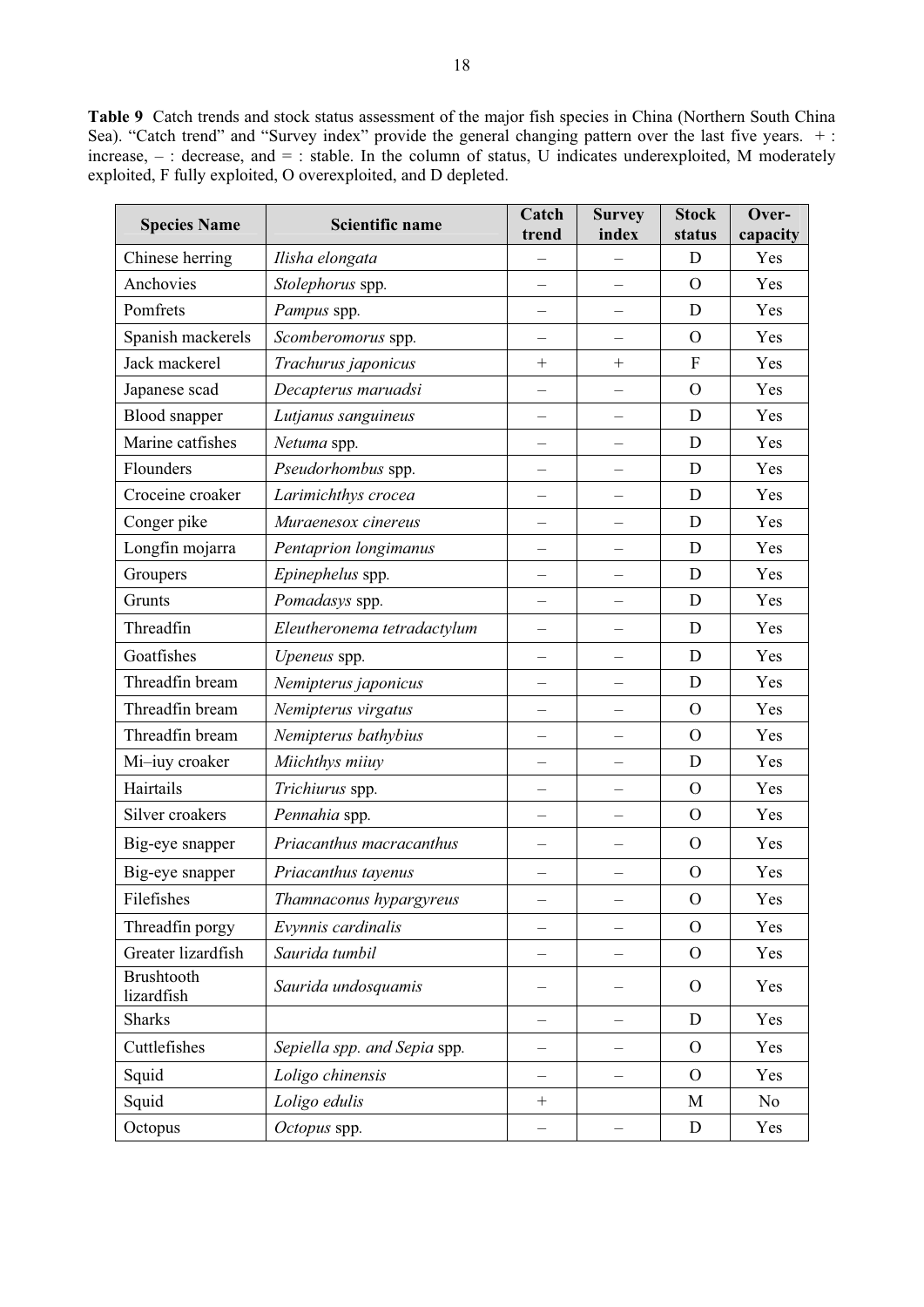#### **3.8 Indonesia (Natuna Sea, Malacca Strait/Andaman Sea)**

Indonesia has a maritime territory of 5.8 million  $km^2$ , 2.7 million  $km^2$  of territorial waters and 3.1 million  $km^2$  of EEZ. Total landings from marine capture fisheries reached 4.73 million tonnes in 2007 after a long-continuous increase since 1950 (Figure 7). There is no sign of any slowing down for the moment. The sustainable yield (MSY) of marine all-combined species were estimated at about 6.4 million tonnes, 1.67 million tonnes higher than the current landings.



**Figure 7:** Historical catches from Indonesia's marine capture fisheries

Fisheries in Indonesia play a significant role in export and foreign exchange earnings, providing employment opportunities, income for fishers as well as national income, and supplying fish and aquatic products to improve the nutritional standard of the nation. The annual contribution of fisheries to national GDP is about 2.5 percent. The total number of employees in 2007 was 2.5 million in capture fisheries and 2.2 million in aquaculture.

#### *Report on workshop exercise*

Area FMA 711 (Natuna Sea and its adjacent waters) was selected as a case study at the first workshop and data from national statistics database were used for analysis. The main findings from the exercise are:

- Applying the depletion-adjusted average catch method gives indication that biomass of each species is declining. However, landing data are unfortunately not fully reliable and should be validated.
- Due to the limited time available, comprehending and determining the attributes and their ranks in the Productivity-Susceptibility Analysis has proven difficult.
- Quick evaluation on stock status by species shows that the majority of the Indonesian commercial species were already at the medium-high exploitation level.

The following became clearer after the assessment exercise:

It was too ambitious to review stock status in Indonesia within such a short period of time.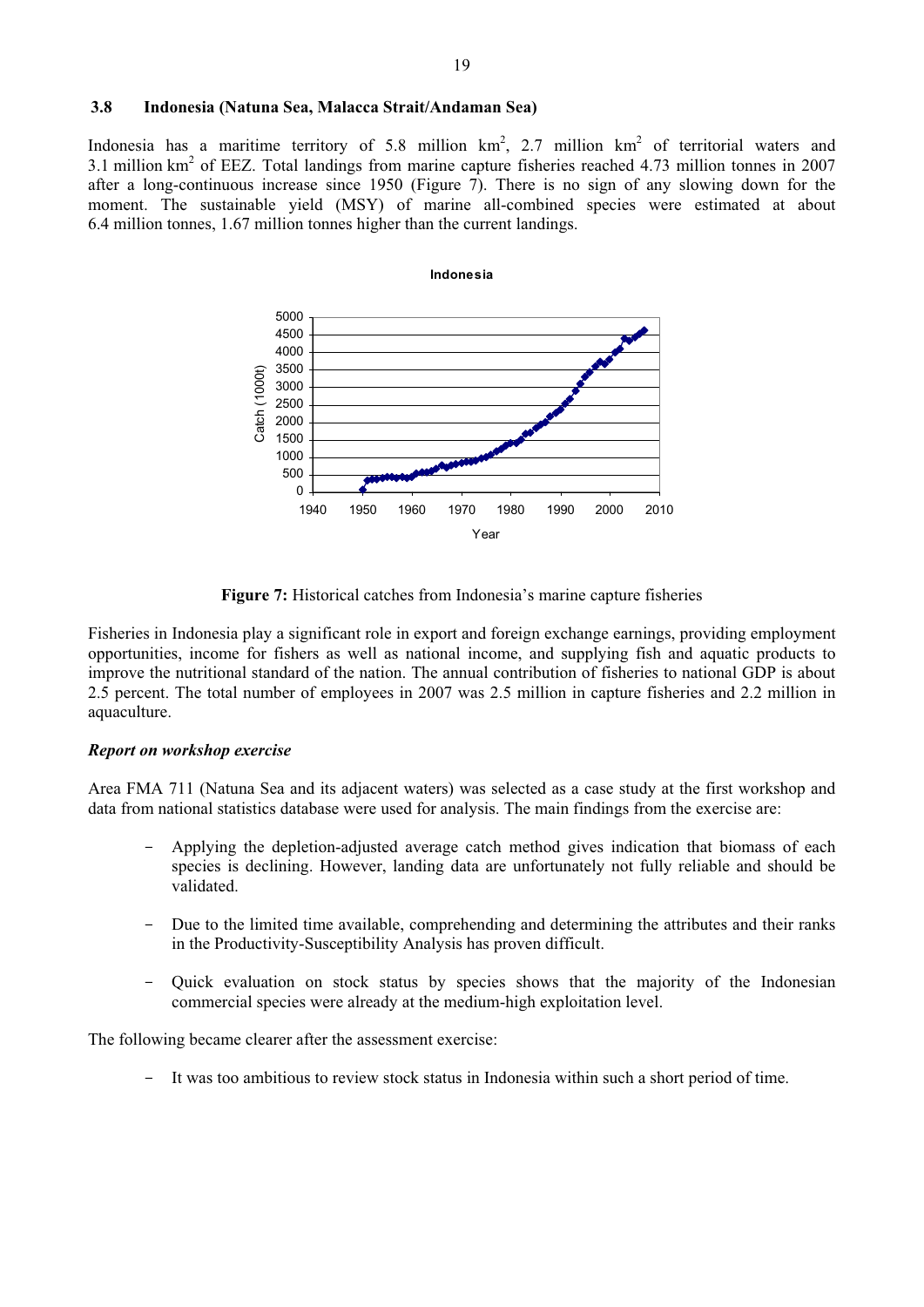- The guidance provided was insufficient and the examples presented at the workshop were not very general. Furthermore, all the reference papers were based on findings and experience from high latitude fisheries.
- The biological reference points Indonesia is presently using will be updated within the next 5 years.

Based on the above, it was proposed that assessment should be carried out based on national/regional data and information over a longer period of time. The two workshops were beneficial for testing new methodologies of stock status assessment and for exchanging experiences and information from neighbouring countries.

The following may be recommended for future assessment and reference:

- Monitoring the progress of resource assessment that was regularly carried out by regional representative organisations.
- Annual regional publications on stock status should be compiled.
- A Web site for regional data and information exchange would be very helpful. It could also be used to show national/local stakeholders the relevance of their contribution to providing realtime data as part of national plans for fisheries management.
- National status on updating stock status should be published annually to remind managers and stakeholders of the current status and future outlook of the fisheries. Poor information on the state of fishery resources should lead to a higher level of precaution as the stock might be at high risk.

*The follow-up discussion emphasized the poor performance of Method 1. This probably happens because the catch data show an one-way increasing trend throughout the time series and lacks contrast. Data quality may also be a problem. For example, the observed drop in catches around the year 2000 is probably due to a change in the responsibilities for data collection, rather than a drop caused by a decline in stock abundance. Statistics for the Java Sea may have a better quality. It was also noted that survey data as well as data (receipts) from fishmongers could be used to complement the analyses that are solely based on fishery-dependent data*.

*It was asked whether the tsunami affected fishery productivity in Indonesian waters. The answer was that such impact might have been limited to coral reefs.* 

# *Fishery status report*

Indonesia's EEZ is divided into 11 management areas (Figure 8). There are major types of fishing gear in use in Indonesia: purse seines, pelagic Danish seines, demersal Danish seines, surface and bottom gillnets, trawllike nets, longlines, poles and lines. The Indonesian marine ecosystems have a high species diversity. As a result, each fishing gear catches a number of species, and sometimes it is even hard to define what the target species is. Consequently, each area has as many as 40 species that can be considered as major species. There is also a great variation in species composition between areas. Therefore, it is a large and challenging task to assess the stock status of the major species in Indonesia's exclusive economic zone (EEZ). As this workshop has a focus on South China Sea, two management areas, FMAs 711 and 571, were selected for the assessment as they are adjacent to South China Sea.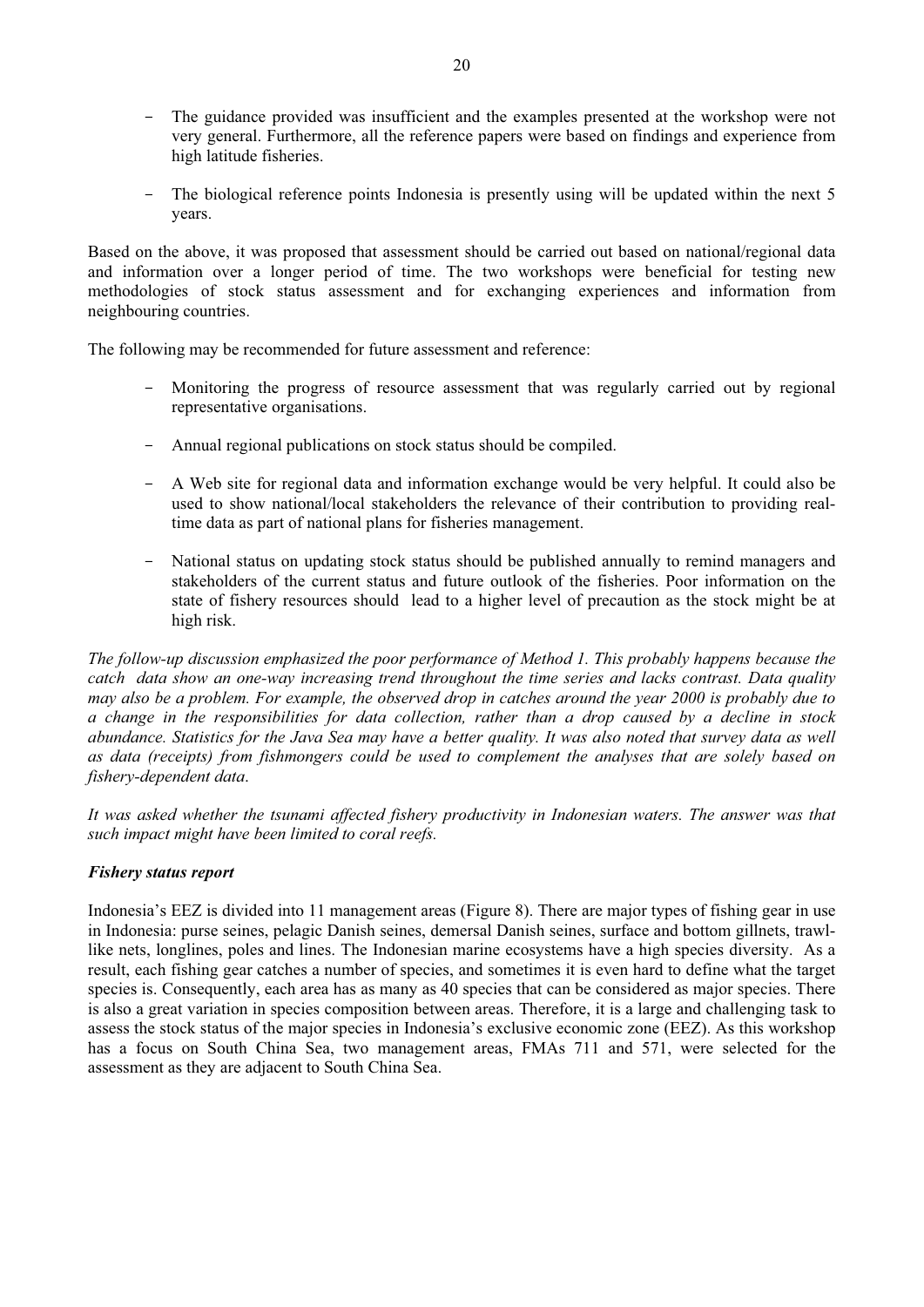Stock assessment has been undertaken for a few commercially important species in Indonesia. However, such assessment took place irregularly and selection of species and assessment methodologies were not systematically designed. The multispecies and multigear nature of the Indonesian fisheries add further complication to such a task. Therefore, the Indonesian participant kindly requested the scientists of the Institute of Marine Fisheries Research to carry out the assessment in the two months following the Bangkok workshop, using the best data and knowledge available.



**Figure 8:** Fishery management areas (FMAs) in Indonesia territorial waters

In FMA 571 (Malacca Strait-Andaman Sea), 13 stocks/species of the top 25 species were diagnosed as "fully exploited", other 8 species were moderately exploited and the remaining 4 species were believed to be underexploited (Table 10). In FMA 711 (Karimata Strait-South China Sea), of the 23 species assessed, 3 species were overexploited, 14 fully exploited and the remaining 6 were moderately exploited (Table 10).

Overall, the proportion of overexploited stocks in these two areas is low. No species has been overexploited in FMA 571 and fish resources in this area are in a better state than FMA 711. Overcapacity is happening to a limited number species in the areas. Obviously, overcapacity is hard to diagnose for multispecies and multigear fisheries like the Indonesian ones.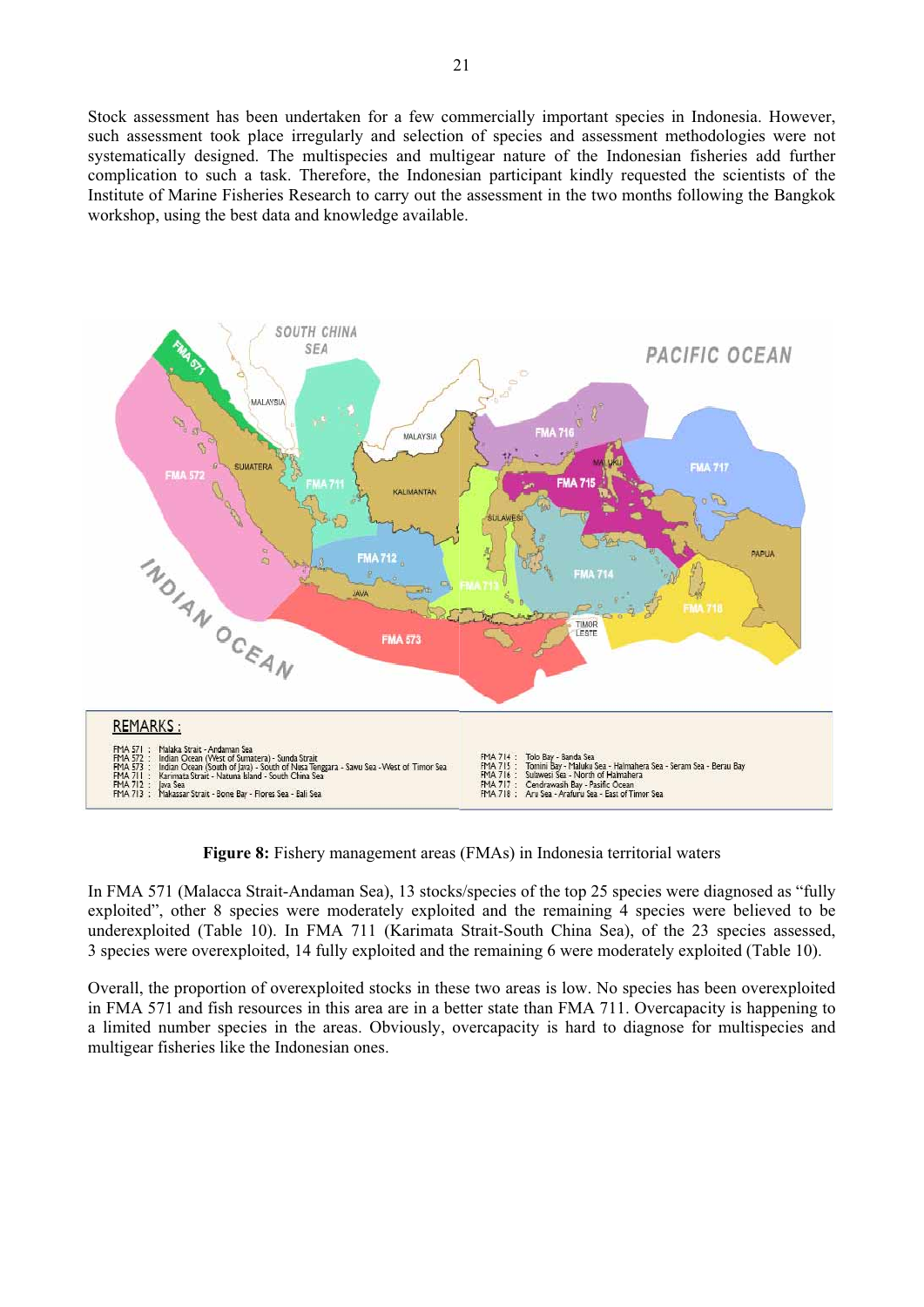**Table 10** Catch trends and stock status assessment of the major fish species in Areas FMA 571 (Malacca Strait-Andaman Sea) and FMA711 (Karimata Strait-South China Sea). The trends of catch and survey index were the general pattern of catch changes over the last ten years. "Catch trend" and "Survey index" provide the general changing pattern over the last five years. + : increase, – : decrease, and = : stable. In the column of status, U indicates underexploited, M moderately exploited, F fully exploited, O overexploited, and D depleted.

| Scientific<br>Species name<br>name           |  | <b>Catch trend</b> | <b>Survey index</b>      | <b>Stock</b><br>status    | Over-<br>capacity  |
|----------------------------------------------|--|--------------------|--------------------------|---------------------------|--------------------|
| Malacca Strait - Andaman Sea                 |  |                    |                          |                           |                    |
| <b>Black</b> pomfret                         |  | $\! + \!\!\!\!$    | -                        | $\boldsymbol{\mathrm{F}}$ | N <sub>0</sub>     |
| Croakers                                     |  | $^{+}$             | $+/-$                    | M                         | No                 |
| Dorab wolf herring                           |  | $^{+}$             | $+/-$                    | M                         | No                 |
| <b>Emperors</b>                              |  |                    | $\overline{\phantom{0}}$ | ${\bf F}$                 | No                 |
| Fringescale/deepbody/goldstrip<br>Sardinella |  |                    | $+/-$                    | $\mathbf M$               | No                 |
| Giant catfish                                |  |                    |                          | ${\bf F}$                 | No                 |
| Groupers                                     |  | $+/-$              |                          | M                         | N <sub>0</sub>     |
| Indian goatfish                              |  |                    | $+/-$                    | M                         | N <sub>0</sub>     |
| <b>Indian Halibut</b>                        |  | $+/-$              | $+/-$                    | U                         | No                 |
| Kawa kawa/eastern little tuna                |  | $\! + \!$          | $^{+}$                   | $\overline{F}$            | No                 |
| Narrow-barred spanish mackerel               |  | $+/-$              |                          | $\mathbf U$               | No                 |
| Ornate threadfin bream                       |  | $\! + \!\!\!\!$    | $+/-$                    | $\mathbf U$               | No                 |
| Bigeye scad                                  |  | $^{+}$             | $+/-$                    | $\overline{F}$            | No                 |
| Rainbow sardine                              |  | $^{+}$             | $+/-$                    | U                         | $\ddot{?}$         |
| Red big eye                                  |  | $\! + \!\!\!\!$    | $^+$                     | $\overline{\mathcal{L}}$  | $\overline{\cdot}$ |
| Red snappers                                 |  | $\! + \!$          |                          | ${\bf F}$                 | Yes                |
| Saddle grunt/spotted javelinfish             |  | $^{+}$             |                          | M                         | No                 |
| Sardine                                      |  | $^{+}$             | $+/-$                    | $\boldsymbol{\mathrm{F}}$ | Yes                |
| Scad                                         |  | $+/-$              | $+/-$                    | $\overline{F}$            | Yes                |
| Silver pomfret                               |  | $+/-$              | $\overline{\phantom{0}}$ | $\overline{F}$            | No                 |
| Skipjack tuna                                |  | $\! + \!\!\!\!$    |                          | $\rm F$                   | N <sub>o</sub>     |
| Slipmouths/pony fishes                       |  | $\! + \!$          | $^{+}$                   | $\overline{F}$            | Yes                |
| Spotted chub mackerel                        |  | $\! + \!\!\!\!$    | $+/-$                    | $\mathbf F$               | Yes                |
| Threadfins                                   |  | $^{+}$             | $+/-$                    | F                         | No                 |
| Tongue sole                                  |  | $^{+}$             | $^{+}$                   | $\mathbf M$               | N <sub>o</sub>     |
| Torpedo scad                                 |  | $\! + \!\!\!\!$    | $^{+}$                   | M                         | No                 |
| Karimata Strait-South China Sea              |  |                    |                          |                           |                    |
| Barramundi/giant sea perch                   |  |                    |                          | M                         | N <sub>0</sub>     |
| <b>Black pomfret</b>                         |  |                    |                          | M                         | No                 |
| Croakers                                     |  |                    |                          | $\boldsymbol{\mathrm{F}}$ | No                 |
| Dorab wolf herring                           |  |                    | $+/-$                    | $\overline{F}$            | Yes                |
| Frigate tuna                                 |  |                    |                          | ${\bf F}$                 | No                 |
| Fringescale/deepbody/goldstrip<br>sardinella |  |                    |                          | $\boldsymbol{\mathrm{F}}$ | Yes                |
| Giant catfish                                |  |                    |                          | $\boldsymbol{\mathrm{F}}$ | N <sub>0</sub>     |
| Groupers                                     |  |                    |                          | $\boldsymbol{\mathrm{F}}$ | Yes                |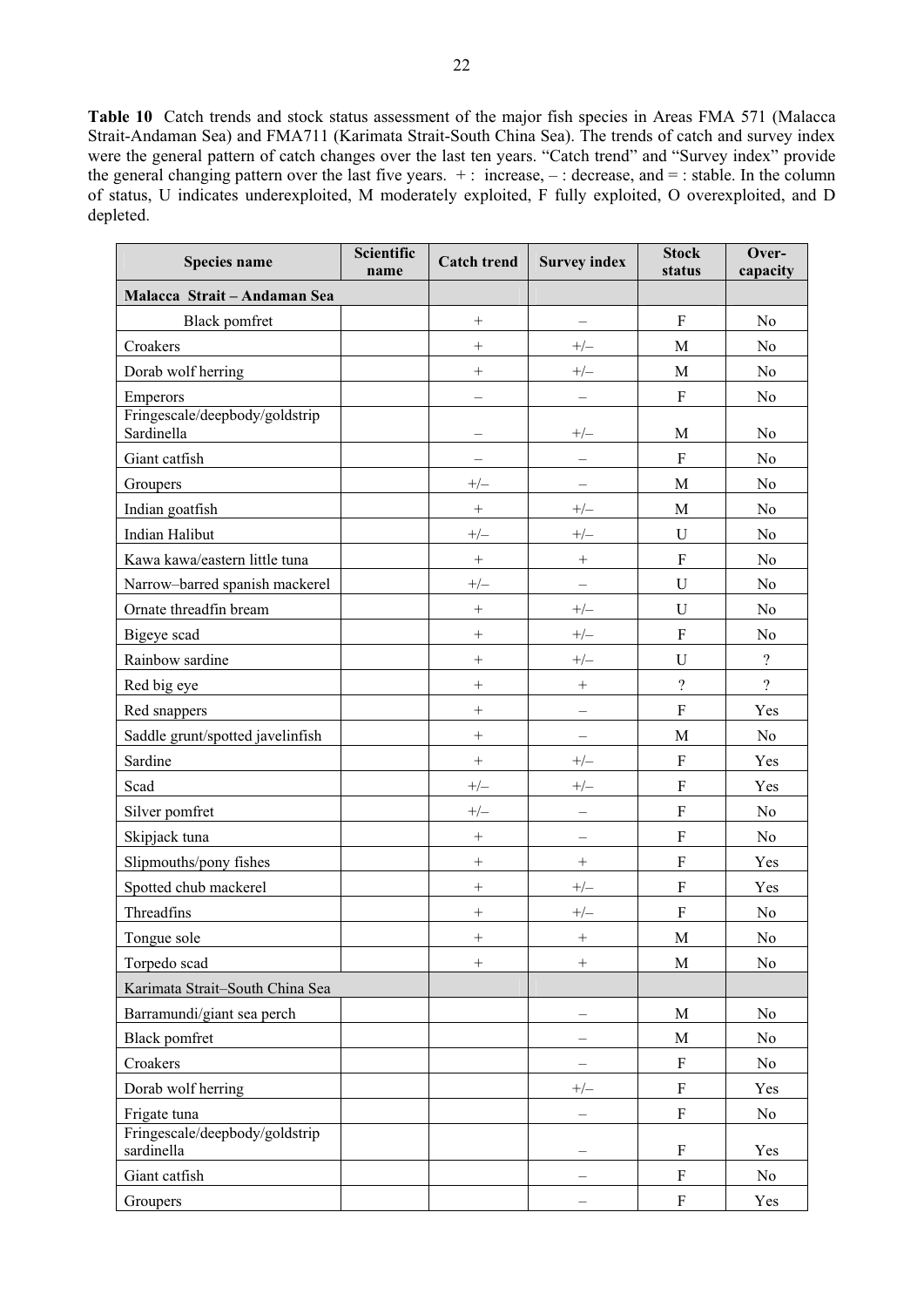| <b>Species name</b>              | <b>Scientific</b><br>name | <b>Catch trend</b> | <b>Survey index</b> | <b>Stock</b><br>status | Over-<br>capacity |
|----------------------------------|---------------------------|--------------------|---------------------|------------------------|-------------------|
| Hairtails                        |                           |                    |                     | M                      | N <sub>0</sub>    |
| Indian halibut                   |                           |                    | -                   | M                      | N <sub>0</sub>    |
| Indo-Pacific king mackerel       |                           |                    |                     | F                      | Yes               |
| Jack trevallies                  |                           |                    |                     | O                      | N <sub>0</sub>    |
| Narrow-barred spanish mackerel   |                           |                    |                     | F                      | N <sub>0</sub>    |
| Ornate threadfin bream           |                           |                    |                     | M                      | No                |
| Rainbow sardine                  |                           |                    |                     | $\Omega$               | Yes               |
| Red snappers                     |                           |                    |                     | F                      | Yes               |
| Saddle grunt/spotted javelinfish |                           |                    |                     | $\mathbf{F}$           | Yes               |
| Scad                             |                           |                    |                     | F                      | N <sub>0</sub>    |
| <b>Sharks</b>                    |                           |                    |                     | M                      | No                |
| Short-bodied mackerel            |                           |                    |                     | O                      | Yes               |
| Silver pomfret                   |                           |                    |                     | $\mathbf{F}$           | Yes               |
| Slipmouths/pony fishes           |                           |                    |                     | F                      | No                |
| Threadfins                       |                           |                    |                     | F                      | No                |

U: underexploited; F: fully exploited; M: moderately exploited; O: overexploited; D: depleted

# **3.9 India**

Marine fish production in India is almost exclusively from capture fisheries and its annual production increased from 0.58 million tonnes in 1950 to 3.21 million tonnes in 2008, about 5.5 fold increase in nearly 60 years. However, the marine catch has stagnated over the last decade (1996–2007) with some fluctuations. This trend is similar to the global capture fishery production, which has levelled off at around 82 million tonnes over the last 15 years (Figure 9).



**Figure 9:** Historical catches from India's marine capture fisheries

Fisheries play an important role in India's national economy and contribute about 1.1 percent of national GDP. The Indian marine capture fisheries employ about one million people and provides 3 million tonnes of fish annually with a value of about US\$3 billion at production level. India earns US\$1.6 billion each year by exporting fish and fishery products. The Indian fishing fleet consists of 58 911 mechanized craft, 75 591 motorized craft (with outboard engine) and 104 270 non-motorized craft at present.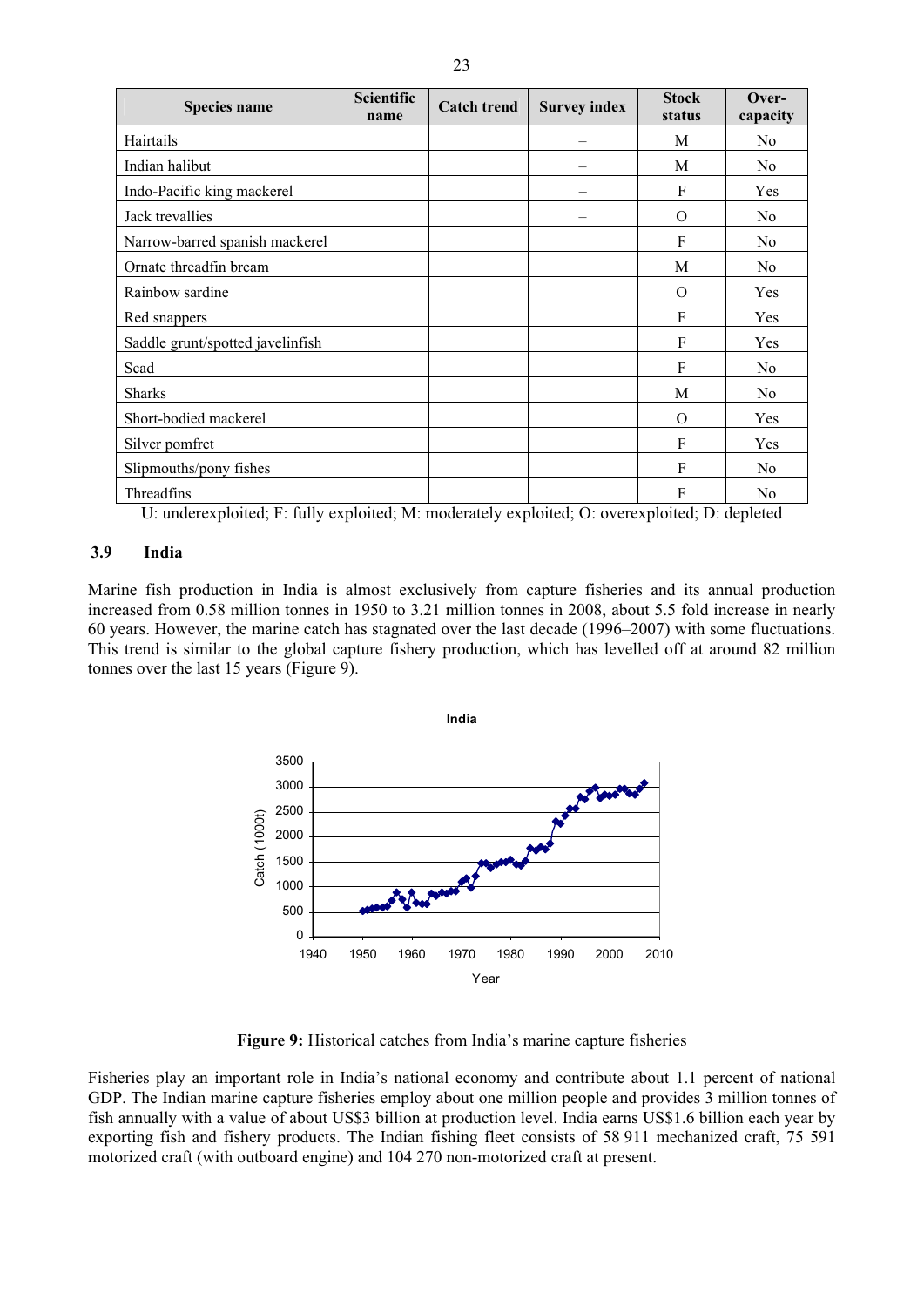# *Workshop exercise report*

The Indian presentation at the second workshop showed an attempt to (i) consolidate the available marine fish stock assessments in the last 50 years; (ii) develop a Sustainability Index based on available information (SiFish); and (iii) validate depletion-adjusted-average catch method.

It was found that more than 3 000 publications are available on the characteristics of marine fish stocks in the form of Annual Reports, grey literature and in peer-reviewed journals. Taking advantage of the availability of 264 records on the biological characteristics, exploitation status and population parameters for 140 stocks belonging to 98 species of finfish, crustaceans and molluscs belonging to 40 families, a methodology (SiFISH) was developed to integrate much of this information.

SiFISH is to rank fish species based on thirteen attributes under four broad categories, viz. biological, exploitation, distribution and habitat productivity. The 13 attributes are as follows:

- biological: annual growth coefficient, asymptotic length, mean trophic level, maximum body depthstandard length ratio, length-at-maturity/asymptotic length ratio, annual spawning duration, measured fecundity;
- exploitation: susceptibility to gear, ratio of length-at-recruitment to asymptotic length, exploitation ratio (F/Z), price index;
- distribution: distribution within the continental shelf; and
- habitat productivity: coastal productivity index.

Each attribute was ranked from 1 to 6 based on the minimum and maximum values. A score of 6 is assigned to highly sustainable species/stocks; 5 to sustainable; 4 and 3 to moderately sustainable stocks; 2 to low sustainability and 1 to stocks of very low sustainability.

The sustainability index ranged from 2.17 (*Carcharhinus sorrah*) to 5.45 (*Oratosquills nepa*). Most fishes had values between 3 and 4, indicating a medium level of sustainability. In general, elasmobranchs had very low sustainability index values. At the other end of the index were shrimps, other crustaceans and molluscs. It was found that 12 species had Index values below 3, which may be considered as low-sustainable species. They are sharks *Carcharhinus sorrah*, *Sphyrna lewini* and *Rhizoprionodon acutus*, guitarfish *Rhinobatos granulatus*, needlefish *Ablennes hians*, catfish *Tachysurus dussumieri*, black pomfret *Parastromateus niger*, sciaenid *Otolithoides biauritus*, giant trevally *Caranx ignobilis*, ribbonfish *Lepturacanthus savala* and *Trichiurus lepturus,* and cuttlefish *Sepia aculeata*. Among the three regions for which sufficient data are available, the index for northwest, southeast and southwest coasts were 3.67, 3.59 and 3.71 respectively. The mean index value for all the regions was 3.65.

The country paper attempted to validate Depletion-Adjusted Average Catch method for two species namely threadfin bream *Nemipterus japonicus* and squid *Loligo duvauceli*, for which stock estimates from conventional methods are available. The time-series data of catch did not have a downward trend for both the species. Moreover, natural mortality was higher than two. When we applied the suggested minimum alpha value of 0.4, the beta and delta have to be as low as 0.15 and 0.1 to get positive estimates of biomass. These two factors, which are typical of tropical stocks, did not allow the estimation of MSY for the two species.

The discussion that followed explored various aspects of the sustainability index. One issue was how the values of different attributes were averaged. In particular, the inclusion of one fishery-related attribute, and many fisheries independent attributes raised the question whether fishery aspects (e.g. exploitation rate) were underrepresented. Another issue was the use of the index in fisheries management and whether meaningful reference points could be determined.

Another question was raised as to how the analyses had been performed. After 2005, research projects in India have been carried out by maritime states, on specific fisheries (type of gear) and species. Four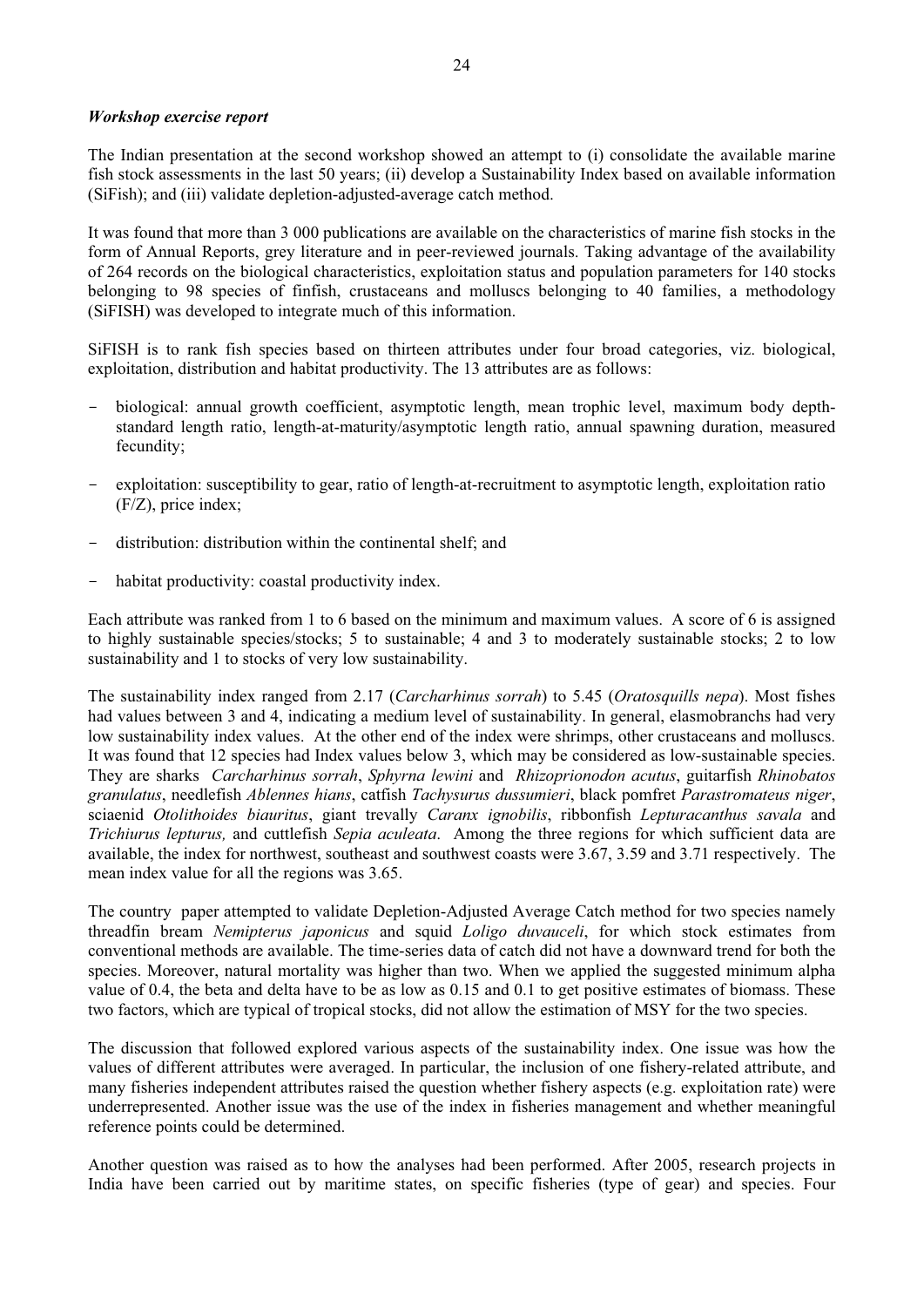ecological regions have been defined for the country, and stocks in different regions are considered separated. Stock assessment is now carried out at state level.

With regard to the use of stock assessment results for fisheries management, it was explained that each state has a task force to review fisheries management plans and resource status. Stock assessment results are presented by scientists within the group. However, open access to fisheries limits the efficacy of fisheries management. The decline in resource abundance perceived recently by fishermen has resulted in scientific advice on management that are more valued by stakeholders.

#### *Fishery status report*

The Indian territorial waters were divided into four areas: Northwest, Southwest, Southeast and Northeast coasts. Twenty, thirteen, twenty five and sixteen species were selected for the assessment of stock status respectively from the four areas (Table 11), contributing 68–71 percent of areal total catch. Stock status of these 74 stocks/species was evaluated. Fisheries in the Northwest, Southwest and Southeast coasts have sufficient data for stock assessment and therefore theirs status were evaluated based on formal stock assessment. In contrast, fisheries in the Northeast coast have very limited data available, and their stock status was diagnosed based on informal methods such as indicators and expert-judgement except hilsa shad.

In the Northwest coast, three stocks were diagnosed as underexploited, six moderately exploited, nine fully exploited and one stock was overexploited. In the Southwest coast, four stocks were moderately exploited, seven fully exploited, one overexploited and one depleted. In contrast, the Southeast coast has ten stocks moderately exploited, eleven fully exploited and four overexploited. In the Northwest, all the species assessed were moderately exploited except one stock horse mackerel that was underexploited.

In general, Southwest and Southeast coasts are more severe exploited, with five stocks overexploited and one stock depleted, than the Northwest coast, and the Northeast coast is the lightest exploited as most stocks are only moderately exploited.

Overcapacity is occurring to all the top thirteen species in the Southwest coast and a similar but slightly better situation exist in the Northwest and Southeast coasts. The Northeast coast is the only area that does not have the problem of overcapacity.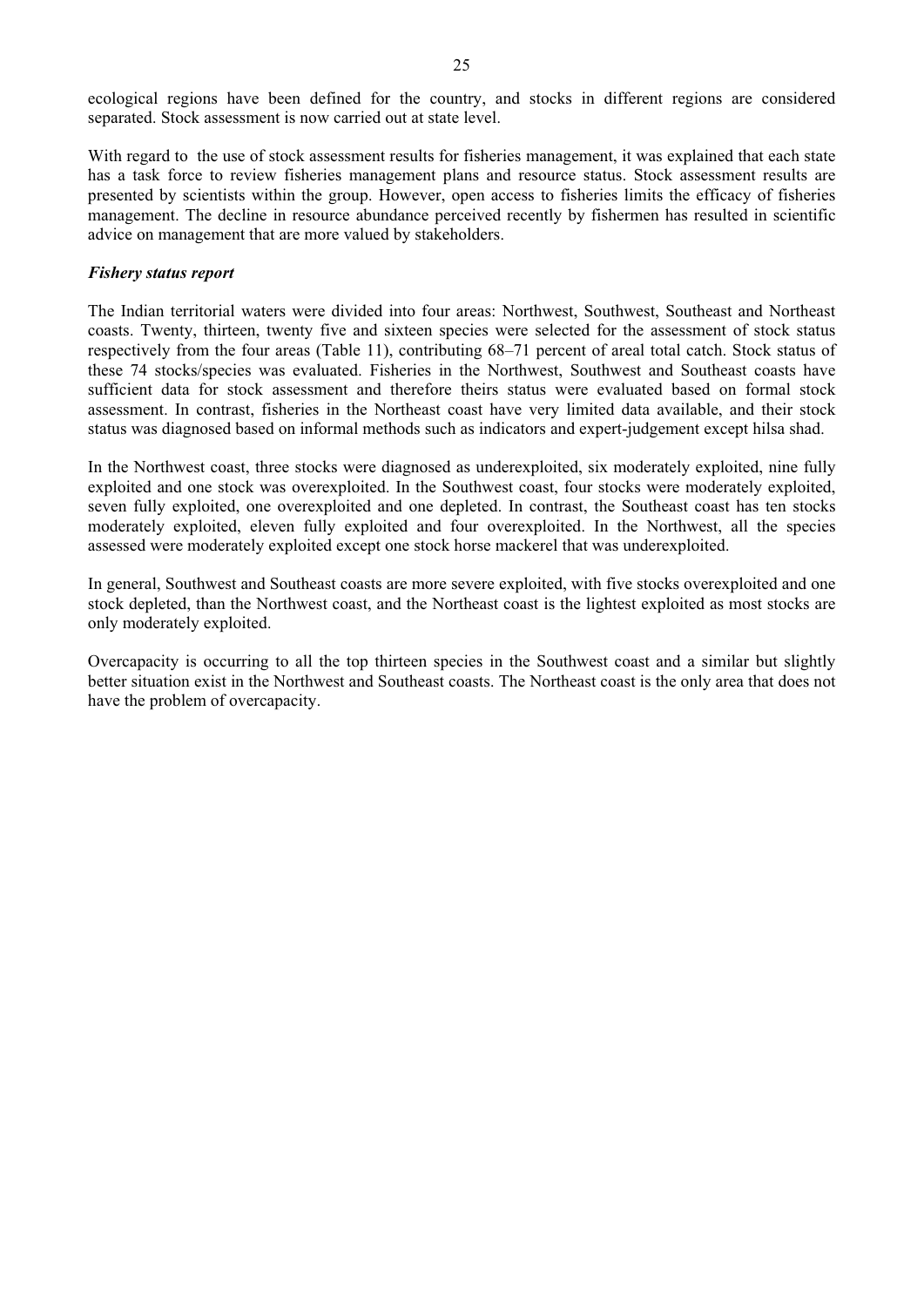The Indian territorial waters has been divided into four areas: Northwest, Southwest, Southeast and Northeast. "Catch trend" and "Survey index" provide the general changing pattern over the last five years. + : increase, – : decrease, and = : stable. In the column of status, U indicates underexploited, M moderately exploited, F fully exploited, O overexploited, and D depleted.

| <b>Species name</b>            | Scientific name                    | <b>Catch trend</b> | <b>Survey index</b> | <b>Stock</b><br>status           | Over-<br>capacity |
|--------------------------------|------------------------------------|--------------------|---------------------|----------------------------------|-------------------|
| Northwest coast                |                                    |                    |                     |                                  |                   |
| Paste shrimp                   | Acetes indicus                     | $^+$               |                     | U                                | No                |
| Bombay duck                    | Harpadon nehereus                  |                    |                     | $\overline{F}$                   | Yes               |
| Largehead hairtail             | Trichiurus lepturus                | $^{+}$             |                     | $\overline{F}$                   | Yes               |
| Shrimp                         | Parapenaeopsis stylifera           | $^{+}$             |                     | $\overline{F}$                   | Yes               |
| <b>Bullseye</b>                | Priacanthus hamrur                 | $^{+}$             |                     | M                                | Yes               |
| Threadfin bream                | Nemipterus japonicus               |                    |                     | $\mathbf F$                      | Yes               |
| Threadfin bream                | Nemipterus mesoprion               | $^{+}$             |                     | M                                | Yes               |
| Croaker                        | Johnieops macrorhynus              | $+/-$              |                     | $\mathbf F$                      | Yes               |
| Blacktip sea catfish           | Tachysurus dussumieri              | $^{+}$             |                     | M                                | Yes               |
| Palaemon shrimp                | Nematopalaemon tenuipes            | $^{+}$             |                     | M                                | Yes               |
| Indian squid                   | Loligo duvauceli                   |                    |                     | $\mathbf F$                      | Yes               |
| Oil sardine                    | Sardinella longiceps               | $^{+}$             |                     | $\overline{U}$                   | No                |
| Catfish                        | Osteogeniosus militaris            | $^{+}$             |                     | U                                | No                |
| Golden anchovy                 | Coilia dussumieri                  | $+/-$              |                     | $\overline{F}$                   | Yes               |
| Cuviers croaker                | Otolithes cuvieri                  | $+/-$              |                     | M                                | Yes               |
| Bronze croaker                 | Otolithoides biauritus             | $^{+}$             |                     | $\mathbf O$                      | Yes               |
| Pharaoh cuttlefish             | Sepia pharaonis                    | $^{+}$             |                     | $\overline{F}$                   | Yes               |
| Spotted seer                   | Scomberomorus guttatus             | $^{+}$             |                     | M                                | $\rm No$          |
| White pomfret                  | Pampus argenteus                   | $^{+}$             |                     | $\rm F$                          | $\rm No$          |
| Speckled shrimp                |                                    | $^{+}$             |                     | $\overline{F}$                   | Yes               |
|                                | Metapenaeus affinis                |                    |                     |                                  |                   |
| Southwest coast<br>Oil sardine |                                    | $^{+}$             |                     |                                  | Yes               |
|                                | Sardinella longiceps               |                    |                     | M<br>$\mathbf F$                 |                   |
| Indian mackerel                | Rastrelliger kanagurta             | $+/-$              |                     |                                  | Yes               |
| Threadfin bream                | $\overline{N}$ emipterus japonicus |                    |                     | $\overline{O}$<br>$\overline{F}$ | Yes               |
| Anchovy                        | Stolephorus devisi                 |                    |                     |                                  | Yes               |
| Shrimp                         | Metapenaeus dobsoni                | $+/-$              |                     | $\overline{F}$                   | Yes               |
| Largehead hairtail             | Trichiurus lepturus                | $^{+}$             |                     | $\overline{F}$                   | Yes               |
| Mantis shrimp                  | Oratosquilla nepa                  | $^{+}$             |                     | M                                | Yes               |
| Malabar sole                   | Cynoglossus macrostomus            | $^{+}$             |                     | $\mathbf F$                      | Yes               |
| Indian squid                   | Loligo duvauceli                   | $+/-$              |                     | $\overline{F}$                   | Yes               |
| King seer                      | Scomberomorus commerson            | $+/-$              |                     | $\overline{F}$                   | Yes               |
| Kiddi shrimp                   | Parapenaeopsis stylifera           | $+/-$              |                     | M                                | Yes               |
| Pharaoh cuttlefish             | Sepia pharaonis                    | $\! + \!$          |                     | M                                | Yes               |
| Catfish                        | Tachysurus                         |                    |                     | D                                | Yes               |
| Southeast coast                |                                    |                    |                     |                                  |                   |
| Oil sardine                    | Sardinella longiceps               | $^+$               |                     | M                                | No                |
| Indian mackerel                | Rastrelliger kanagurta             | $\qquad \qquad +$  |                     | $\overline{F}$                   | Yes               |
| Gold stripe sardine            | Sardinella gibbosa                 | $\qquad \qquad +$  |                     | $\mathbf M$                      | $\rm No$          |
| Silverbelly                    | Leiognathus bindus                 |                    |                     | $\mathcal{O}$                    | Yes               |
| Trigger fish                   | Odonus niger                       | $\! + \!$          |                     | M                                | No                |
| Lesser sardine                 | Sardinella sirm                    | $\qquad \qquad +$  |                     | $\mathbf M$                      | $\rm No$          |
| Lesser sardine                 | Sardinella fimbriata               | $\qquad \qquad +$  |                     | $\mathbf M$                      | No                |
| Anchovy                        | Stolephorus devisi                 | $+/-$              |                     | ${\bf F}$                        | Yes               |
| Largehead hairtail             | Trichiurus lepturus                | $\qquad \qquad +$  |                     | $\overline{\mathrm{F}}$          | Yes               |
| King seer                      | Scomberomorus commerson            | $+/-$              |                     | $\overline{F}$                   | Yes               |
| Little tunny                   | Euthynnus affinis                  | $\boldsymbol{+}$   |                     | $\overline{F}$                   | Yes               |
| Blue swimming crab             | Portunus pelagicus                 | $\qquad \qquad +$  |                     | M                                | Yes               |
| White sardine                  | Escuaolsa thorata                  | $\boldsymbol{+}$   |                     | $\mathbf M$                      | No                |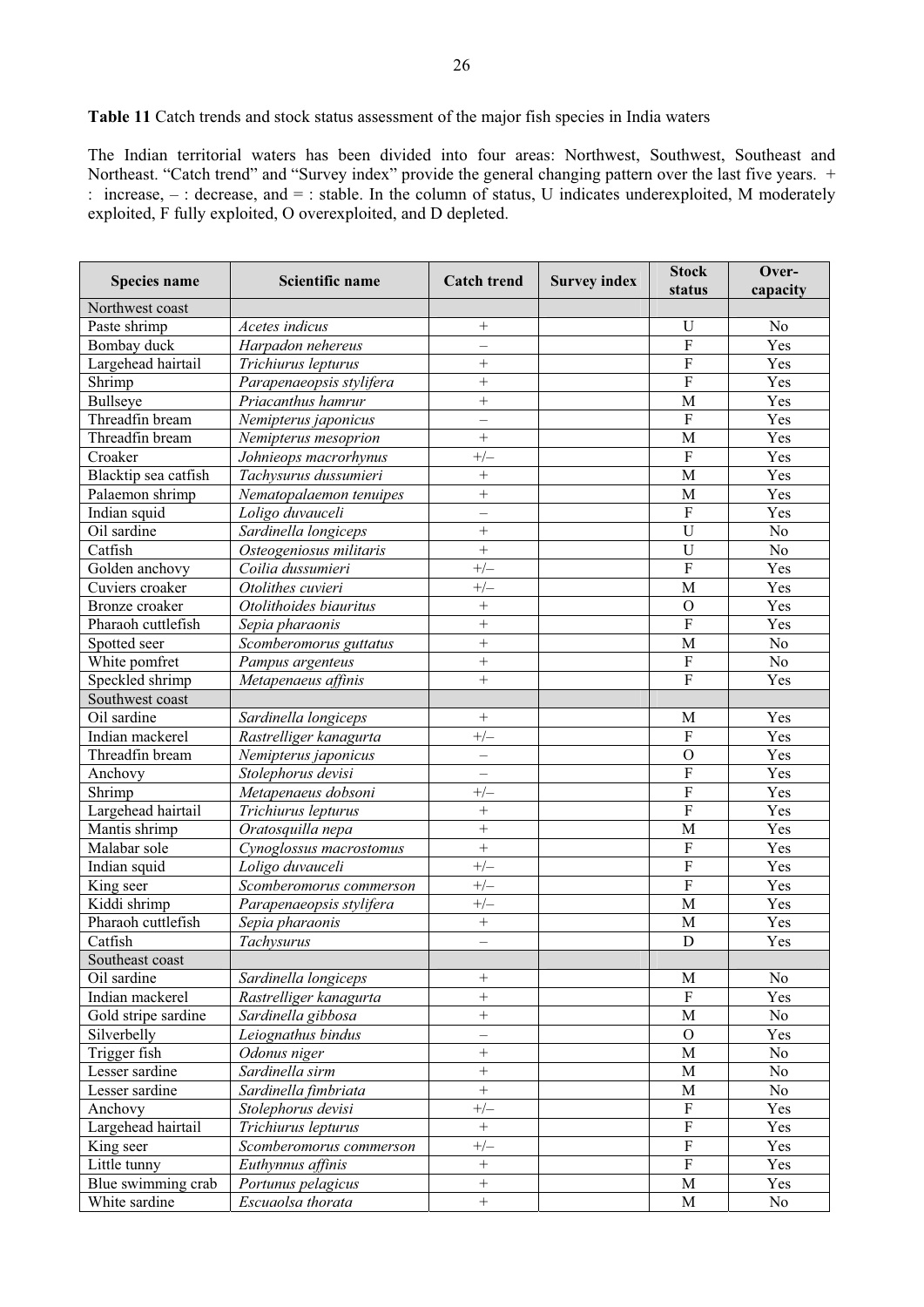| Species name         | Scientific name         | <b>Catch trend</b>       | <b>Survey index</b> | <b>Stock</b>   | Over-          |
|----------------------|-------------------------|--------------------------|---------------------|----------------|----------------|
|                      |                         |                          |                     | status         | capacity       |
| Scad                 | Decapterus russelli     | $^{+}$                   |                     | M              | N <sub>o</sub> |
| Blacktip sea catfish | Tachysurus dussumieri   | $\overline{\phantom{0}}$ |                     | $\overline{F}$ | Yes            |
| Thryssa              | Thryssa mystax          | $+$                      |                     | M              | N <sub>o</sub> |
| Shrimp               | Metapenaeus dobsoni     | $^{+}$                   |                     | $\overline{F}$ | Yes            |
| Lizardfish           | Saurida undosquamis     | $^{+}$                   |                     | $\overline{F}$ | Yes            |
| Threadfin bream      | Nemipterus japonicus    | $\equiv$                 |                     | $\Omega$       | Yes            |
| Brown shrimp         | Metapenaeus monoceros   | $^{+}$                   |                     | $\overline{F}$ | Yes            |
| White pomfret        | Pampus argenteus        | $+/-$                    |                     | $\mathbf{O}$   | Yes            |
| Spottted swimming    |                         |                          |                     |                |                |
| crab                 | Portunus sanguinolentus | $^{+}$                   |                     | M              | Yes            |
| Trevally             | Caranx leptolepis       | $\overline{+}$           |                     | $\Omega$       | Yes            |
| Goatfish             | Upeneus taeniopterus    | $\ddot{}$                |                     | F              | Yes            |
| Barracuda            | Sphyraena obtusata      | $+/-$                    |                     | F              | Yes            |
| Northeast coast      |                         |                          |                     |                |                |
| Hilsa shad           | Tenualosa ilisha        | $+$                      |                     | M              | N <sub>o</sub> |
| Bombay duck          | Harpadon nehereus       | $^{+}$                   |                     | M              | N <sub>o</sub> |
| Paste shrimp         | Acetes indicus          | $\overline{+}$           |                     | M              | N <sub>o</sub> |
| Largehead hairtail   | Trichiurus lepturus     | $+$                      |                     | M              | N <sub>o</sub> |
| White pomfret        | Pampus argenteus        | $^{+}$                   |                     | M              | No             |
| Lesser sardine       | Sardinella fimbriata    | $\ddot{}$                |                     | M              | N <sub>o</sub> |
| Golden anchovy       | Coilia dussumieri       | $+$                      |                     | M              | No             |
| Blacktip sea catfish | Tachysurus dussumieri   | $^{+}$                   |                     | M              | N <sub>o</sub> |
| Horse mackerel       | Megalaspis cordyla      | $+$                      |                     | U              | N <sub>o</sub> |
| Cuviers croaker      | Otolithes cuvieri       | $+/-$                    |                     | M              | N <sub>o</sub> |
| Indian mackerel      | Rastrelliger kanagurta  | $^{+}$                   |                     | M              | No             |
| <b>Black pomfret</b> | Parastromateus niger    | $+/-$                    |                     | M              | N <sub>o</sub> |
| Savala hairtail      | Lepturacanthus savala   | $^{+}$                   |                     | M              | N <sub>o</sub> |
| Croaker              | Johnieops macrorhynus   | $+$                      |                     | M              | No             |
| Spotted seer         | Scomberomorus guttatus  | $\ddot{}$                |                     | M              | N <sub>o</sub> |
| shrimp               | Metapenaeus dobsoni     | $+/-$                    |                     | M              | N <sub>o</sub> |

# **3.10 Sri Lanka**

Marine fisheries have been developing continuously since 1950 in Sri Lanka. Annual marine fish production peaked at 300 000 tonnes in 2004 (Figure 10) and after a sharp drop in 2005 recovered to 280 000 tonnes in 2007. Marine wild fish production accounts for 84 percent of the total fish production in Sri Lanka. Marine fisheries consist of three sectors, coastal, offshore (deep-sea) and high-sea fisheries. Coastal area is defined as the waters above the continental shelf and the average width is 22 km from the coast line. Offshore fishing takes place beyond the continental shelf up to the boundary of the EEZ, high-sea fishing takes place in international waters. Although offshore fishery is the growing sector, coastal fisheries still contribute more than 50 percent of the total production.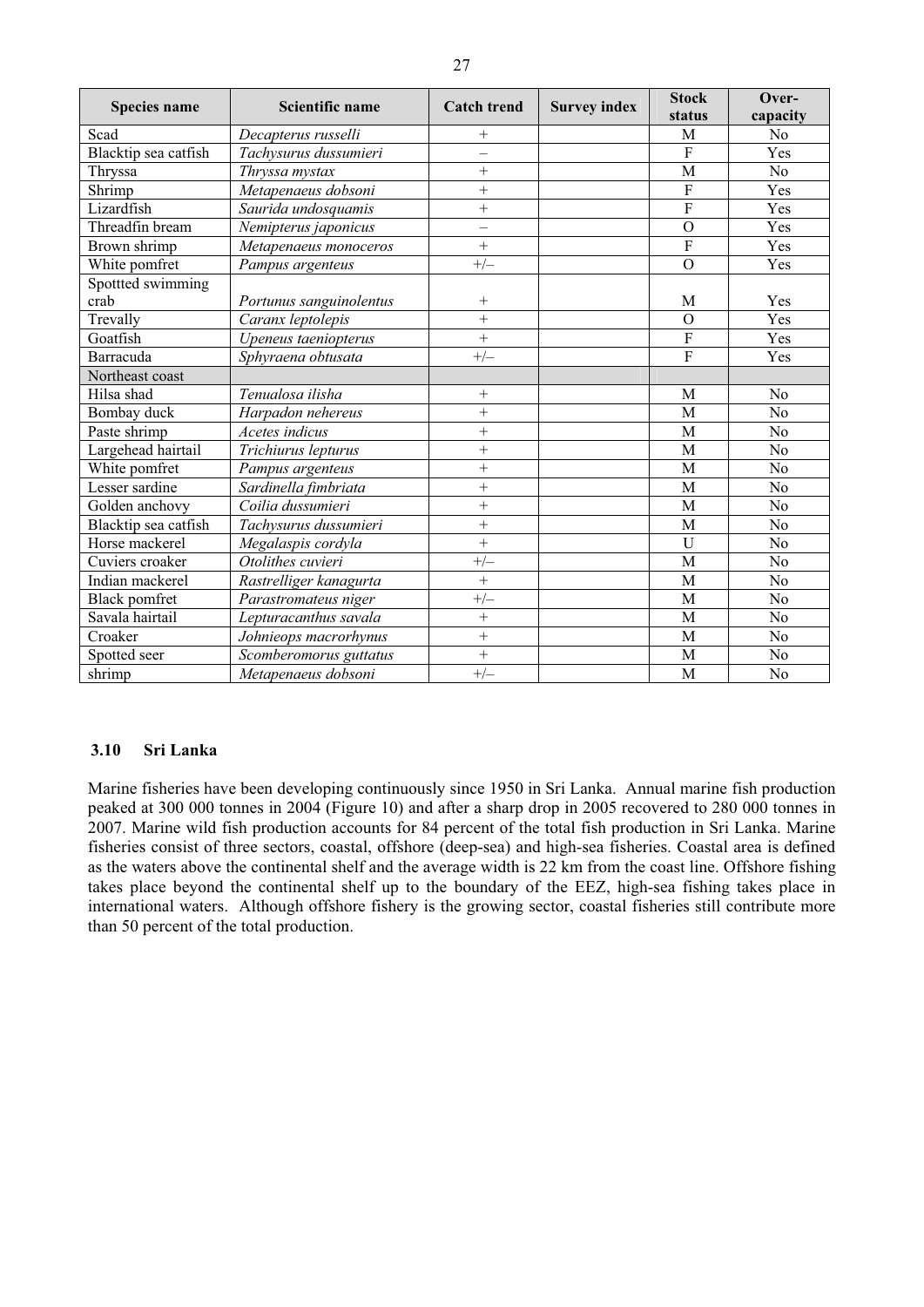

**Figure 10:** Historical catches from India's marine capture fisheries

Marine capture fisheries are very important in Sri Lanka's economy. The sector contributes 2.7 percent of the national GDP. Annual per capita consumption of fish and fishery products in the recent past has varied between 17.5 kg and 18.5 kg per capita. The total number of crafts engaged in both offshore and coastal fisheries amounted to around 42 000 and nearly 200 000 people directly involved in fisheries.

# *Workshop exercise report*

As the participant from Sri Lanka was unable to attend the first workshop in June 2009, no assessment based on the proposed methodologies was undertaken. At the second workshop, the Sri Lankan participant delivered a presentation about the general situation of fisheries, current state of fish resources, management practice and issues the country is facing.

The participants from India raised the issue of sea cucumber exploitation in the Gulf of Mannar, considering that this resource is shared between India and Sri Lanka. While on the Indian side there has been a ban on sea cucumber fishing, there were concerns that fishing would be allowed on the Sri Lankan side. Also, there seems to be problems with trespassing of fishing vessels between the respective national jurisdictions.

#### *Fishery status report*

Fishery data are scarce and stock assessment is rarely carried out for most species in Sri Lanka. Nonetheless, catch data are available though not by species, and research organizations have also conducted studies on fisheries and stock assessment and provided advice on management strategies. During the workshop, the Sri Lankan participant was very cooperative and lent her greatest support to fulfil the workshop objective – collate information on the exploitation state of marine fishery resources. Based on the best information and data available, the stock status of the most commercially important species in Sri Lanka was listed in Table 12.

Although the marine capture fishery in Sri Lanka may seem not as developed as other participating countries, overfishing has occurred in the offshore gillnet and longline fisheries for *Carcharhinus falciformis*, *Carcharhinus longimanus*, *Sphyrna* sp., *Istiophorus platypterus*, *Isurus oxyrhynchus*, *Alopias vulpinus*, and *Amblygaster sirm*. In lobster fishery, *Panulirus penicillatus*, *P. versicolor*, *P. dasypus*, *P. ornatus* and *P japonicus* were also considered overexploited. Trawl and bottom set-net fisheries were believed to have moderately exploited fish resources.

Overcapacity was found only for *Amblygaster sirm* in the pelagic fishery. In general, the scarceness of fishery statistics and data has made such a diagnosis very difficult. With the foreseeable improvement in data collection and management system, stock assessment and fishery policy formulation will certainly make significant progress in the near future.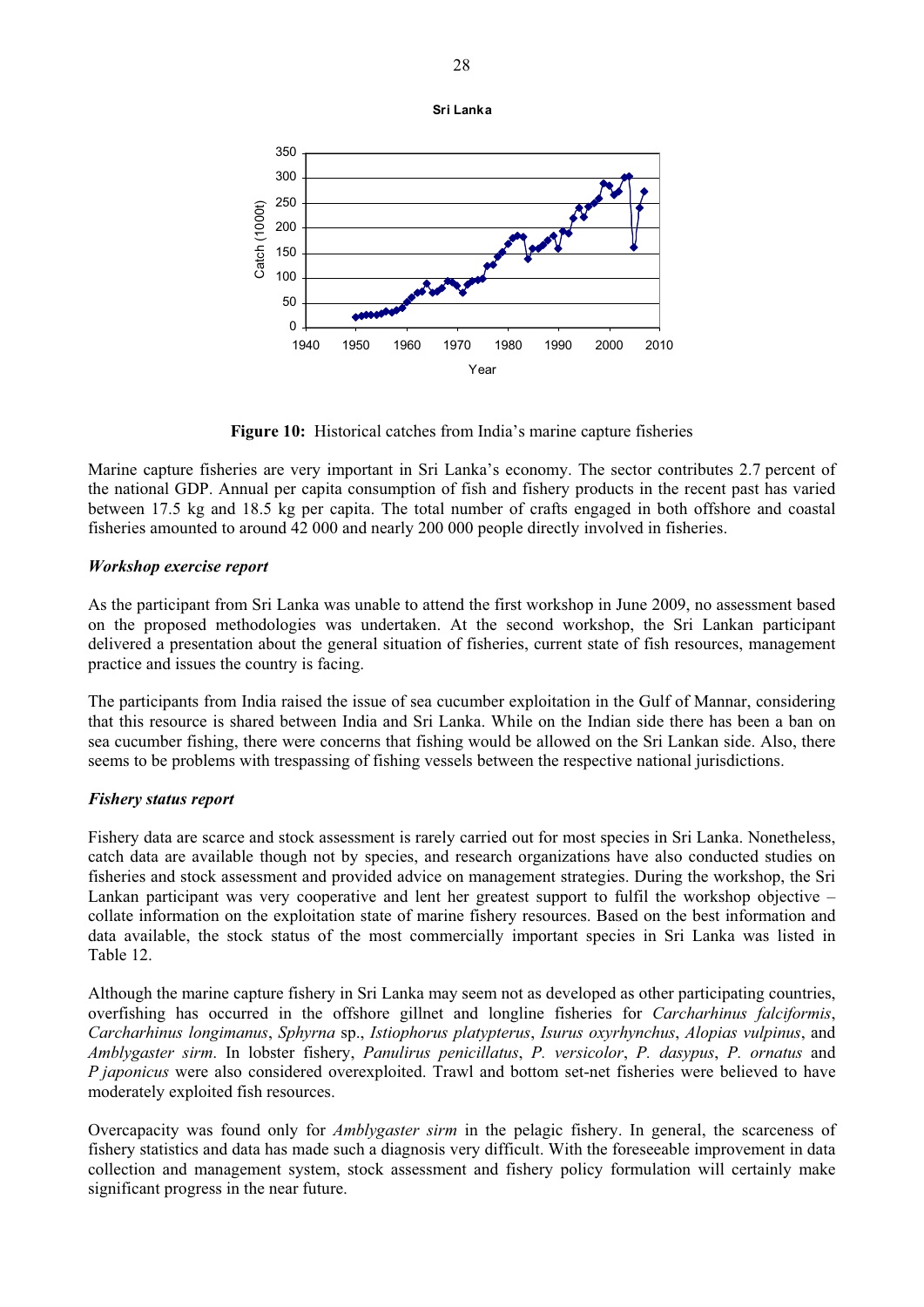**Table 12** Catch trends and stock status assessment of the major fish species in Sri Lanka's waters. "Catch trend" and "Survey index" provide the general changing pattern over the last five years. + : increase, – : decrease, and = : stable. In the column of status, U indicates underexploited, M moderately exploited, F fully exploited, O overexploited, and D depleted.

| Fishery                                       | <b>Scientific name</b>                                            | Catch<br>trend           | <b>Survey</b><br>index   | <b>Stock</b><br>status   | Over-<br>capacity |
|-----------------------------------------------|-------------------------------------------------------------------|--------------------------|--------------------------|--------------------------|-------------------|
| Offshore gillnet fishery and longline fishery |                                                                   |                          |                          |                          |                   |
|                                               | Katsuwonus pelamis                                                | $\quad =$                |                          | M                        | No                |
|                                               | Thunnus albacares                                                 | $\equiv$                 |                          | $\overline{?}$           | No                |
|                                               | Makaira mazara                                                    | $\equiv$                 |                          | $\gamma$                 | No                |
|                                               | M. Indica                                                         | $\qquad \qquad -$        |                          | $\overline{\mathcal{C}}$ | No                |
|                                               | Istiophorus platypterus                                           | $\equiv$                 |                          | $\gamma$                 | No                |
|                                               | Xiphias gladias                                                   | $\quad =$                |                          | $\overline{\mathcal{L}}$ | No                |
|                                               | Carcharhinus falciformes                                          | —                        |                          | $\Omega$                 | No                |
|                                               | Carcharhinus longimanus                                           | $\qquad \qquad -$        |                          | $\Omega$                 | No                |
|                                               | Sphyrna spp.                                                      | $\qquad \qquad -$        |                          | $\overline{O}$           | No                |
|                                               | Istiophorus platypterus                                           | $\equiv$                 |                          | $\overline{0}$           | $\overline{No}$   |
|                                               | Isurus oxyrhynchus                                                | $\qquad \qquad -$        |                          | $\mathbf O$              | No                |
|                                               | Alopias vulpinus                                                  | $\overline{\phantom{0}}$ |                          | $\Omega$                 | No                |
| Small/medium pelagic fishery                  |                                                                   |                          |                          |                          |                   |
|                                               | Amblygaster sirm                                                  |                          |                          | О<br>$\overline{?}$      | Yes               |
|                                               | Sardinella albella                                                | $^{+}$                   |                          | $\overline{\mathcal{C}}$ |                   |
|                                               | S. gibbosa<br>S. longiceps                                        | $+$                      |                          | $\overline{\mathcal{L}}$ |                   |
|                                               | Stolephorus spp.                                                  | $\! + \!\!\!\!$          |                          | $\gamma$                 |                   |
|                                               | Decapterus spp.                                                   | $\ddot{}$<br>$^{+}$      |                          | $\overline{\mathcal{L}}$ |                   |
|                                               | Selar crumenophthalmus                                            |                          |                          | $\gamma$                 |                   |
|                                               | Auxis spp.                                                        | $\equiv$                 |                          | $\overline{\mathcal{L}}$ | N <sub>o</sub>    |
| <b>Trawl fishery and bottom set nets</b>      |                                                                   |                          |                          |                          |                   |
|                                               |                                                                   | $\overline{\mathcal{L}}$ |                          | M                        | N <sub>o</sub>    |
|                                               | Lethrinus nebulosus                                               | $\overline{?}$           |                          | M                        | No                |
|                                               | L. miniatus                                                       | $\overline{\cdot}$       |                          | M                        | No                |
|                                               | Lutjanus lentjan                                                  | $\overline{\mathcal{L}}$ |                          | $\overline{M}$           | No                |
|                                               | L. rivulatus                                                      | $\overline{?}$           |                          | M                        | No                |
|                                               | L. malabaricus                                                    | $\gamma$                 |                          | M                        | No                |
|                                               | Epinephelus spp.                                                  | $\overline{?}$           |                          | M                        | No                |
|                                               | Carangidae                                                        | $=$                      |                          | M                        | No                |
|                                               | Leiognathidae                                                     | $\gamma$                 |                          | $\overline{M}$           | $\overline{No}$   |
|                                               | Pomodasyidae                                                      | $\overline{\cdot}$       |                          | M                        | No                |
|                                               | Acanthuridae                                                      | $\equiv$                 |                          | M                        | No                |
|                                               | Rays                                                              | $\equiv$                 |                          | M                        | N <sub>0</sub>    |
|                                               | Carcharinidae                                                     |                          |                          | $\overline{?}$           |                   |
| <b>Lobster fishery</b>                        |                                                                   |                          |                          |                          |                   |
|                                               | Panulirus penicillatus                                            | $\qquad \qquad -$        | $\qquad \qquad -$        | $\Omega$                 | Yes               |
|                                               | P. versicolor                                                     | $\overline{\phantom{0}}$ | $\qquad \qquad -$        | $\mathbf{O}$             | Yes               |
|                                               | P. dasypus                                                        |                          |                          | $\overline{0}$           | Yes               |
|                                               | P. ornatus                                                        | $\qquad \qquad -$        |                          | $\Omega$                 | Yes               |
|                                               | P japonicus                                                       | $\equiv$                 | $\overline{\phantom{0}}$ | $\overline{0}$           | Yes               |
|                                               | P. polyphagus                                                     |                          |                          | $\gamma$                 |                   |
| <b>Prawn fishery</b>                          |                                                                   |                          |                          |                          |                   |
|                                               | P. semisulcatus<br>P. indicus                                     | $\quad =$                |                          | M<br>$\gamma$            | No<br>No          |
|                                               | P. monodon                                                        | $=$                      |                          | $\overline{\mathcal{L}}$ | N <sub>o</sub>    |
|                                               | P. merguensis                                                     |                          |                          | $\overline{?}$           | $\rm No$          |
|                                               | M. dobsoni                                                        |                          |                          | $\overline{?}$           | $\rm No$          |
| Sea cucumber and chank fishery                |                                                                   |                          |                          |                          |                   |
|                                               |                                                                   |                          |                          | $\mathbf{O}$             | Yes               |
|                                               | Sea cucumber and chank fishery (South, east and northwest coasts) | $\qquad \qquad -$        | $\qquad \qquad -$        |                          |                   |
|                                               | Holothuria spp                                                    |                          | $\overline{\phantom{m}}$ | $\mathbf O$              | Yes               |
|                                               | Sea cucumber and chank fishery (Gulf of Mannar)                   | $\qquad \qquad -$        |                          |                          |                   |
|                                               |                                                                   | na                       | na                       | U                        | No                |
|                                               | Turbinella pyrum                                                  |                          |                          |                          |                   |
|                                               | Holothuria spp.                                                   |                          |                          |                          |                   |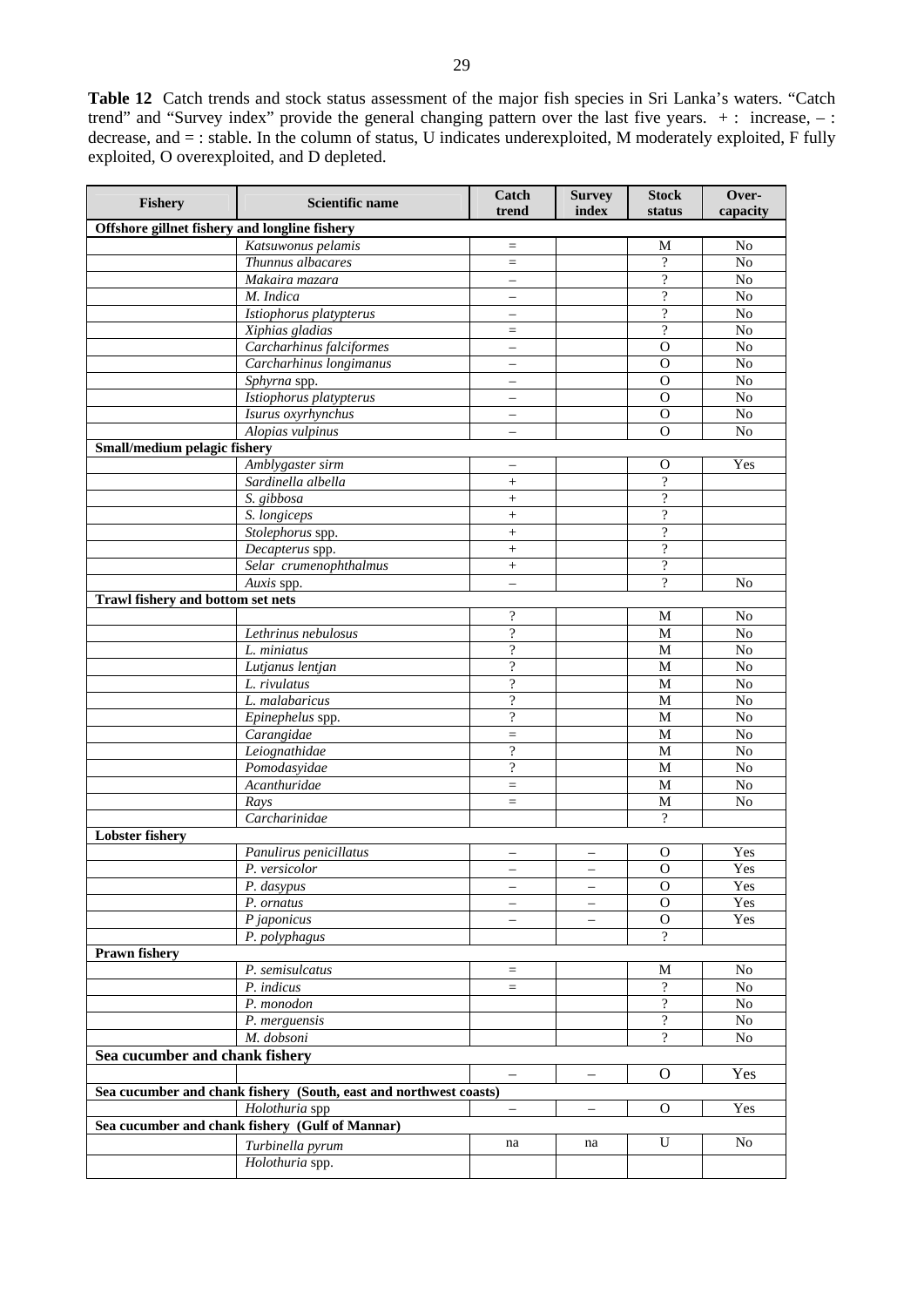# **3.11 Myanmar**

The Union of Myanmar has a coastline of some 3 000 km with a continental shelf area of over 228 751 km<sup>2</sup> and an exclusive economic zone (EEZ) of 486 000 km<sup>2</sup>. Fishery production in 2007–2008 was 3.2 million tonnes, of which freshwater fisheries accounts for about 47 percent and marine fisheries 53 percent. Marine fisheries have developed continuously since 1950 and gone through a phase of rapid growth since the late 1990s, increasing production from 0.6 million tonnes in 1998 to about 1.6 million tonnes (Figure 11). Based on surveys and scientific research, annual maximum sustainable yield (MSY) of Myanmar's marine fisheries was estimated at about 1.05 million tonnes by FAO experts in 1980–1983.



**Figure 11:** Historical catches from Myanmar's marine capture fisheries

Fisheries play an important role in Myanmar's national economy and contribute 7.6 percent to national GDP in 2007, which is higher than most countries in the region. However, statistical information on fishery employees and the size of fishing fleet seems not readily available.

# *Workshop exercise report*

Due to the change of participant, Myanmar did not carry out any assessment using the methodologies agreed on at the first workshop. Lack of fishery statistics and capacity to analyse fishery data, diagnose stock status and then provide advice on fishery management are the two most critical issues the Myanmar fisheries face at present.

Two fisheries officials from the Department of Fisheries were trained in Norway and the Philippines for fishery biology during the above-mentioned 1980–83 FAO project. Fish stock assessment was in this way introduced to marine fishery research in Myanmar. This was the first and also the last fish stock assessment training Myanmar received from FAO. Following retirement of these two officials, there is no stock assessment expert left in the Department of Fisheries. It is therefore very difficult for Myanmar to complete questionnaires for FAO or SEAFDEC on issues related to fisheries information, especially fisheries statistics and stock assessment.

Despite the lack of trained personnel in fish stock assessment, Myanmar has tried to use some fishery indicators such as length frequency, species composition and CPUE data for the purposes of fisheries management and resource conservation. Based on these indicators, closed seasons and areas have been identified and established for the sustainable development of Myanmar's fisheries.

It would be highly desirable if training in fish stock assessment is organized (e.g. by FAO or SEAFDEC) for fishery scientists in Myanmar. This would enhance Myanmar's capacity, including interaction with FAO and SEAFDEC in this area of work.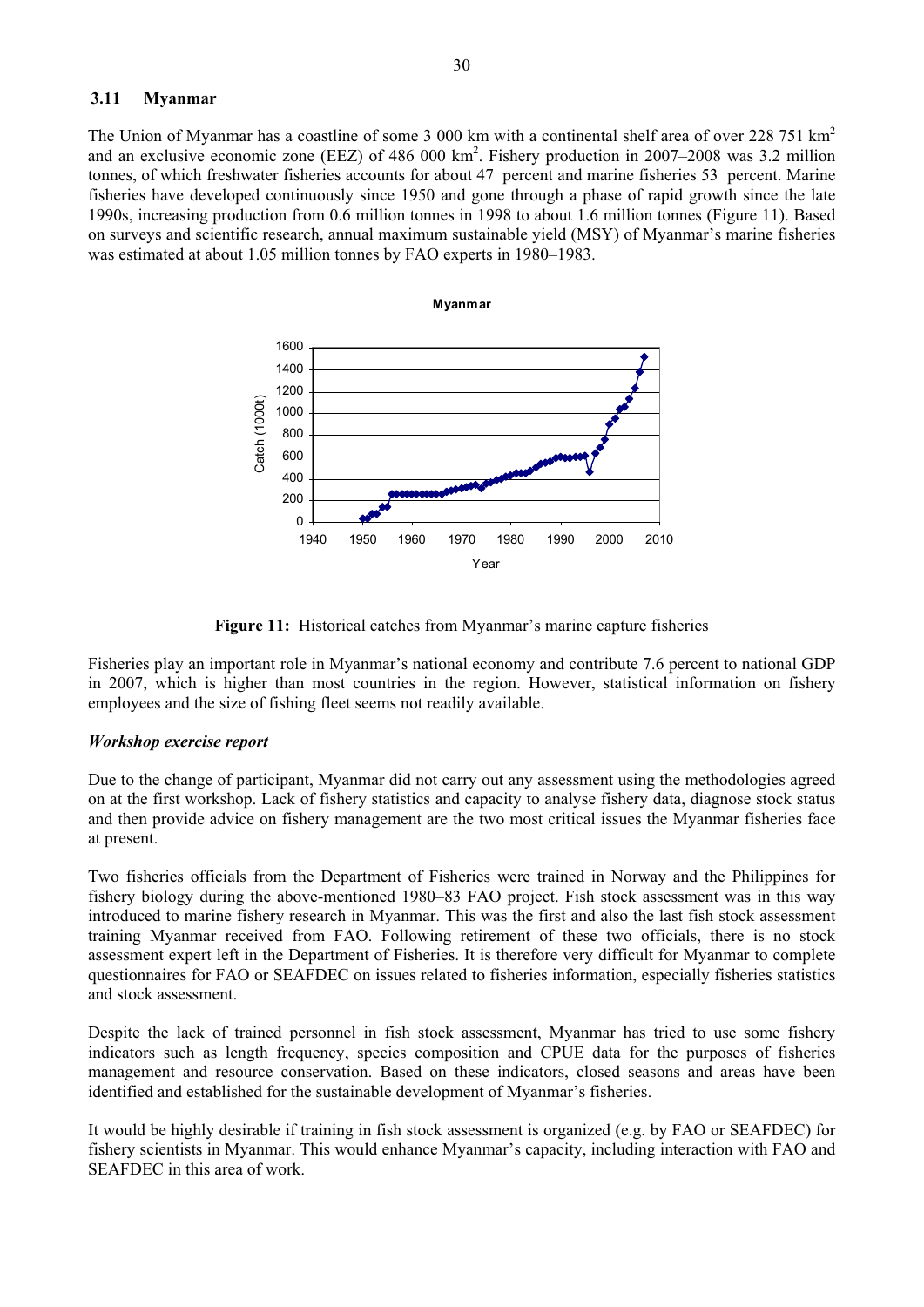#### *Fishery status report*

Formal stock assessment was rarely conducted in Myanmar and therefore no information on fish stock status is available. However, some fishery indicators seem to indicate a declining trend in marine resource abundance. Size composition of the catch of some commercially important fishes such as pomfret and hilsa shad has become smaller and smaller, and the CPUE of bottom trawl fisheries is also declining year after year. Therefore, we can assume that some of marine fishery resources in Myanmar may be overexploited. This seems consistent with the fact that the current landings are 50 percent higher than the estimated MSY, although the estimation might need to be revised as ecosystems and their productivity may have changed over the last 30 years.

Another phenomenon worth noticing is the change of catch species composition over time in marine capture fisheries. Demersal species contributed 44% of the total catch in 1980, but down to 35% in 1990 and only 22% in 2000 (Table 13). In contrast, the percentage from the group of miscellaneous, small pelagic and trash fish increased from 23% in 1980 to 52% in 2000. The shift from high to low trophic species is a symptom of fishing impact. Although it is hard to judge what level is tolerable, the great change seen in Table 13 often reflect excessive fishing effect.

|                                          | Percentage of catch |      |      |  |
|------------------------------------------|---------------------|------|------|--|
| Marine capture fisheries                 | 1980                | 1990 | 2000 |  |
| Miscellaneous, small pelagic, trash fish | 23                  | 42   | 52   |  |
| Small demersal species                   | 25                  | 16   |      |  |
| Demersal species                         | 44                  | 35   | 22   |  |
| Large pelagic species                    |                     |      |      |  |
| Sharks/rays                              |                     |      |      |  |

**Table 13** Observed changes over time in catch composition by major groups in the Myanmar marine capture fisheries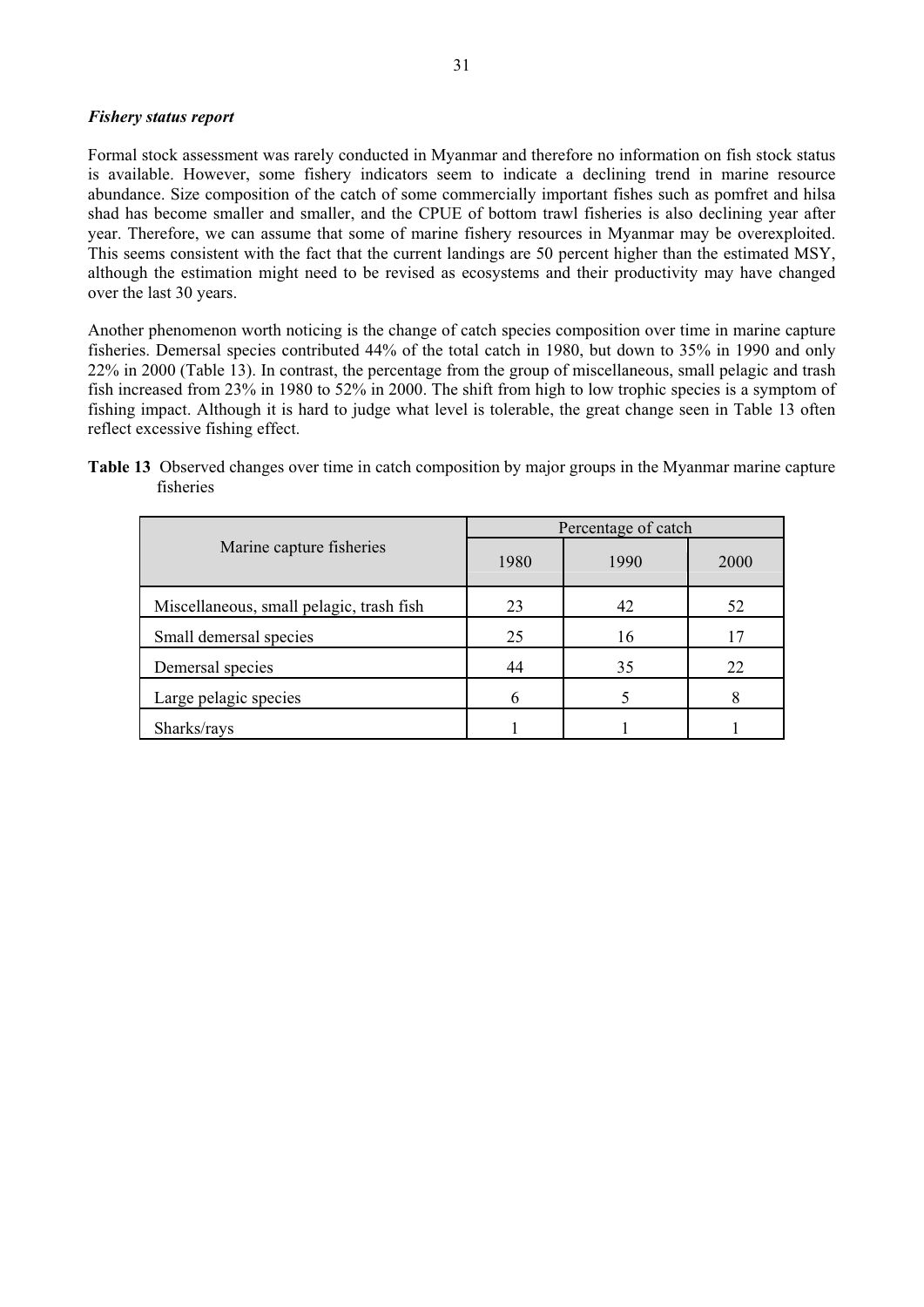#### **3.12 Viet Nam**

Viet Nam is located in the South East Asia with a coast of 3 260 km and an exclusive economic zone (EEZ) of more than 1 million km². Viet Nam marine waters have many islands, bays, lagoons and estuaries. Total landing of the marine capture fisheries has increased rapidly since 1980 from around 0.5 million tonnes in 1982 to 2.1 million tonnes in 2007 (Figure 12), with an average growth of about 6.5 percent per year.



**Figure 12:** Historical catches from Viet Nam's marine capture fisheries

Fisheries are a large sector in Viet Nam's national economy and play an important role in social and economic development. Recently, fisheries have been developing rapidly and becoming a key economic sector. Fish consumption constitutes about 40 percent of animal protein diet for Vietnamese people and has also directly employed over 4 million people.

Viet Nam's marine capture fisheries are mainly small-scale. In 2008, there were about 104 290 fishing vessels, majority of which are small fishing boats and contribute about 84 percent of the total. There are about 45 666 fishing vessels with a small engine of less than 20 hp or without engine, which mostly operate in the near shore waters.

# *Workshop exercise report*

There was not a participant from Viet Nam at the second workshop and therefore no assessment was carried out using the methodologies agreed on at the first workshop.

# *Fishery status report*

The standing stock of fish resources in the Vietnamese EEZ was estimated at 3.3–3.5 million tonnes in 1997 and potential yield was about 1.5–1.6 million tonnes.

# **4. PRESENTATIONS OF REGIONAL ISSUES**

# **4.1 Improving fishery statistics in the region (SEAFDEC)**

Dr Somboon Siriraksophon delivered a presentation on the trends of neritic tuna (longtail tuna and eastern little tuna) from 1999 to 2005, based on the data collected in collaboration with SEAFDEC member countries. He showed that based on the data, 76–88 percent of longtail tuna and 67–86 percent of eastern little tuna landed in Thailand were harvested outside the Thai EEZ. It was found that many other marine commercial species such as surimi raw material species (Nemipteridae, Synodontidae, Priacanthidae, Mullidae and Sciaenidae) face a similar situation, i.e. caught outside Thai waters, but landed in Thailand. This phenomenon has existed since the 1980s. He also pointed out that the current fishery statistical program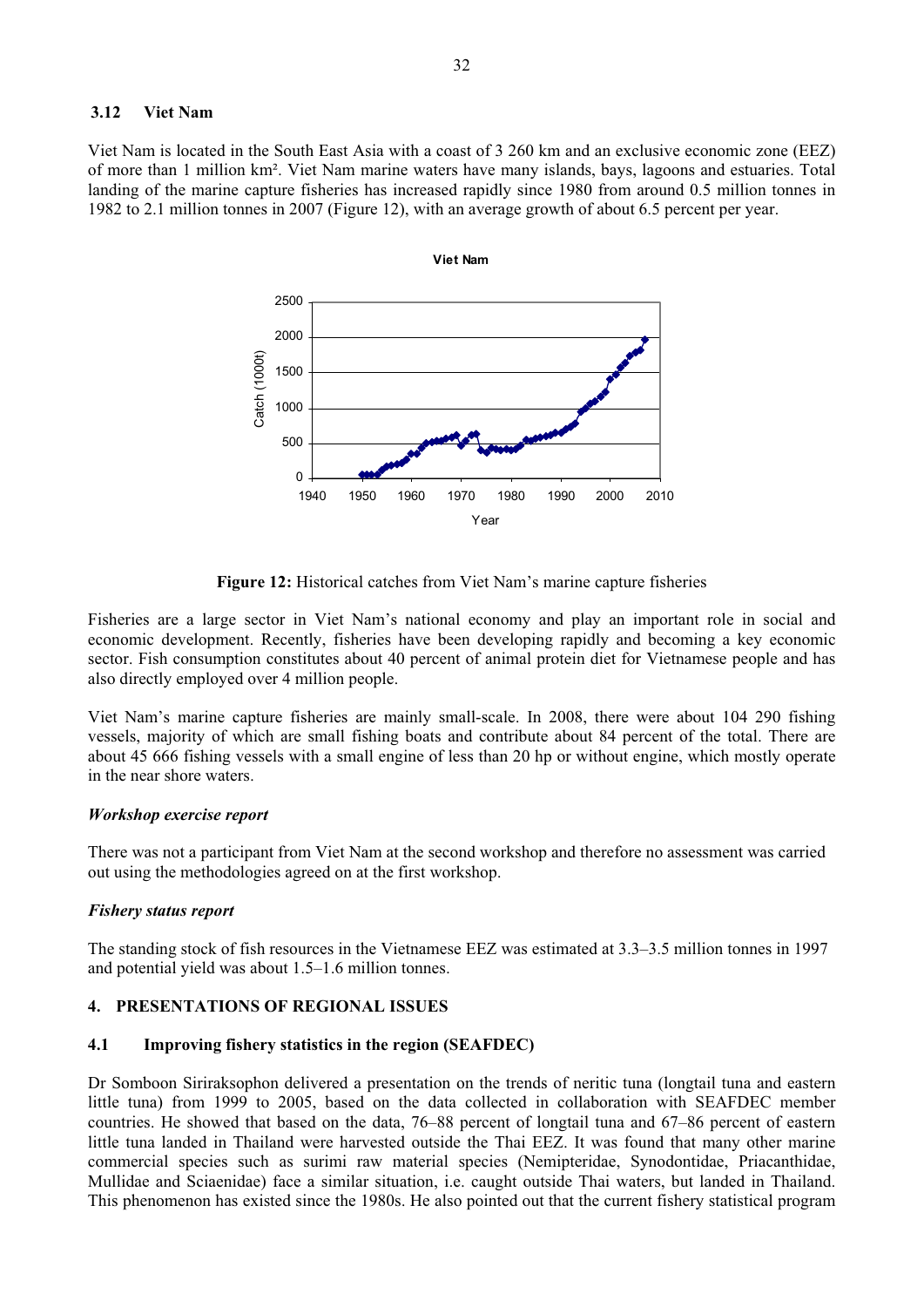does not separate the fish bought from foreign vessels from the catch caught by the Thai fishermen. Such data will lead to misleading results when used for assessment of fish stock status. He also informed that SEAFDEC will further support and promote the use of fishing logbook systems or catch traceability systems in order to improve fishery statistic data at national level and subsequently improve the assessment of stock status in the region.

# **4.2 The Bay of Bengal Large Marine Ecosystem (Rudolf Hermes, FAO, BOBLME)**

The Bay of Bengal Large Marine Ecosystem project is funded under the GEF umbrella to establish a Strategic Action Programme to protect the health of the ecosystem and manage the living resources of the Bay of Bengal on a sustainable basis to improve the food and livelihood security of the region's coastal population. It consists of five components:

- 1. Strategic Action Programme;
- 2. Coastal/Marine Natural Resources Management and Sustainable Use;
- 3. Improved Understanding and Predictability of the BOBLME Environment;
- 4. Maintenance of Ecosystem Health and Management of Pollution;
- 5. Project and Knowledge Management.

The second component, coastal and marine natural resources management and sustainable use is very fishery focused. The project intends to carry out collaborative regional fishery assessment and management plans. The following are the major tasks of the component:

- 1. Development of a regional fishery management plan for sharks;
- 2. Development of a subregional fishery management plan for Indian mackerel (Bangladesh, India, Indonesia, Malaysia, Myanmar and Thailand);
- 3. Development of a subregional fishery management plan for hilsa (Bangladesh, India, Indonesia, Myanmar);
- 4. Regional statistical working group established;
- 5. Design and implementation of a common fishery data/information system in the BOBLME.

This stock assessment workshop will certainly benefit the project and in return the completion of the project will help build capacity of the region in data collection, stock assessment and fishery management.

# **4.3 The inventory of marine resources and fisheries (Marc Taconet, FAO)**

The inventory of marine resources and fisheries is part of FAO Strategy-STF and aims to provide a backbone for comprehensive monitoring in support to management. From a process view point, the inventories can serve national needs by encouraging structured approaches in a management framework, and scientists can use them in support of their interactions with managers in an endeavour to identify meaningful resources or fishery units, together with suitable required indicators. The Inventory potentially provides the basis for a comprehensive information management mechanism for the EAF. Not the least, they provide a basis for tackling regional harmonization in particular for transboundary stocks.

Since 2003, the Fishery Resources Information System (FIRMS) Partnership and Fishcode-STF project provided a framework for the development and iterative improvement of guidelines in support to implementation of regional and national inventories, including definitions, reporting templates (for both the resources – biotic concept and Fisheries – reflecting human print on the system), and workflow management until public dissemination. In South East Asia, a first phase of inventory implementation was conducted in 2006–07 and very valuable reports were produced by 4 countries. Resources and fisheries in these inventories are structured according to criteria of jurisdictional areas, ecological groups, and fishing gearfleets. In comparison with temperate regions, the small-scale and multispecies characteristics of the South and South-East Asian fisheries add complexity and constitute a great challenge for a sound inventory, but in turn the inventory is also proposed as an opportunity for shaping up a useful information management skeleton in support to management needs.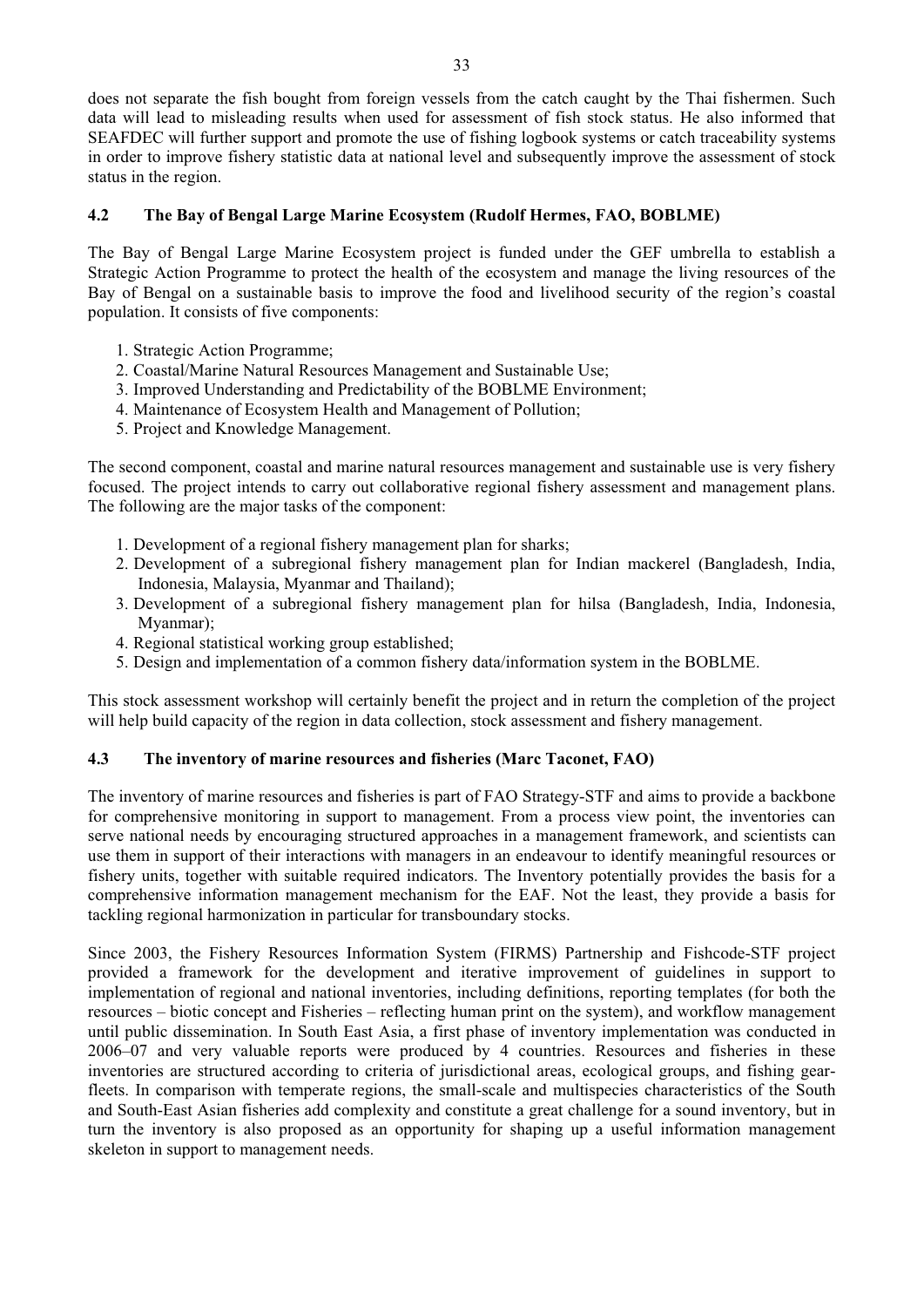The inventories are disseminated in the form of factsheets, providing a summary description on the status and trend of each stock or fishery. Consolidated views of stock status, by region, species group, or any other grouping criteria can also evolve from inventories, once harmonization across different sources of data in the inventories has been achieved.

# **4.4 Trawlbase and its use in fishery assessment and management (Len Garces, WorldFish Center)**

The TrawlBase is a regional database of trawl surveys in South and Southeast Asia. The presentation focused on how the database can be used for fisheries resource assessment and management, with emphasis on spatial patterns in the assemblage structure in the region, temporal trends in species composition and abundances of fish stocks in the western coast of Peninsular Malaysia.

First, Len provided an overview of the fish assemblage structure of demersal species in South and Southeast Asia. Multivariate techniques (classification/cluster and ordination analysis) were used to analyse the trawl survey data. Results indicate that spatial patterns of demersal assemblages are mainly influenced by depth. Demersal resources in Malaysia, for example, showed assemblage boundaries at around 40 m and 90 m depth. This is consistent with the limited number of assemblage structure studies conducted previously in the region. This spatial structure should be taken into account when designing fisheries management zones. The current spatial fisheries management measures in the region are largely inconsistent with the observed assemblage structure patterns. The delineation of management zones should be based on the spatial patterns of resources to manage the overall impact from different fisheries or sectors.

Second, he examined temporal changes in species composition of the coastal demersal resources in the west coast of Peninsular Malaysia. Regression analysis shows massive declines in resource biomass of most species groups. Multivariate analyses also showed differences between survey periods, e.g. the species composition in the 1970s are different from that in the 1990s. Moreover, the percentage composition data from the west coast of Peninsular Malaysia generally showed that large and more valuable species declined in relative abundance while species of small body sizes increased. This may suggest "fishing down the food web" trend is evident.

It was recommended that: (i) further investigation is needed on the change of species composition in relation to biomass decline trends and commercial catches; (ii) other indicators such as mean size should be investigated to understand temporal changes; (iii) finer scale analysis and taxonomic issues should examined; and (iv) up-to-date survey data should be used in further analyses.

# **4.5 How could stock assessment in South and Southeast Asia be strengthened? (Purwito Martosubroto)**

It is a reality that fisheries in South and Southeast Asia is under open access regime, which is of course being not conducive for stock assessment work for at least four reasons: (i) open access regime will end up with overfishing conditions; (ii) open access regime opens door for IUU fishing activities; (iii) open access regime constraints fish stock assessment undertaking; and (iv) open access regime denies the standard and principles of sustainable fisheries as embodied in the CCRF (1995).

Overfishing has been addressed in many international conferences and global calls. It was voiced during the World Summit on Sustainable Development in Johannesburg in 2002, which set the target that by 2015 overfishing should be eliminated globally. Increased occurrence of overfishing has resulted in attributing this failure to fisheries management authorities and stakeholders within the fishing sub-sector. Trying to curb fishing effort has not produced positive results. New developments are emerging in the downstream part of the sector, namely in the post harvest sub-sector. In fact market forces are demanding products coming from the well managed fisheries and certified through various ecolablelling schemes. The Marine Stewardship Council (MSC) has been a pioneer in introducing the ecolabel scheme in wild capture fisheries and during the past 10 years, 42 fisheries in 14 countries were certified as sustainable on the basis of the MSC criteria. The number of fisheries currently under MSC assessment has also increased in the recent years. This scheme has encouraged policy makers in many countries to improve fisheries management practices in accordance with the principles embodied in the CCRF (1995).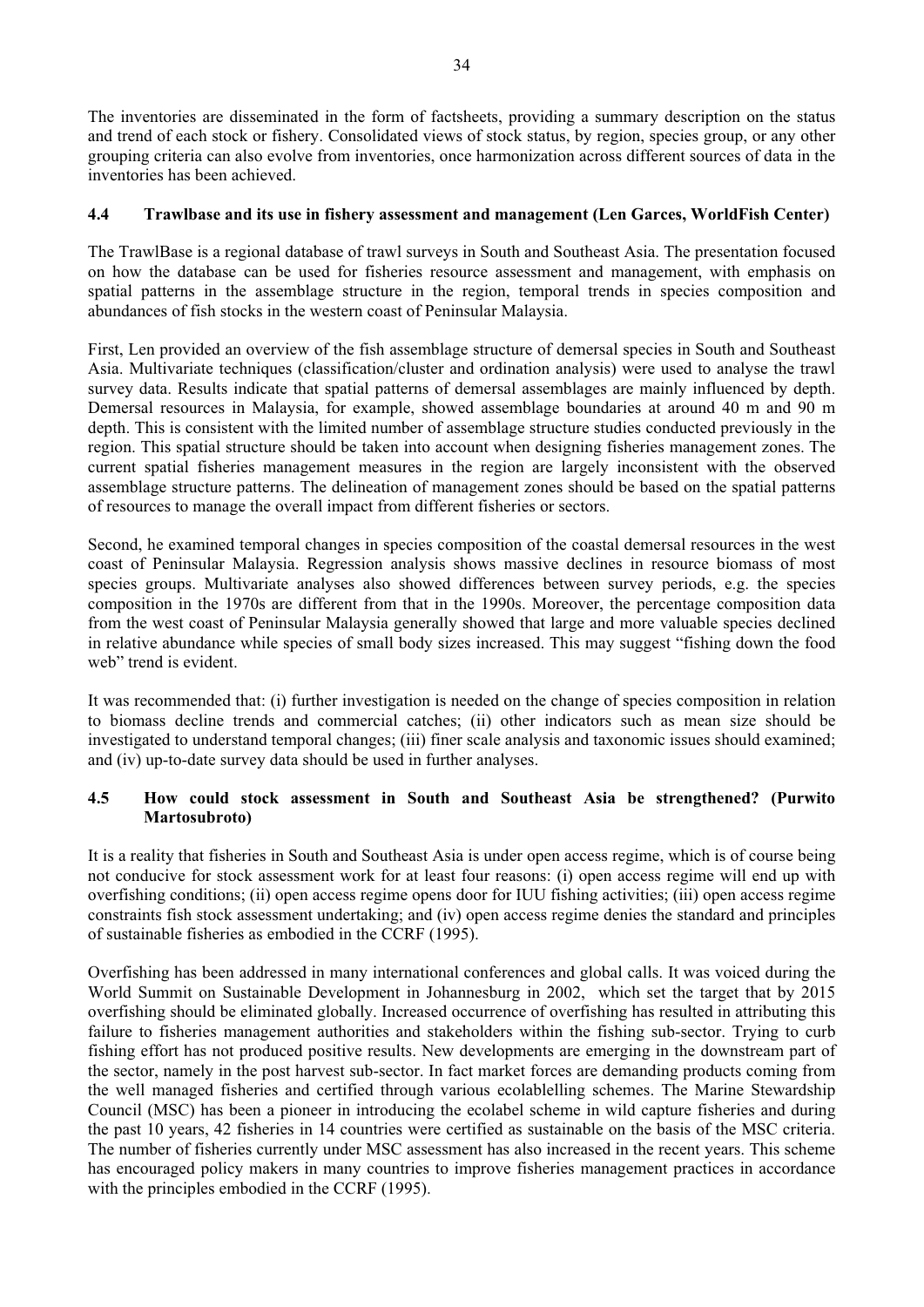*Strengthen fish stock assessment through:* 

- Enhance methodology as what we have learned in the current two workshops.
- Enhance data collection from commercial fishing through logbooks and observer programmes, with logbooks being one of the conditions for licensing.
- Capacity building (training, workshops).

#### *Build awareness among policy-makers on:*

- Precautionary principles management actions should not await until data and information are complete and at the initial stage of fishery development, granting licences should be cautious (conservative), in the meantime data collected from the existing licensed vessels should be used as a basis for developing licence policy.
- Build awareness on the impact and cost of NOT implementing responsible fisheries.
- Promoting close cooperation between scientists and managers.

# *In addressing the above issues various means could be explored including:*

- Strengthen communication among scientists nationally and regionally (revitalize Fishbyte?).
- Communication is basically aiming to reduce differing perception and enhance mutual understanding, in other words communication is a process of education, namely educating two parties to achieve mutual understanding.
- Strengthen communication between scientists and managers through the process of inviting "communication expert" to facilitate discussion in the meeting/workshop.

#### *Conclusions and recommendations:*

- Stock assessment is not independent to but closely linked to fisheries management. Improved management requires, among other things, also adequate knowledge on stock status and trends.
- Increased demand for ecolabelling and catch certification schemes will eventually call for better fisheries management and in turn for stock assessment as well.
- There is an urgent need for a workshop specifically addressing communication between scientists and managers.
- Need for a workshop on fisheries governance addressing the need for prioritizing precautionary principle in data poor fisheries (when fisheries are still in an initial stage of development).

Comments regarded the need to utilize data from different sources in the assessment process. Scientific surveys may be biased but catch statistics often have serious problems and could be biased too. Furthermore, in commercial landings many species are not represented. It would be useful to compare experiences with using these two different sources of data.

It was noted that often certification leads to a distortion with regard to the use of resources, preference being given to species that are exported while other resources, perhaps important nationally, being given less attention.

The representative from India indicated that logbooks are not used in his country, but the idea of introducing them was explored. In Thailand logbooks are being introduced because of EU regulations. Experience of introducing logbooks has not been very positive in Sri Lanka. Recently there are new requirements that the volume of landings be checked against what was declared in the logbooks. Concerns have been raised over confidentiality, and there is need for rules.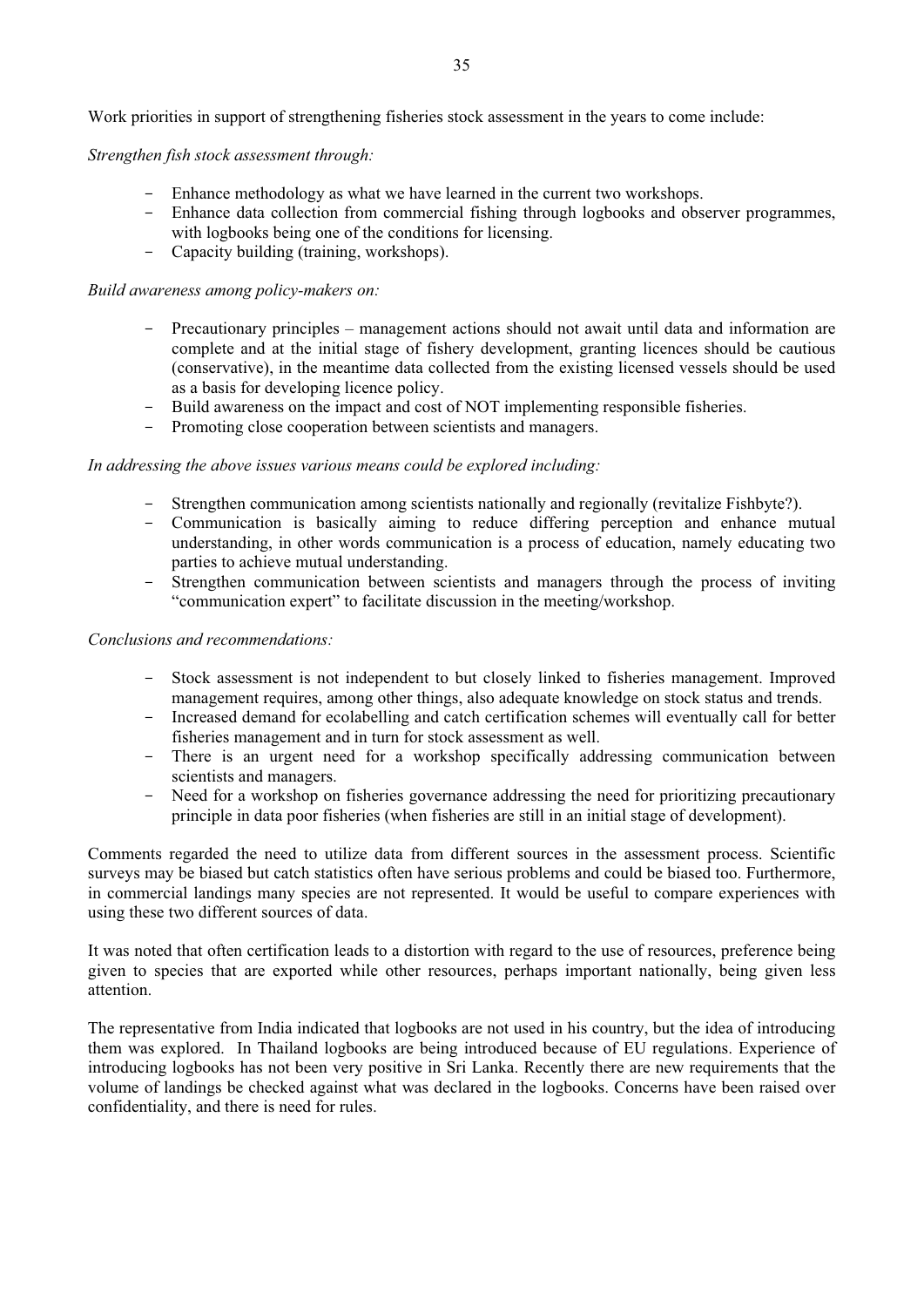# **5. CHARACTERISTICS OF AND OBSERVATIONS ON THE MARINE FISHERIES IN THE SOUTH AND SOUTHEAST ASIA REGION**

South and Southeast Asia is the most fishery productive area in the world. The 12 countries that participated in the workshop contributed 25 percent of the world fishery production in 2006. The majority of the fisheries are in tropical or subtropical waters. The multispecies and multigear nature of the fisheries coupled with the unique life history parameters of fish species in the region poses a great challenge not only to stock assessment but also to fishery management. All the countries are developing countries, and they often have insufficient infrastructure for data collection and inadequate human and financial resources for fishery studies and implementation of management strategies. How to maintain the prosperity of fisheries and consequential contribution to national economy and livelihoods of local communities demands a pragmatic and innovative approach in policy formulation, management strategy development and implementation of fishery regulations.

Based on the country reports and discussion at the workshops, the characteristics of and observations on the marine fisheries in the region are summarized below with the hope that they will attract attention from relevant government decision-makers, fishery scientists and regional and international communities and provide necessary information for future policy formulation and development of management strategies.

- 1. Fisheries make a significant contribution to national economy in the South and Southeast Asian countries, ranging from 1.1 to 11.4 percent (for details see Appendix 5).
- 2. Increasing fishery production, securing food supply and improving fishermen's livelihood are considered as a top priority in almost all the countries.
- 3. Total fish production in the region has kept an increasing trend since the 1950s. This increasing trend can be in all the countries, although China and Thailand have experienced a decline over the last five years.
- 4. Fishing effort has increased continuously in all the countries except Malaysia (Appendix 4), in which the number of vessels has staged or decreased slightly over the last decade, however, if increase in efficiency of fishing vessels through upgrading engines and adding on more electronic equipments is taken into account, fishing effort would has increased in Malaysia as well.
- 5. Open access still dominates the fisheries of the region. A cap on licences is only seen in the shrimp trawling in Malaysia and generally in the southern South China Sea fisheries of China. Even in these two cases, there is no control over increase in engine power and electronic add-ons, which can have a significant impact on efficiency and power of fishing vessels.
- 6. Abundance of many commercially important fish stocks has declined continuously over time and overfishing has been a common phenomenon in most countries (see stock coordinate under each country).
- 7. Species composition has shown a clear shift from high to low trophic levels or from high-value to trash species. This shift may be the reason for the continuous increase in total catch of a water region while many species of high-trophic levels are seen overexploited because production of an ecosystem increases tenfold on average if trophic level of the target species drops by one.
- 8. All countries have regulations in place to sustain fishery production such as control over licences, seasonal closure, spatial closure and minimum legal size limit. These regulation measures have plaid a positive role in reducing fishing pressure on fish resources. However, the regulatory measures are not tailored to the current stock status and the objectives of management plans and therefore cannot effectively control fishing effort in accordance with the long-term sustainable productivity of the fish stock. For example, licensing is mainly applied to track fishing vessels and collect information on fishing fleets in some country, but does not have a limit over the total number of licences issued. Only in a very few cases, licensing was used as a measure to control the number of vessels in operation. These regulations are often invariant over time and therefore impossible to control fishing effort based on the state of stock abundance. To prevent overfishing, fishing effort must be controlled in accordance with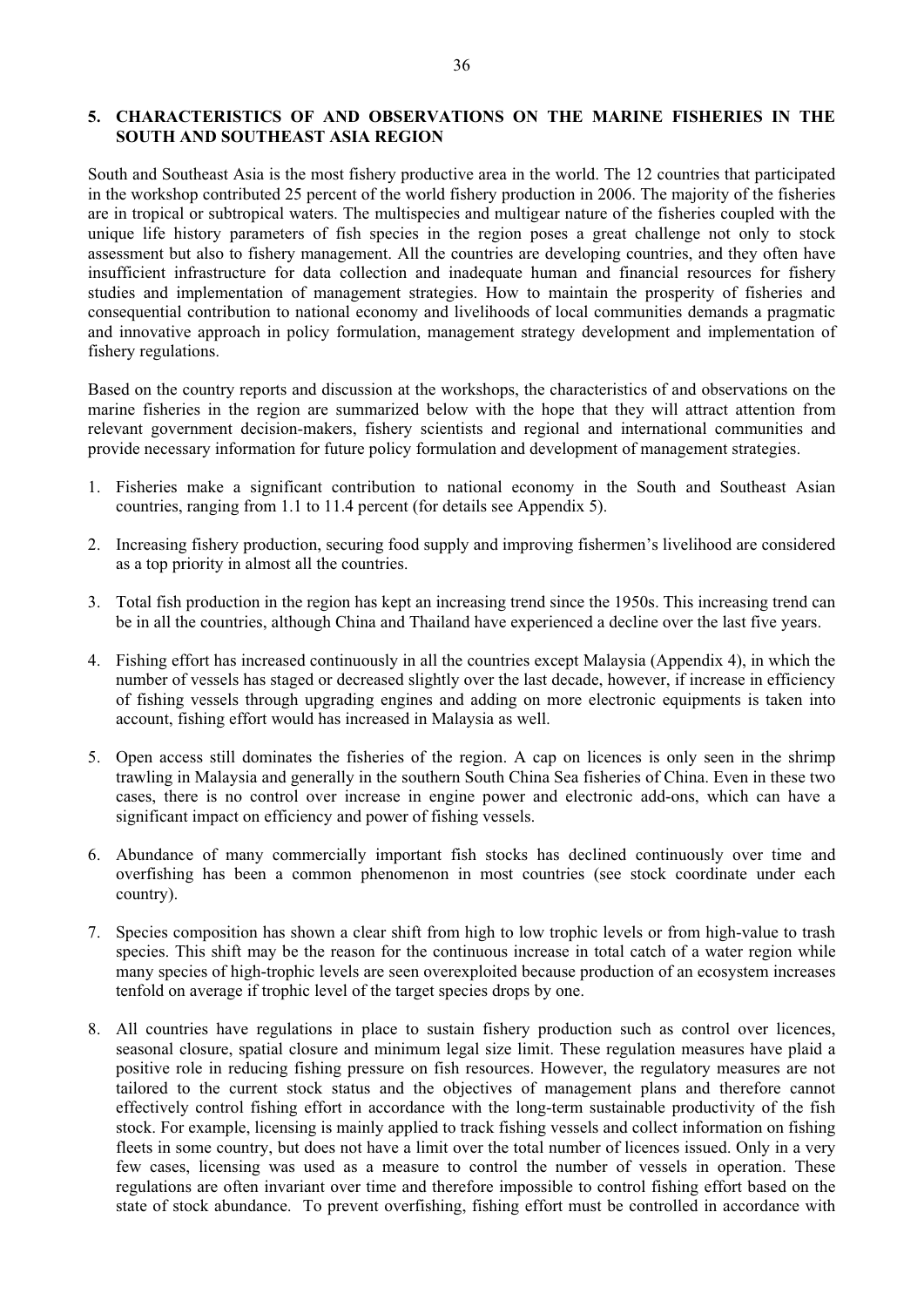the sustainable productivity of the stock and the long-term management goal. For example, if a fish stock has been exploited down to an abundance level lower than the one that can produce MSY, a cap over the number of licensed vessels would not stop overfishing the stock and the stock may continue to be depleted. It should also be noted that a target stock abundance level and the time period to reach that target level must be determined when taking decisions on the fishing effort level to be allowed to fish. Most countries in this region do not have the scientific capacity and management skills for this kind of effort control.

- 9. There is a wide gap between the available scientific information and fishery policy formulation. Fishery regulations are often designed not based on the best scientific information and advice from research. Plenty of research results exist in the region, but are not fully used to formulate government policy and to design fishery regulations. Lack of consultation with the science community seems common and little inputs are sought from scientists for fishery management. These two facts very much compromise the effectiveness of fishery regulations. This gap may have resulted from operational considerations and short-term social and economic consequences of fishery policy and regulations. For example, a tougher control overfishing effort may cause resistance from fishermen and a short-term decline in catch, which may lead to societal concerns. However, it must be pointed out that this gap will hinder the development of effective management and cause a negative impact on the long-term sustainability of fisheries in the region.
- 10. The need for improving infrastructure seems imminent in most countries for the collection of fishery statistics data. In some countries, fish landing statistics are collected, but often by species group rather than by species, which makes stock assessment difficult and therefore no information available about its stock status and potential productivity. Most countries do not have any information about fishing effort of specific fisheries, which is a great drawback for stock assessment. Although some countries have a licensing system in place, no data has been collection on the total number of licences and the number of licensed vessels that are in operation. This shortage of fishery statistic data certainly has posed obstacles to fishery studies and in return to effective management of fisheries. It is worth noting that fishery policy formulation and design of effective management strategies demand also for other social and economic information besides catch statistics, for example incomes, fleet composition, fishing areas, market prices, etc.
- 11. High biodiversity is a common nature of the fishery ecosystems in the region. As a result, most fisheries in this region catch multispecies, or a species is fished by multiple gears. The nature of multigear and multispecies poses a great challenge to stock assessment as well as fishery management. Most stock assessment models were developed for temperate fisheries and once applied to tropical fisheries; they may exhibit shortcomings or clear limits. The management of multispecies and gear fisheries is much more complicated than single species and gear fishery as a regulation can only be determined after taking into account all the consequences to all the species and all the types of fishing gear. It seems clear that effective management of multispecies and gear fisheries cannot simply follow suit the temperate fisheries and demands an innovative approach. The complexity of tropical multispecies is coupled with the scarcity and poor quality of data. Probably, because of these reasons, the majority of stock assessment undertaken in this region are based on simplified models such as length-based and yield per recruit analyses. Such models often underestimate the impact of fishing on fish stocks, and this must be taken into account when designing harvest strategies on the basis of such research results.
- 12. Bycatch is not a common issue for management in most fisheries in the region except trawling in some countries (Appendix 5). There seem two reasons for that: (i) the concept of target species and bycatch is quite vague in the region because of the multispecies nature of fisheries; and (ii) all fish caught are landed and utilized either as food or trash fish. However, the non-selective capture of trawling does cause concerns about its impact on ecosystems in some countries.
- 13. The biggest threats to marine ecosystems are coastal development, habitat destruction, pollution, and overfishing (Appendix 5). IUU and destructive fishing like mining and capture of juvenile fish were also considered as threats to ecosystems.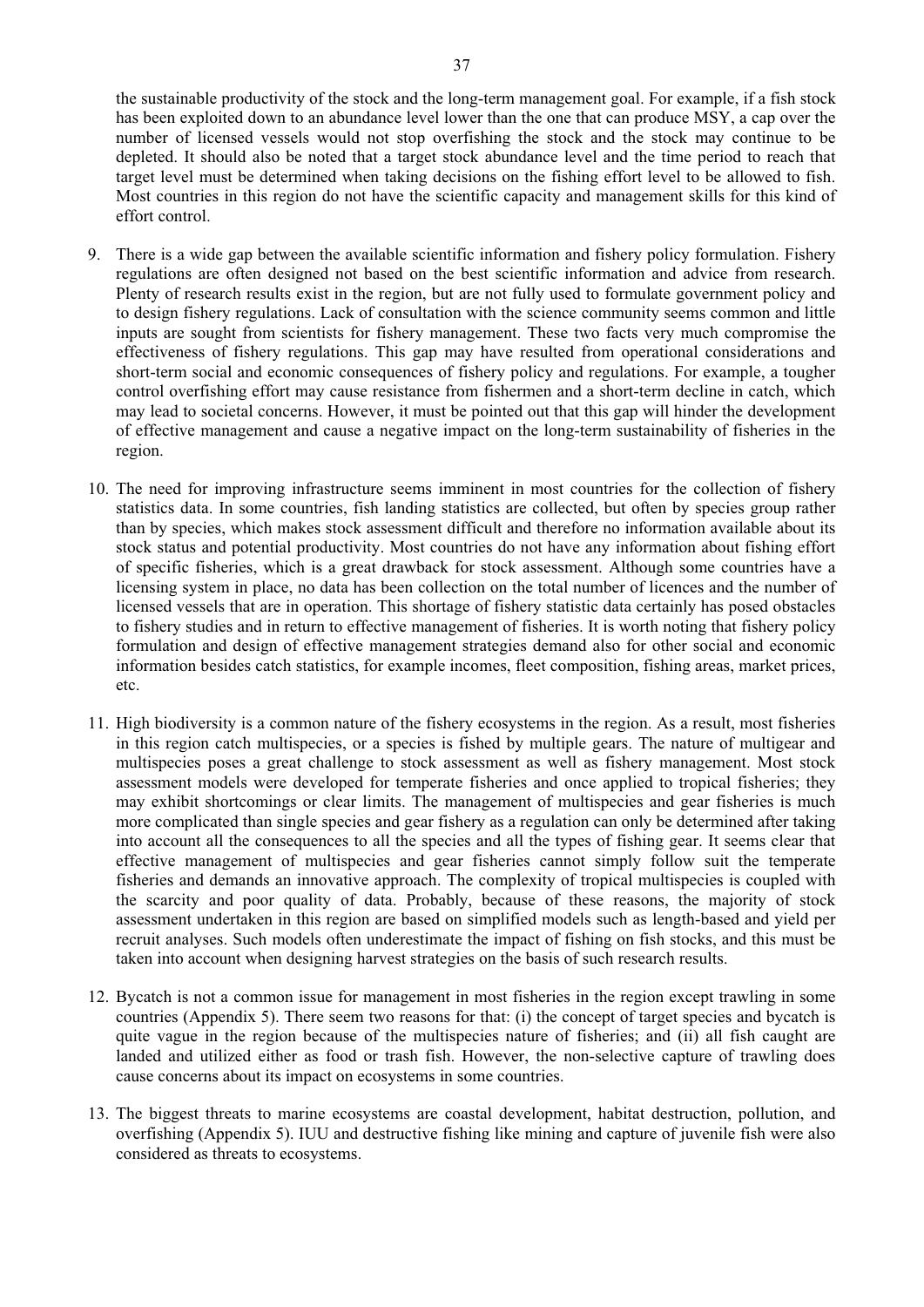14. The awareness of climate change impact on fisheries seems low in the region (Appendix 5). Although most countries know that climate change could have impact on fisheries, they know very little about how fisheries could be impacted and no countries have taken any action or study on this topic except China, which delivered a presentation on the impact of climate change on the fisheries of the northern South China Sea shelf along the Chinese coast. Climate change may pose significant impact on fisheries and the tropical waters may become one of the most influenced regions, especially the tropic Pacific. Although the world knows little at present about the real impact of climate change on fisheries, raising awareness shall benefit the countries in dealing with such impact, adopting themselves to such changes and finding mitigation measures in the future.

# **6. RECOMMENDATIONS OF THE WORKSHOP**

The workshop reviewed the current state of marine fisheries and the practice of fishery management in the region and had a lengthy and comprehensive discussion about the potentials of and concerns about the longterm sustainability of marine fisheries in participating countries. Participants made many recommendations about fishery data collection, information sharing, development of management strategies, coordinated approach to regional issues, national capacity building, etc., which are of practical guidance to improving fishery governance in the region. Below is a summary of the major recommendations from the workshop:

- 1. Effort should be made to increase the reliability and accuracy of fishery statistics data, particularly landings data. At the workshop, participants voiced their concerns about fishery statistic data. There two aspects of this issues. First, there is insufficient infrastructure to collect fishery statistics properly. In some countries, fish landings data are reported by grass-root government officials, who often best guess the amount of catches landed, rather than by a data collection network based on sampling methods and census. At least, some verification should be carried. At best, a national network should be established in each countries to ensure data quality. Second, double counting should be avoided caused by trading or misreporting. At the workshop, SEAFDEC presented a case study showing 40 percent of the long tuna catch recorded for the Gulf of Thailand actually caught outside the Gulf. This may be caused by trading between countries, for example, Cambodian fishermen often directly sell their catch to Thai fishermen at sea due to the higher price in Thailand. In such cases, both countries count the traded fish as their own catches. National data reporting systems are often not able to separate the catches sold/bought at sea from those landed in domestic ports or there is lack of willingness to separate them.
- 2. Fishery policy and management strategies should be designed based on stock assessment results with full consultation with and inputs from fishery scientists, managers and fishermen.
- 3. Management regulations should be designed based on current stock status and management goals. Most countries in the region have regulations on minimum legal size, seasonal closure, spatial closure, gear control, licensing etc. The effectiveness of these regulatory measures in sustainable management can only be materialized once coupled with effective effort control which is consistent with long term sustainable productivity of the stock and the management goals of the fishery.
- 4. Training in stock assessment and fishery management should be undertaken. Most countries lack or have not stock assessment scientists. The knowledge is limited about fishery production system and how proper management can benefit the country in increasing production and conserving marine ecosystems. A few countries have asked FAO for such training workshops.
- 5. A stock assessment working group should be established for the region. Such a working group can help countries having lack of stock assessment expertise to develop capacity and to improve stock assessment skills through regular exchange of information and experience. The working group can also carry out coordinated study on stock assessment methodologies and develop innovative ones that are tailored to the unique nature of multigear and multispecies of the tropical fisheries in the region.
- 6. Availability of human and financial resources should be increased for fishery research and implementation of management strategies. Fishery research seems losing moment and getting less attention from governments in the region. Some countries like Cambodia and Myanmar have no fishery research institutes and fishery management related activities often face insufficient human and financial resources.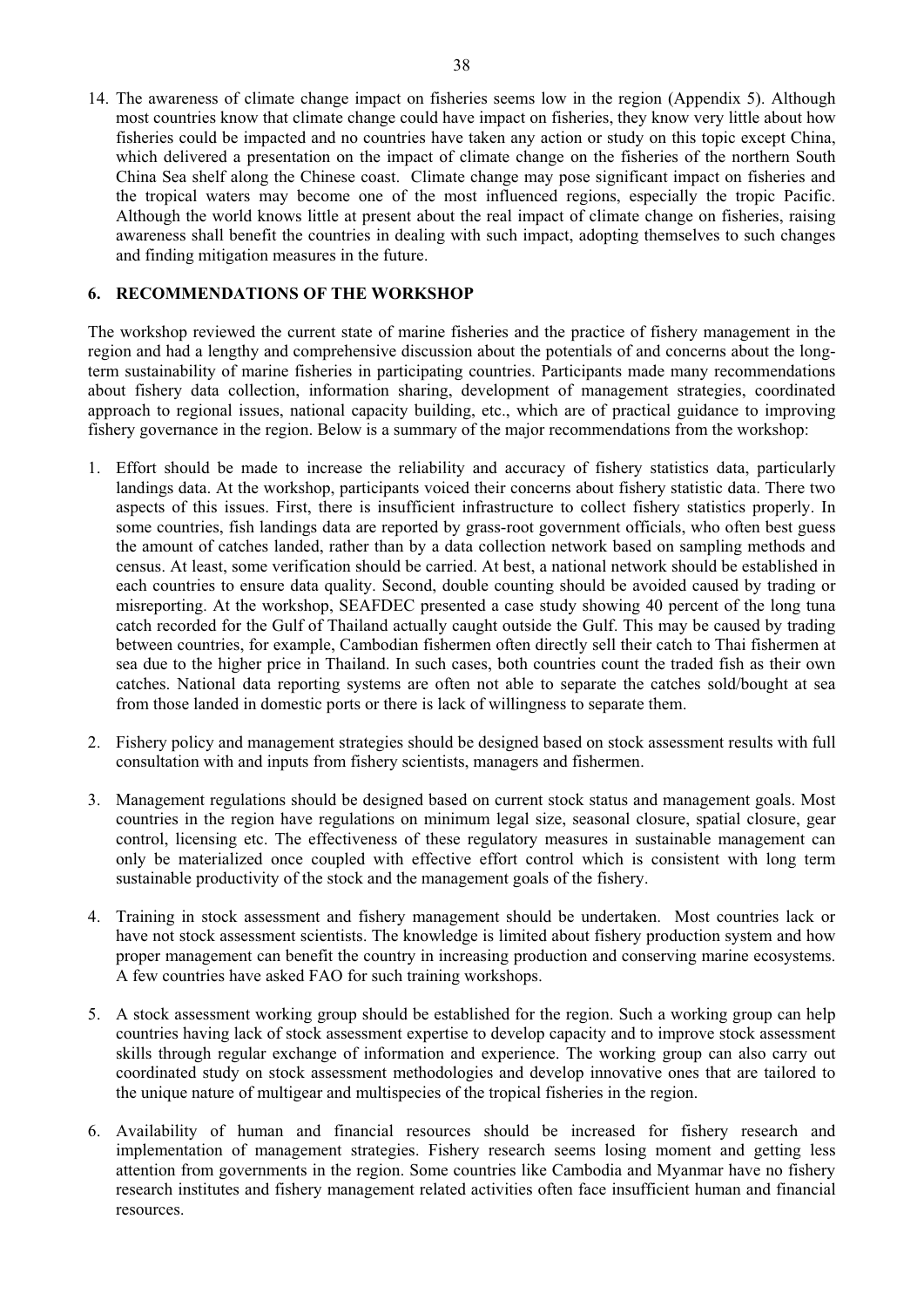7. A regional forum or committee on fisheries should be established. Such a forum is expected to provide a platform for high level government officials, fishery scientists, representatives of fishing industry and fishermen to exchange their viewpoints and experience and for countries to share information and data, learn from each other, deal together with regional issues and act simultaneously in coordinated manners on bilateral and multilateral issues in the region. The forum can also help build capacity in fishery policy formulation and design of fishery management strategies at regional level.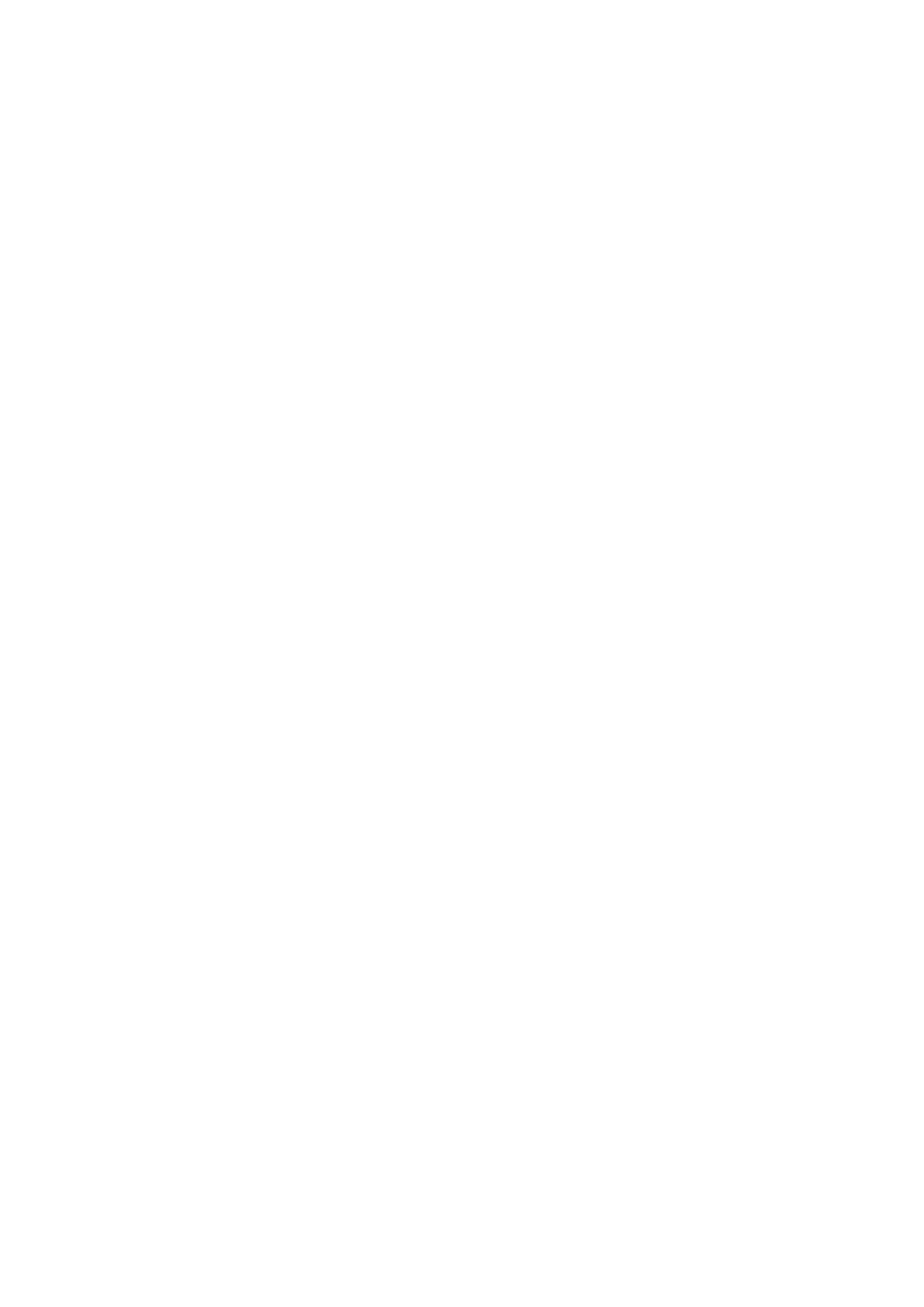# **APPENDIX 1**

# **Agenda**

| <b>Time</b>                 | Programme                                                                                     | Chairperson         |
|-----------------------------|-----------------------------------------------------------------------------------------------|---------------------|
| October 5 (Monday)          |                                                                                               |                     |
| $09.00 - 09.30$             | Registration                                                                                  |                     |
| 09.30-09.45                 | Welcome remark by Chumnarn Pongsri                                                            |                     |
| $09.45 - 10.00$             | Scope of the workshop - Gabriella Bianchi                                                     |                     |
| $10.00 - 10.30$             | Coffee break and group photo                                                                  |                     |
| $10.30 - 10.45$             | Overview of the Work Plan agreed on at the first workshop                                     | Duto Nugroho        |
| $10.45 - 11.45$             | Country report and discussion - Thailand                                                      |                     |
| 11.45-12.45                 | Country report and discussion - Malaysia                                                      |                     |
| $12.45 - 13.45$             | Lunch                                                                                         |                     |
| $13.45 - 14.45$             | Country report and discussion - Cambodia                                                      | E. Vivekanandan     |
| $14.45 - 15.45$             | Country report and discussion – Philippines                                                   |                     |
| $15.45 - 16.00$             | Coffee break                                                                                  |                     |
| $16.00 - 17.00$             | Country report and discussion - Bangladesh                                                    |                     |
| <b>October 6 (Tuesday)</b>  |                                                                                               |                     |
| $09.00 - 10.00$             | Country report and discussion - China                                                         | Abu Talib Bin Ahmad |
| $10.00 - 11.00$             | Country report and discussion - Indonesia                                                     |                     |
| 11.00-11.20                 | Coffee                                                                                        |                     |
| $11.20 - 12.20$             | Country report and discussion - India                                                         |                     |
| $12.20 - 13.30$             | Lunch                                                                                         |                     |
| $13.30 - 14.30$             | Country report and discussion - Sri Lanka                                                     | Worawit Wanchana    |
| $14.30 - 15.30$             | Country report and discussion - Myanmar                                                       |                     |
| $15.30 - 16.00$             | Coffee                                                                                        |                     |
| $16.00 - 17.00$             | Country report and discussion -Viet Nam                                                       |                     |
| October 7 (Wednesday)       |                                                                                               |                     |
| $09.00 - 9.30$              | Australian experience in stock assessment and status reporting                                | Gabriella Bianchi   |
| $9.30 - 10.00$              | Regional perspectives of stock assessment and status reporting -<br><b>FAO RAP</b>            |                     |
| $10.00 - 10.30$             | Fishery inventory - Marc Taconet (FAO)                                                        |                     |
| $10.30 - 10.50$             | Coffee                                                                                        |                     |
| $10.50 - 12.30$             | Trawlbase and its use in fishery assessment and management – Len<br>Garces (WorldFish Center) |                     |
| $12.30 - 13.30$             | Lunch                                                                                         |                     |
| $13.30 - 15.00$             | Overview of the fishery stock status in the region – discussion                               | Simon Funge Smith   |
| $15.00 - 15.20$             | Coffee                                                                                        |                     |
| 15.20-17.00                 | Overview of the fishery stock status in the region - discussion                               |                     |
| <b>October 8 (Thursday)</b> |                                                                                               |                     |
| $9.00 - 10.30$              | Methodologies of fishery stock status assessment – discussion                                 | Somboon             |
| $10.30 - 10.50$             | Coffee                                                                                        | Siriraksophon       |
| $10.50 - 12.30$             | Methodologies of fishery stock status assessment - discussion                                 |                     |
| $12.30 - 13.30$             | Lunch                                                                                         |                     |
| 13.30-15.00                 | Integration of stock status from country level to FAO statistical                             | Marc Taconet        |
|                             | areas - discussion                                                                            |                     |
| $15.00 - 15.20$             | Coffee                                                                                        |                     |
| 15.20-17.00                 | Integration of stock status from country level to FAO statistical<br>areas - discussion       |                     |
| October 9 (Friday)          |                                                                                               |                     |
| $9.00 - 10.30$              | Stock status and local management strategies - discussion                                     | Simon Funge Smith   |
| $10.30 - 10.50$             | Coffee                                                                                        |                     |
| $10.50 - 12.30$             | Other relevant issues - discussion                                                            | Simon Funge Smith   |
| $12.30 - 13.30$             | Lunch                                                                                         |                     |
| 13.30-15.00                 | Adoption of conclusions and recommendations                                                   |                     |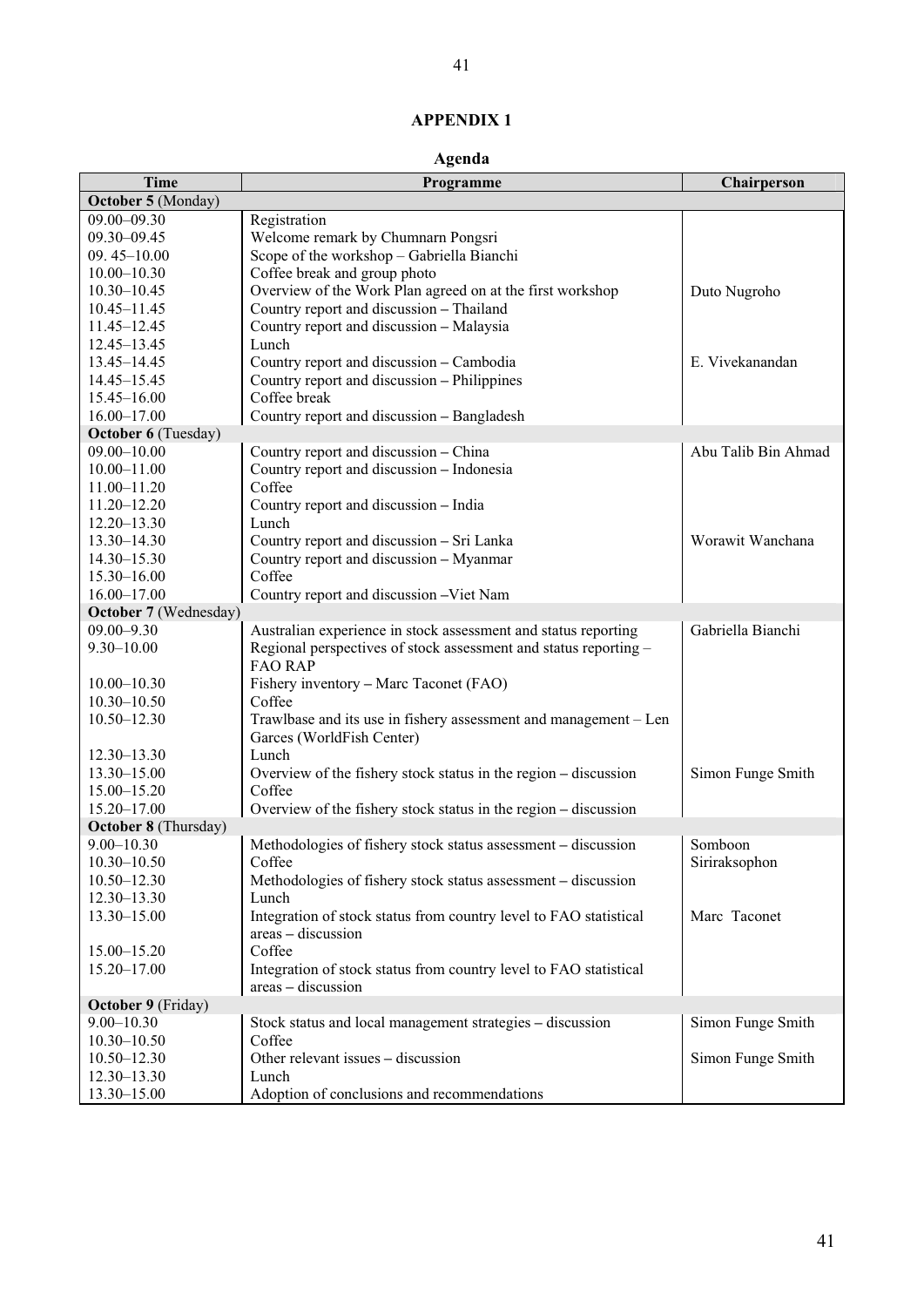# **APPENDIX 2**

# **List of participants**

# **BANGLADESH**

Jalilur RAHMAN Senior Scientific Officer Bangladesh Fisheries Research Institute, Marine Fisheries and Technology Station Cox's Bazar 4700 Tel.: +880 1711408339 Fax: +880 34163976 E-mail: jrhmn@yahoo.com

# **CAMBODIA**

Suy SERWATH Director Marine Fisheries Research and Development Institute Fisheries Administration Phnom Penh Tel./Fax: +855 23215470 Mobile: +855 12710800 E-mail: serywath@gmail.com

# **CHINA**

Yongsong QIU Chief, Fishery Resources Division South China Sea Fisheries Research Institute 231, Xingang Road Wet Guangzhou 510300 Tel.: +86 20 89108329 Fax: +86 20 84451442 E-mail: scfifrd@pub.guangzhou.gd.con  $qysgz(a)163.com$ 

# **INDIA**

E. VIVEKANANDAN Principal Scientist Central Marine Fisheries Research Institute Post Box 1603 Cochin 682018 – Kerala Tel.: +91 484 2394061 Fax: +91 484 2390225 E-mail: evivekanandan@yahoo.com evivekanandan@hotmail.com

#### K. SUNILKUMAR MOHAMED

Head of Division Central Marine Fisheries research Institute Post Box 1603 Cochin 682018 Kerala Tel.: +91 944 7056559 (mobile) Fax: +91 484 2394909 E-mail: ksmohamed@vsnl.com – ksmohamed@hotmail.com

# **INDONESIA**

Duto NUGROHO Researcher Research Institute for Marine Fisheries (RIMF) Jalan Muara Baru Ujung, Komplek Pelabuhan Perikanan Samudra Jakarta 14430 Tel.: +62 21–6602044 Fax: +62 21–6605912 E-mail: dutonugroho@gmail.com Kanlutmb@indoset.net.id

# **MALAYSIA**

Abu Takib BIN AHMAD Senior Research Officer SEAFDEC/Marine Fisheries Resources Development and Management Department Taman Perikanan, Chendering 21080 Kuala Terengganu  $Tel \cdot +6096163150$ Fax: +609 6175136 E-mail: abutalib@seafdec.org.my

#### **MYANMAR**

Myint PE Assistant Director Department of Fisheries Sinim Road, Ahlone Township Yangon Tel.: +951 680748 Fax: +951 220597 E-mail: myintpe@myanmar.com.mm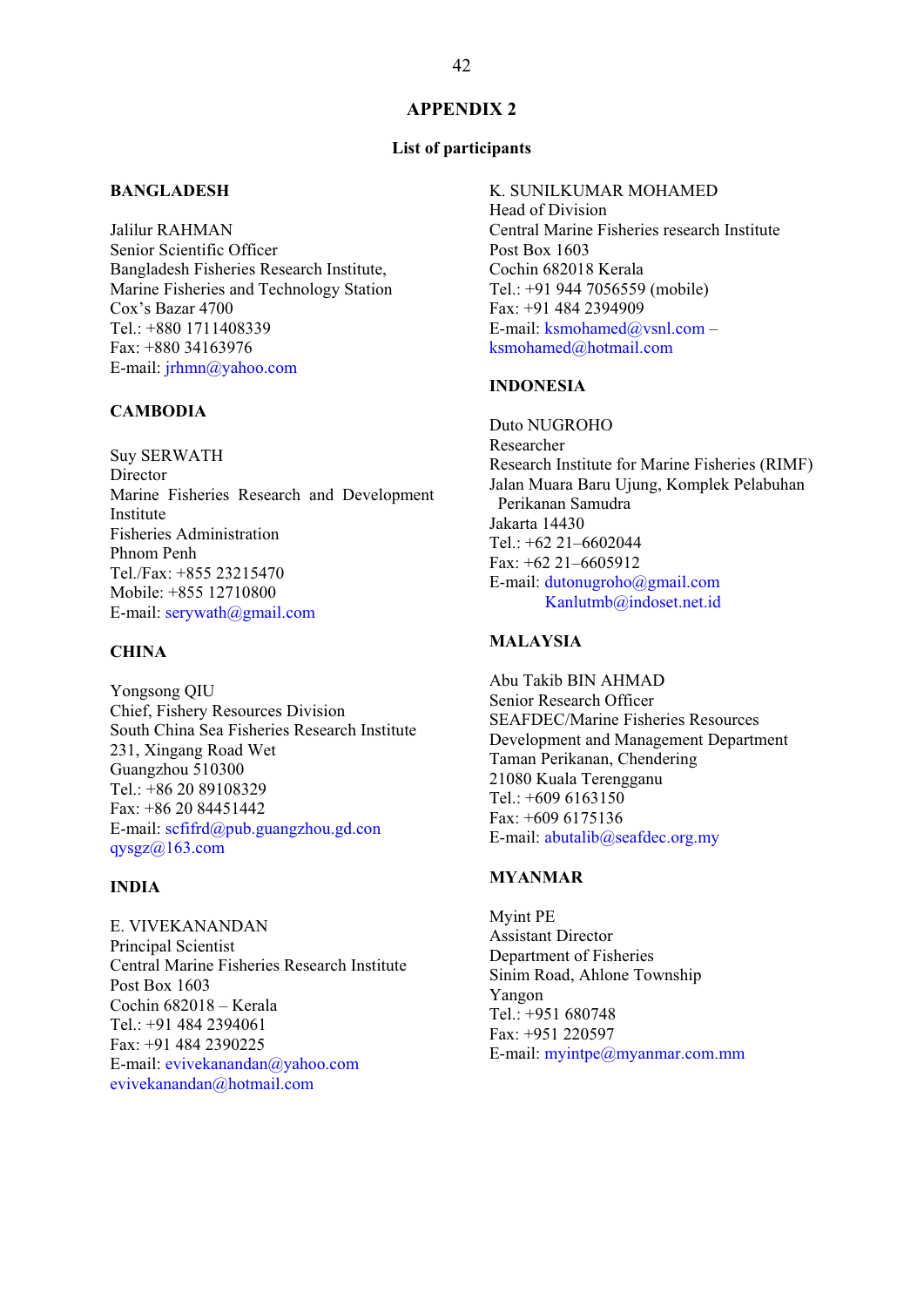#### **PHILIPPINES**

Francisco TORRES Jr. Aquaculturist1 Bureau of Fisheries and Aquatic Resources National Fisheries Research and Development Institute 940, Quezon Avenue Quezon City 1103 Tel.:+632 3725063, 4109192 or +639 209080833 Fax: +632 3725063 E-mail: Francisco\_torresjr@yhahoo.com

# **SRI LANKA**

Champa AMARASIRI **Director** National Aquatic Resources Research and Development Agency (NARA) Crow Island Mattakkuliya Colombo 15 Tel.: +94 776365428 Fax: +94 112521914 E-mail: champa@nara.ac.lk

# **THAILAND**

Ratanawalee PHOONSAWAT (Ms) Fisheries Biologist Marine Fisheries Research and Development Bureau DOF Thailand 49, Soi Prarachaveriyaporn 16 Bang Pheung, Phra Pradeang Samut Prakan 10130 Tel.: +662 8167635 to 38; ext. 13 Fax: +662 8167634 E-mail: ratvaree@yahoo.com

#### **FOOD AND AGRICULTURE ORGANIZATION OF THE UNITED NATIONS (FAO)**  Viale delle Terme di Caracalla 00153 Rome – Italy

Gabriella BIANCHI (Ms) Senior Fishery Resources Officer Marine and Inland Fisheries Service Fisheries and Aquaculture Resources Use and Conservation Division Fisheries and Aquaculture Department Tel.: +39 0657053094 Fax: +39 0657053020 E-mail: gabriella.bianchi@fao.org Web site: http://www.fao.org/fishery/en

#### Yimin YE

Senior Fishery Resources Officer Marine and Inland Fisheries Service Fisheries and Aquaculture Resources Use and Conservation Division Fisheries and Aquaculture Department Tel.: +39 0657054592 Fax: +39 0657053020 E-mail: yimin.ye@fao.org Web site: http://www.fao.org/fishery/en

Marc TACONET Senior Fisheries Information Officer Statistics and Information Service Fisheries and Aquaculture Policy and Economics Division Fisheries and Aquaculture Department Tel.: +39 0657053799 Fax: +39 0657052476 E-mail: marc.taconet@fao.org Web site: http://www.fao.org/fishery/en

Rudolph HERMES Chief, Technical Advisor FAO Regional Office for Asia and the Pacific 39 Phra Atit Road Bangkok 10200 Thailand Tel.: +6626974149 Fax: +662 6974445 E-mail: simon.fungesmith@fao.org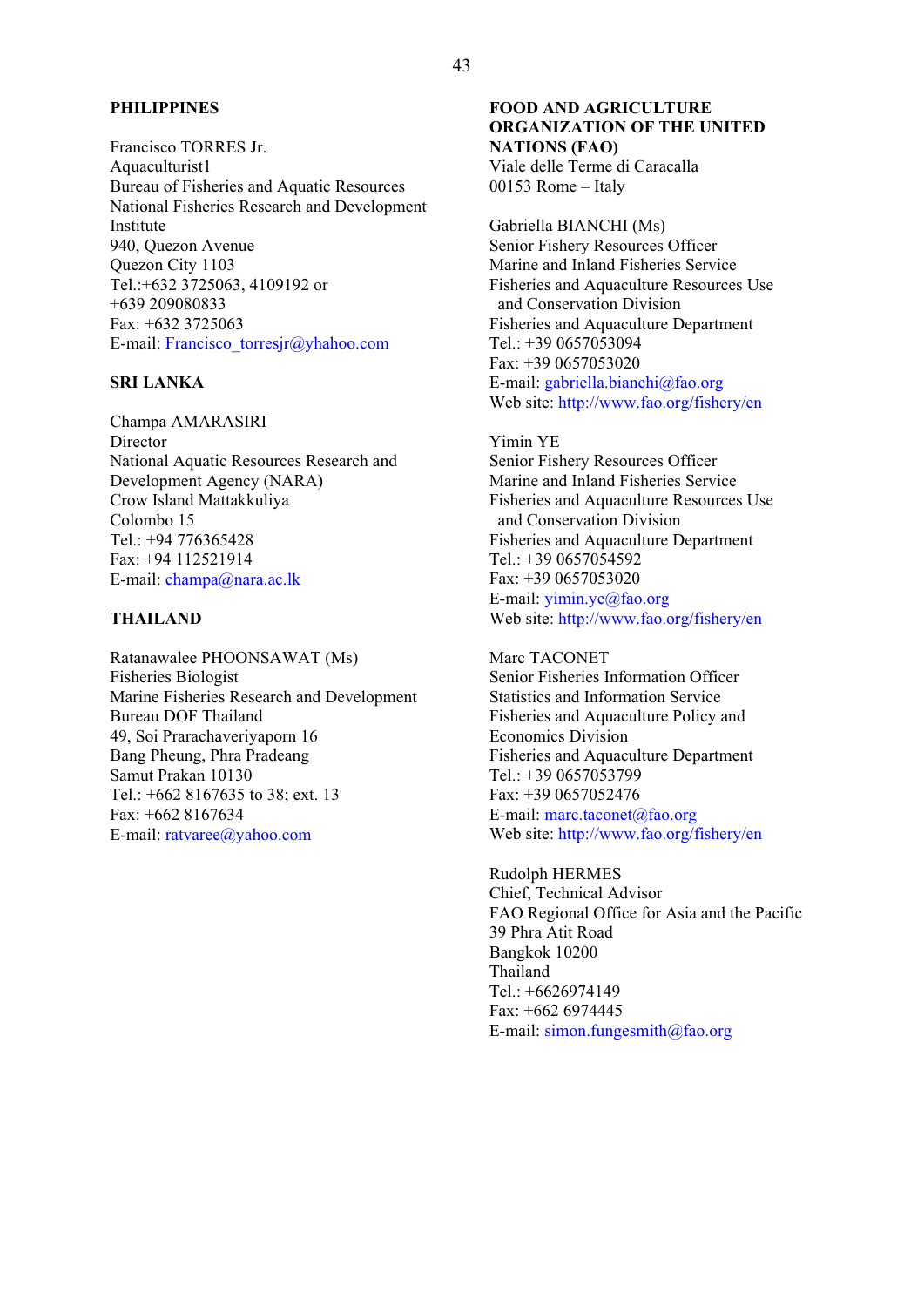Simon FUNGE SMITH Senior Fishery Officer/ APFIC Secretary FAO Regional Office for Asia and the Pacific 39 Phra Atit Road Bangkok 10200 Thailand Tel.: +6626974149 Fax: +662 6974445 E-mail: simon.fungesmith@fao.org

David LYMER Fishery Data and Information Officer FAO Regional Office for Asia and the Pacific 39 Phra Atit Road Bangkok 10200 Thailand Tel.: +6626974273 Fax: +662 6974445 E-mail: david.lymer@fao.org

Elena BALESTRI Consultant Statistics and Information Service Fisheries and Aquaculture Policy and Economics Division Fisheries and Aquaculture Department Tel.: +39 0657054739 E-mail: Elena.balestri@fao.org

Purwito MARTOSUBROTO Consultant Jl.Palapa, XVIII 12, Pasar Minggu Jakarta–12520 Tel.: +6221 7804255 Fax: +6221 78837808 E-mail: purwitom@gmail.com

#### **SOUTHEAST ASIAN FISHERIES DEVELOPMENT CENTRE (SEAFDEC)**

Somboon SIRIRAKSOPHON Policy and Programme Coordinator SEAFDEC Secretariat PO Box 1046 Kasetsart Post Office Bangkok 10903 Thailand Tel.: +662 9406326 Fax: +662 9406336 E-mail: somboon@seafdec.org

44

Information Programme Coordinator SEAFDEC Secretariat P O Box 1046 Kasetsart Post Office Bangkok 10903 Thailand E-mail: pouch@seafdec.org

Worawit WNACHANA Head of Capture Fishery Technology Division SEAFDEC Training Department P O Box 97 Phrasamutchedi Samut Prakan 10290 Thailand Tel.: +662 4256140 Fax:  $+6624256110 - 4256111$ E-mail: worawit@seafdec.org

#### **WORLDFISH CENTER**

Len R. GARCES Portfolio Coordinator, East and Southeast The WorldFish Center Jalan Batu Maung, Batu Maung 11960 Bayan Lepas – Penang Tel.: +604 6202134 Fax: +662 6265530 E-mail: lgarces@cgiar.org

#### **OBSERVERS**

Magnus TORELL Senior Advisor SEAFDEC Secretariat Tel.: +662 9551557 Fax: +662 9406336 E-mail: magnus@seafdec.org

Tadahiro KAWATA Technical Coordinator SEAFDEC Secretariat Tel.: +662 9406332–8 Fax: +662 9406336 E-mail: kawata@seafdec.org

Nualanong TONGDEE (Ms) Senior Information Officer SEAFDEC Secretariat Tel.: +662 9406326 Fax: +662 9406336 E-mail: nual@seafdec.org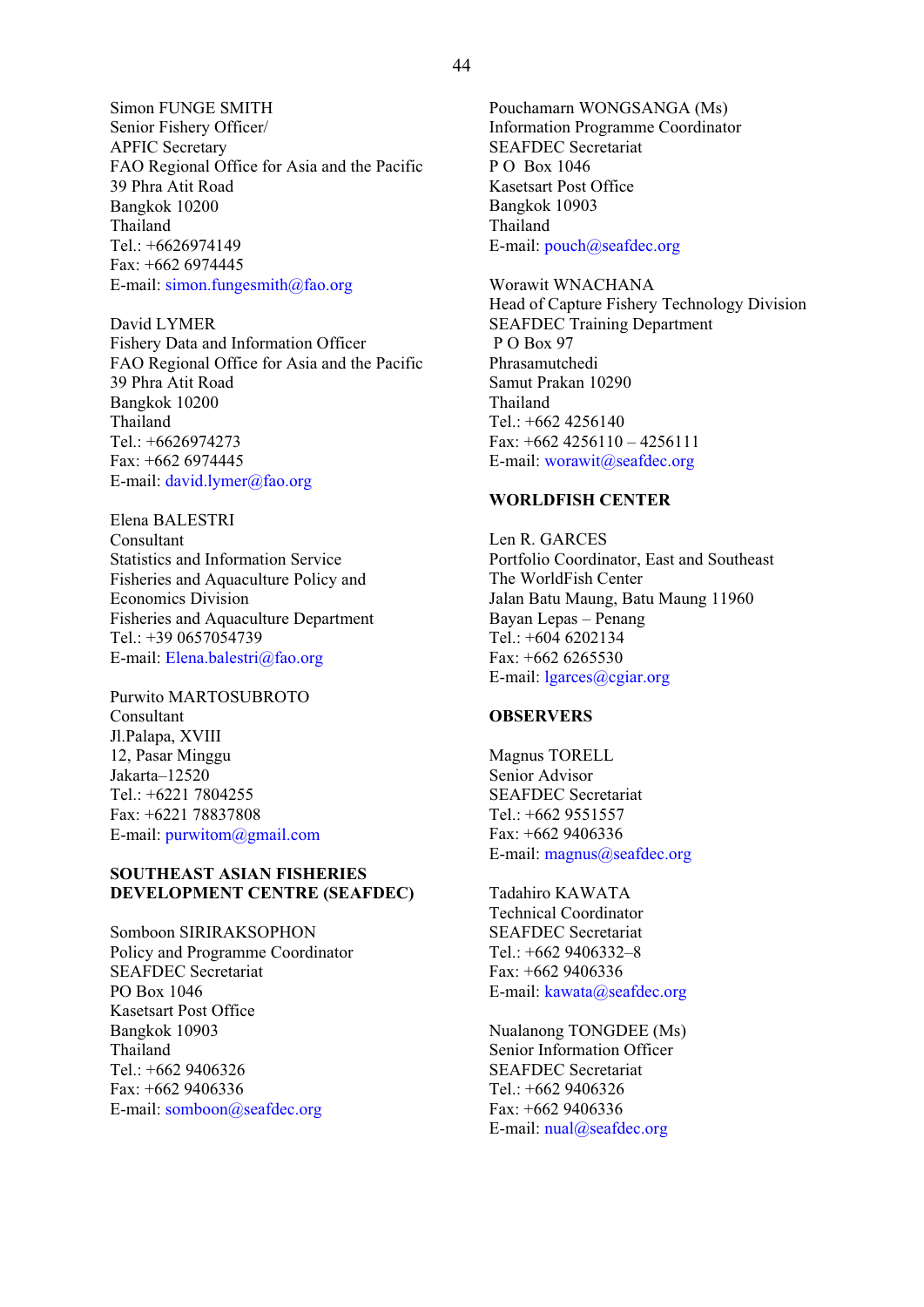Yusri BIN YUSOF RFPN of Malaysia SEAFDEC Secretariat E-mail: yusof@seafdec.org

Piyawan HUSSADEE (Ms) RFPN of Thailand SEAFDEC Secretariat E-mail: piyawan@seafdec.org

Nyunt WIN RFPN of Myanmar SEAFDEC Secretariat E-mail: nyunt@seafdec.org

AWWALUDDIN RFPN of Indonesia E-mail: awwal@seafdec.org

Nipa KULANUJAREE Fisheries Biologist Marine Fisheries Research and Development Bureau, DOF Thailand 49, Soi Prarachaveriyaporn 16 Bang Pheung Phra Pradeang Samut Prakan 10130 Thailand Tel.: +662 8167636 Fax: +662 8167634 E-mail: nipadao@hotmail.com

Natinee SUKRAMONGKOL Fishery Oceanographer SEAFDEC Training Department P O Box 97 Phrasamutchedi Samut Prakan 10290 Thailand Tel.: +662 4256100 Fax: +662 4256110, 4256111 E-mail: natinee@seafdec.org

Nakaret YASOOK Fishing Gear Technologist E-mail: nakaret@seafdec.org

Sayan PROMIJNDA Fishing Gear Technologist E-mail: sayan@seafdec.org

#### **SECRETARIAT**

Penchan LAONGMANEE (Ms) Fishing Ground and Fishery Oceanography Section Head SEAFDEC Training Department Tel.: +662 4256100 Fax: +662 4256110, 4256111 E-mail: penchant@seafdec.org

Siriporn PANGSORN (Ms) Fishing Ground Information Scientist E-mail: psiriporn@seafdec.org

Tanapat SORRAGRITTAYAMATE Fishing Ground Information Scientist E-mail: tanapat@seafdec.org

Nathacha SORNVAREE (Ms) Administrative Officer E-mail: natha@seafdec.org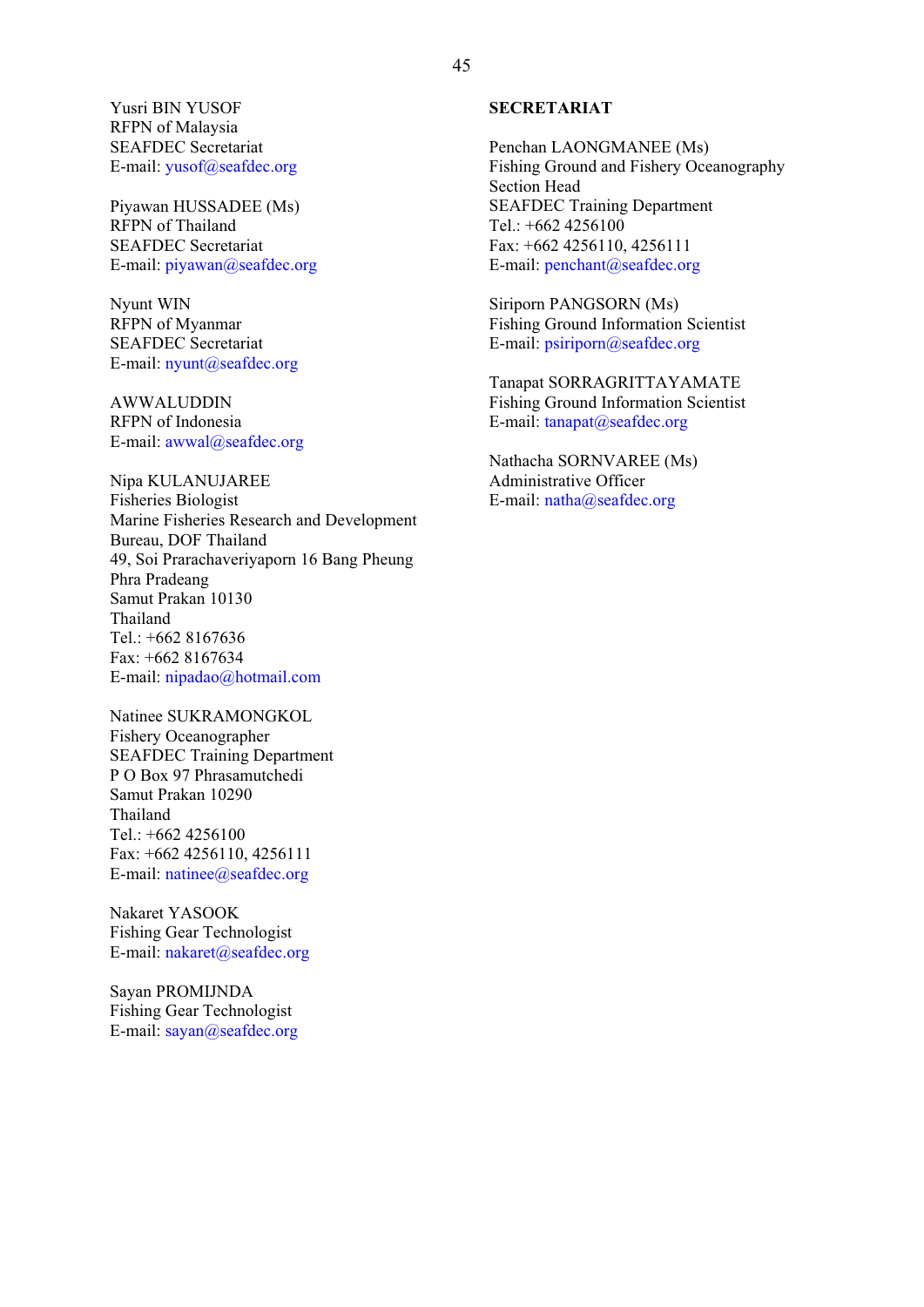#### **APPENDIX 3**

# **Welcome message of Dr Chumnarn Pongsri Secretary-General of SEAFDEC**

Representatives from our collaborating partner, FAO Representatives from the FAO Regional Office for Asia and the Pacific, Resource Persons from FIRMS, WorldFish Center; Representatives from the South Asian countries; Representatives from the SEAFDEC member countries; Ladies and Gentlemen,

On behalf of SEAFDEC as the co-organizer of this Workshop, I wish to welcome you all to Bangkok and to this Second workshop on the assessment of fishery stock status in South and Southeast Asia. I learned from the report of the first workshop that the capacities of the South and Southeast Asian countries differ in terms of data collection and stock assessment. The establishment and development of appropriate methods that can incorporate auxiliary data and improve the assessment of the status of fishery resources in our countries is therefore a great challenge for all of us.

As we are all aware of, the first workshop reviewed the data and information available in our countries, and harmonized the methods of assessing the state of our fishery resources. Using such harmonized assessment methodology, the countries were asked to test its applicability using their respective fisheries data. In this second workshop, country representatives are invited to discuss the results of their testing activities. On behalf of SEAFDEC, I would wish to thank FAO for pursuing this initiative and especially for co-organizing this workshop as it would give the South Asian and the Southeast Asian countries the opportunity to discuss their experiences and exchange information with regards to the assessment of their respective fishery stocks. I would also like to encourage all the participants to take active part in the discussions bearing in mind that such methods could lead to a standardized assessment of the fishery resources in these regions. With your support, I am sure the Workshop would be able to come up with the necessary tangible results.

With that ladies and gentlemen, it is my wish and that of SEAFDEC that this Workshop would be successful and that the results could be adaptable by the countries in these regions for assessing the status of our fishery stocks which can support our efforts in managing the resources in a sustainable manner.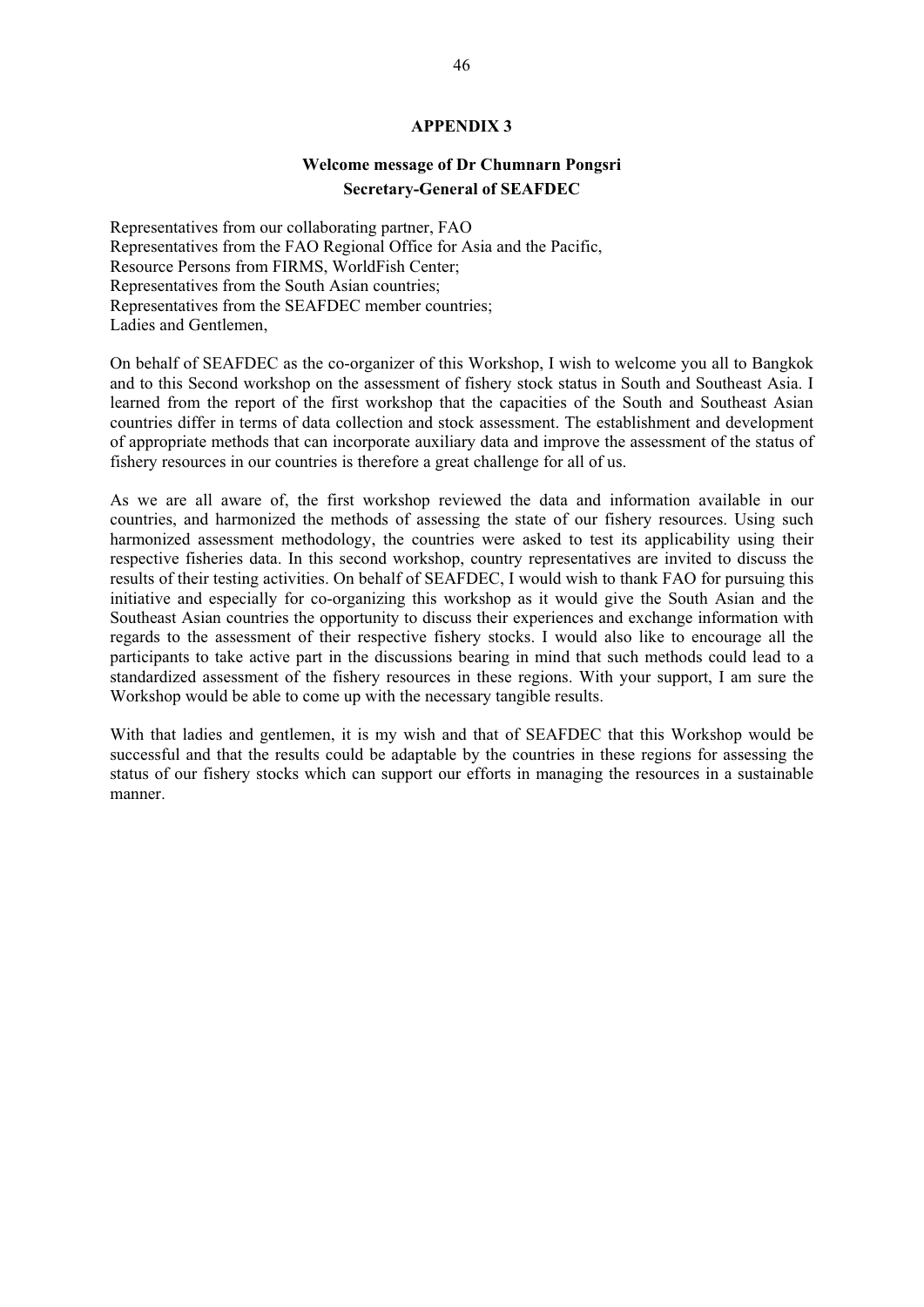#### **APPENDIX 4**

# **Statistical data of fishing vessels in the South and Southeast Asian countries**

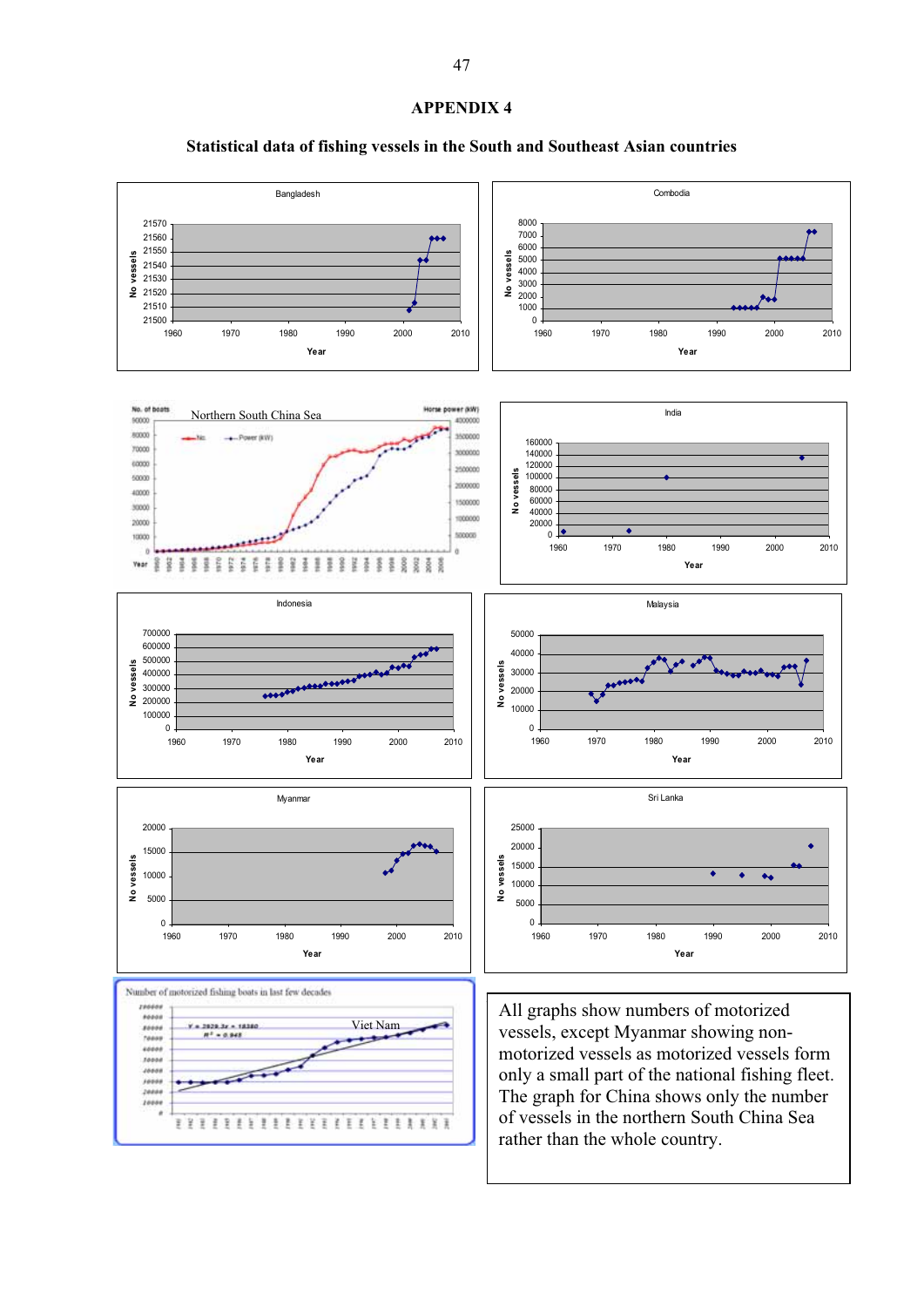| n      |
|--------|
| í      |
| ٠      |
| ٦<br>ŕ |
|        |
| è<br>۲ |

# Summary table of country reports from the South and Southeast Asia **Summary table of country reports from the South and Southeast Asia**

| major issues to<br>What are the<br>assessment?<br>stock                                                       | Insufficient &<br>species wise<br>data/short of<br>unreliable<br>resources<br>human $\&$<br>financial                                                                                                                         | limited and poor<br>skill shortage<br>short of fund<br>data                                           | short of human<br>landing data<br>No reliable<br>since late-<br>resources<br>1980s; | among different<br>coordination<br>agencies<br>Lack of                                                                                                                                                |
|---------------------------------------------------------------------------------------------------------------|-------------------------------------------------------------------------------------------------------------------------------------------------------------------------------------------------------------------------------|-------------------------------------------------------------------------------------------------------|-------------------------------------------------------------------------------------|-------------------------------------------------------------------------------------------------------------------------------------------------------------------------------------------------------|
| stock assessment? If<br>Is management plan<br>designed based on<br>yes, how often<br>specifically<br>revised? | Only for hilsa shad<br>and reviewed time<br>to time, but not for<br>other species                                                                                                                                             | $\frac{1}{2}$                                                                                         | Yes, about every 10<br>years                                                        | Yes; but not always<br>revised every 10<br>potential yield<br>estimates are<br>years                                                                                                                  |
| for major species?<br>are they updated?<br>If yes, how often<br>assessment done<br>Is stock status            | grossly done in<br>1980s<br>marine species<br>shad regularly,<br>Only for hilsa<br>but for other                                                                                                                              | $\frac{1}{2}$                                                                                         | Yes, every 5-10<br>years                                                            | covers 80% of the<br>Major fisheries<br>major fisheries<br>every 5 years;<br>consolidation<br>continuously<br>total catch<br>assessed<br>Yes;                                                         |
| Has overcapacity<br>percentage (best<br>If yes, at what<br>occurred?<br>guess)?                               | region (20%), but<br>Yes for shallower<br>not for deeper<br>region                                                                                                                                                            | ç.,                                                                                                   | Yes, 60%                                                                            | $Yes, 50-60%$                                                                                                                                                                                         |
| being issued?<br>licences still<br>Are new                                                                    | shrimp trawlers<br>Yes, but only<br>capped for                                                                                                                                                                                | $\frac{1}{2}$                                                                                         | $\frac{1}{2}$                                                                       | new licences are<br>motorized craft<br>Yes; in some<br>replacement,<br>licences are<br>mechanized<br>cases, new<br>issued for<br>issued to<br>craft as                                                |
| Is a fishing<br>required to<br>licence<br>fish?                                                               | Yes                                                                                                                                                                                                                           | Yes                                                                                                   | Yes                                                                                 | need licence<br>mechanized<br>craft do not<br>craft; non-<br>motorized<br>motorized<br>Yes, for<br>and                                                                                                |
| (you can list several in order)<br>biggest concern for fishery?<br>What is government's                       | (iii) Reduce fishing pressure<br>(iv) Reduction of pollutants<br>(v) Better fishers livelihood<br>from shallower region and<br>(i) Protection of juveniles<br>increase in deeper region<br>(ii) Increase marine<br>production | (ii) Protection of fish habitat<br>(i) Increase production and<br>alleviate poverty<br>& biodiversity | Fishermen's livelihood;<br>Yield                                                    | (ii) Juvenile exploitation<br>(iii) Decline in yields of<br>(iv) Impacts on marine<br>$(v)$ Implementation of<br>effective management<br>(i) Overcapitalization<br>some stocks<br>measures<br>ecology |
| contribution<br>Fishery %<br>to GDP                                                                           | 4.92                                                                                                                                                                                                                          | 11.4(16?)                                                                                             | 2.5                                                                                 |                                                                                                                                                                                                       |
| (million<br>Marine<br>tonnes)<br>catch                                                                        | 64.0                                                                                                                                                                                                                          | 0.066                                                                                                 | $\overline{3.1}$                                                                    | 3.2                                                                                                                                                                                                   |
| (million<br>product.<br>connes)<br>Total                                                                      | 2.44                                                                                                                                                                                                                          | 0.83                                                                                                  | 10.4                                                                                | 7.5                                                                                                                                                                                                   |
| Country                                                                                                       | Bangladesh                                                                                                                                                                                                                    | Cambodia                                                                                              | China                                                                               | India                                                                                                                                                                                                 |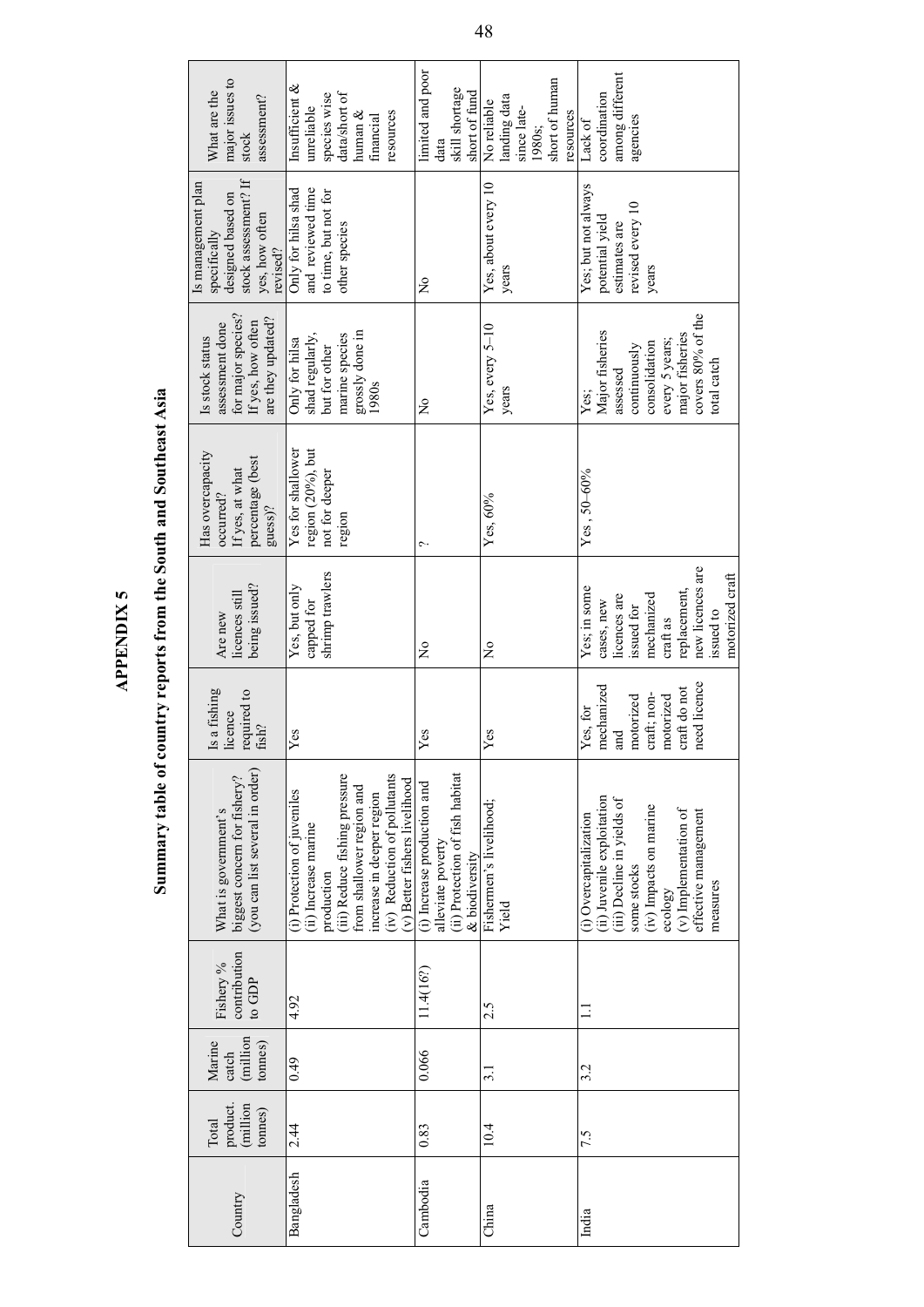| major issues to<br>What are the<br>assessment?<br>stock                                                       | limited human<br>coordination;<br>institutional<br>resources<br>capacity;<br>Lack of<br>limited | (ii) No suitable<br>research vessel<br>trained staff to<br>$(i)$ Lack of<br>do the SA                                                                                                                                                                                                                          | Insufficient<br>assessment<br>Lack of<br>funding<br>reliable<br>landing<br>expert;<br>stock<br>data;<br>$\frac{1}{2}$ |
|---------------------------------------------------------------------------------------------------------------|-------------------------------------------------------------------------------------------------|----------------------------------------------------------------------------------------------------------------------------------------------------------------------------------------------------------------------------------------------------------------------------------------------------------------|-----------------------------------------------------------------------------------------------------------------------|
| stock assessment? If<br>Is management plan<br>designed based on<br>yes, how often<br>specifically<br>revised? | Conceptually yes,<br>implementation<br>problem in                                               | $\tilde{z}$                                                                                                                                                                                                                                                                                                    | revised since<br>management<br>Yes, but not<br>old data for<br>still use the<br>1983 and<br>fishery                   |
| for major species?<br>are they updated?<br>If yes, how often<br>assessment done<br>Is stock status            | main species and<br>updated every 4<br>Yes, for certain<br>years                                | demersal finfish-<br>offshore demersal<br>10 years; shrimp<br>every 2-3-year;<br>fisnfish - every<br>every 10 years<br>every 5 years;<br>pelagic fish-<br>Yes, coastal                                                                                                                                         | species after 1980<br>assessment for all<br>kind of fish<br>No stock                                                  |
| Has overcapacity<br>percentage (best<br>If yes, at what<br>occurred?<br>guess)?                               | for certain group of<br>Yes, in some areas<br>species.                                          | demersal resources)<br>(Particularly for<br>Yes                                                                                                                                                                                                                                                                | Yes, 20%                                                                                                              |
| being issued?<br>licences still<br>Are new                                                                    | cases for vessel<br>with size of $>$<br>Yes in some<br>5GT                                      | (only for area<br>outside 30mm<br>and vessel<br>$>70$ GRT)<br>Yes                                                                                                                                                                                                                                              | Yes, some new<br>fisheries                                                                                            |
| Is a fishing<br>required to<br>licence<br>fish?                                                               | Yes                                                                                             | vessels &<br>fishing<br>$f_{\rm OT}$ all<br>gears)<br>Yes                                                                                                                                                                                                                                                      | consumption<br>Yes, except<br>fishing for<br>family                                                                   |
| (you can list several in order)<br>biggest concern for fishery?<br>What is government's                       | Imbalance fishing effort<br>Fishermen livelihood<br>Management Area<br>between Fisheries        | growth for the sector - Agro-<br>issues & habitat degradation)<br>(i) Increase productivity to<br>(iv) Create new sources of<br>(overcapacity, overfishing<br>(iii) Conserve and utilize<br>(ii) Declining resources<br>natural resources on a<br>enhance food security<br>sustainable basis<br>based industry | Food security for local<br>Coastal communities<br>consumption<br>livelihood<br>Income                                 |
| contribution<br>Fishery %<br>to GDP                                                                           | 2.5                                                                                             | 1.20                                                                                                                                                                                                                                                                                                           | 7.6                                                                                                                   |
| million)<br>Marine<br>tonnes)<br>catch                                                                        | 4.7                                                                                             | 1.38                                                                                                                                                                                                                                                                                                           | 1.68                                                                                                                  |
| product.<br>(million<br>tonnes)<br>Total                                                                      | 8.2                                                                                             | 1.56                                                                                                                                                                                                                                                                                                           | 3.17                                                                                                                  |
| Country                                                                                                       | Indonesia                                                                                       | Malaysia                                                                                                                                                                                                                                                                                                       | Myanmar                                                                                                               |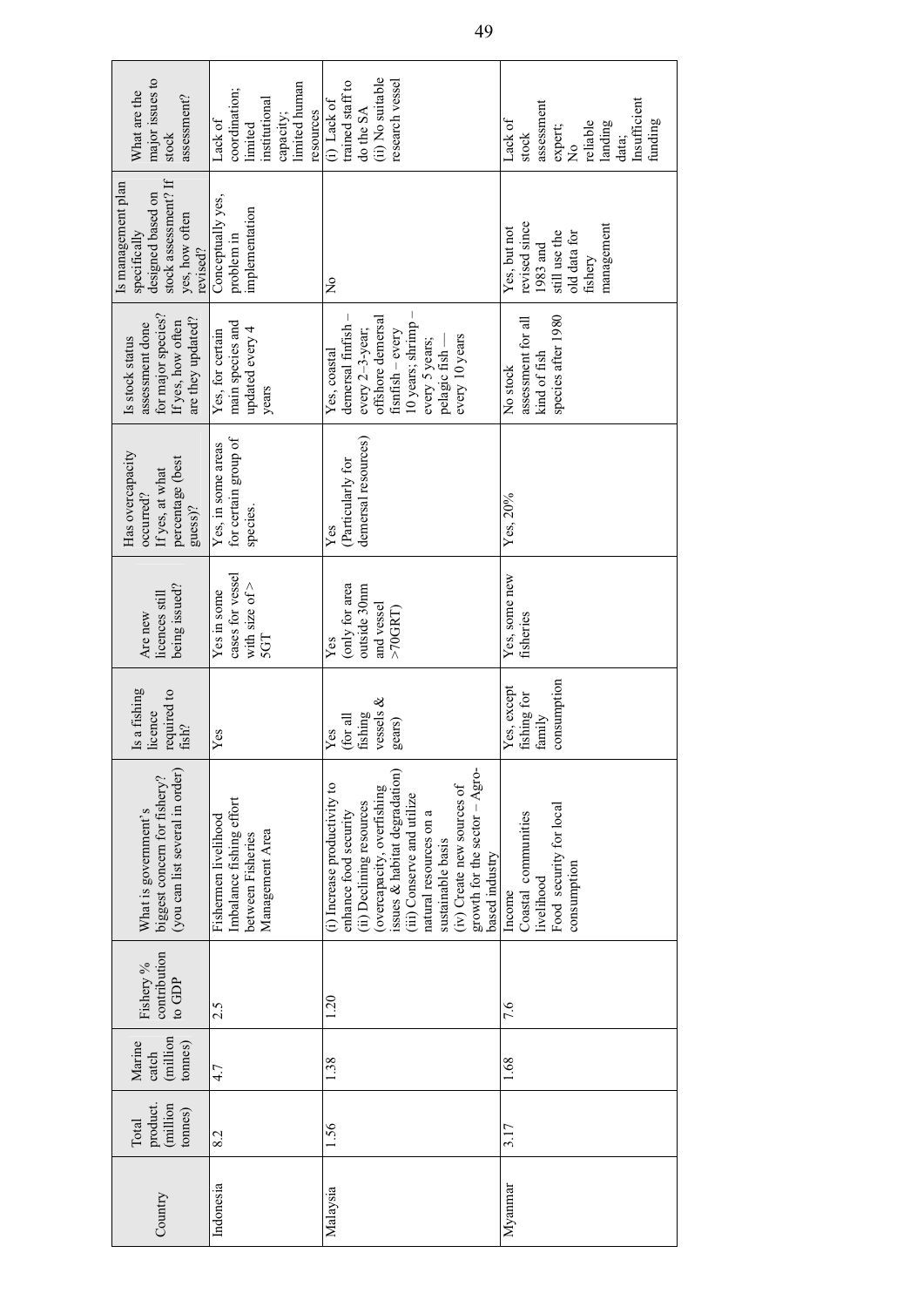| major issues to<br>What are the<br>assessment?<br>stock                                                       | resources and<br>Insufficient<br>human<br>funds                                                                     | Inadequate fund<br>equipments<br>Inadequate<br>personnel<br>Lack of               | gear, multi-<br>The multi-<br>Thailand's<br>difficult to<br>fisheries<br>fisheries<br>manage<br>species<br>marine<br>make                          | 1.3         |
|---------------------------------------------------------------------------------------------------------------|---------------------------------------------------------------------------------------------------------------------|-----------------------------------------------------------------------------------|----------------------------------------------------------------------------------------------------------------------------------------------------|-------------|
| stock assessment? If<br>Is management plan<br>designed based on<br>yes, how often<br>specifically<br>revised? | As stated in<br>Fisheries<br>Code<br>the                                                                            | $\frac{1}{2}$                                                                     | do not have<br>reference<br>Thailand<br>points                                                                                                     | n.a         |
| for major species?<br>are they updated?<br>If yes, how often<br>assessment done<br>Is stock status            | Yes, for a<br>especially<br>the large<br>yearly if<br>pelagics.<br>Updated<br>possible<br>groups,<br>species<br>few | fisheries are being<br>No. Tunas done<br>export-oriented<br>through IOTC,<br>done | Yes                                                                                                                                                | $a \cdot a$ |
| Has overcapacity<br>percentage (best<br>If yes, at what<br>occurred?<br>guess)?                               | have stated<br>studies on<br>groups of<br>Previous<br>occurred<br>species<br>it has<br>some                         | just after Tsunami<br>fisheries and also<br>Yes in some                           | $Yes, 50-60%$                                                                                                                                      | a           |
| being issued?<br>licences still<br>Are new                                                                    | For commercial<br>moratorium<br>is in effect,<br>fishers, a<br>none for<br>artisanal<br>fishers                     | renewed every<br>Yes and<br>year                                                  | allow new entry<br>Some fisheries<br>are capped,<br>but others                                                                                     | $a \cdot a$ |
| Is a fishing<br>required to<br>licence<br>fish?                                                               | scale fishers,<br>commercial<br>fishers, but<br>for small-<br>required<br>Yes for<br>none is                        | Yes                                                                               | $Y$ es                                                                                                                                             | n.a         |
| (you can list several in order)<br>biggest concern for fishery?<br>What is government's                       | - Resource conservation<br>$-$ Environmental<br>-Food security<br>degradation<br>$-Livelihood$                      | - Increase fish production<br>- Increase foreign trade<br>- Improve livelihood    | cost (fuel), shortage of<br>- Conflict among the<br>resource, high fishing<br>beneficial groups that<br>exploit the same<br>Overfishing,<br>labour | $a \cdot a$ |
| contribution<br>Fishery %<br>to GDP                                                                           | 2.2/4.3                                                                                                             | 2.7                                                                               | 1.3                                                                                                                                                | $a \cdot a$ |
| (million<br>Marine<br>tonnes)<br>catch                                                                        | 2.3                                                                                                                 | 0.27                                                                              | 2.6                                                                                                                                                | 1.3         |
| (million<br>product.<br>tonnes)<br>Total                                                                      | 4.7                                                                                                                 | 0.319                                                                             | $\frac{1}{4}$                                                                                                                                      | $a \cdot a$ |
| Country                                                                                                       | Philippines                                                                                                         | Sri Lanka                                                                         | Thailand                                                                                                                                           | Viet Nam    |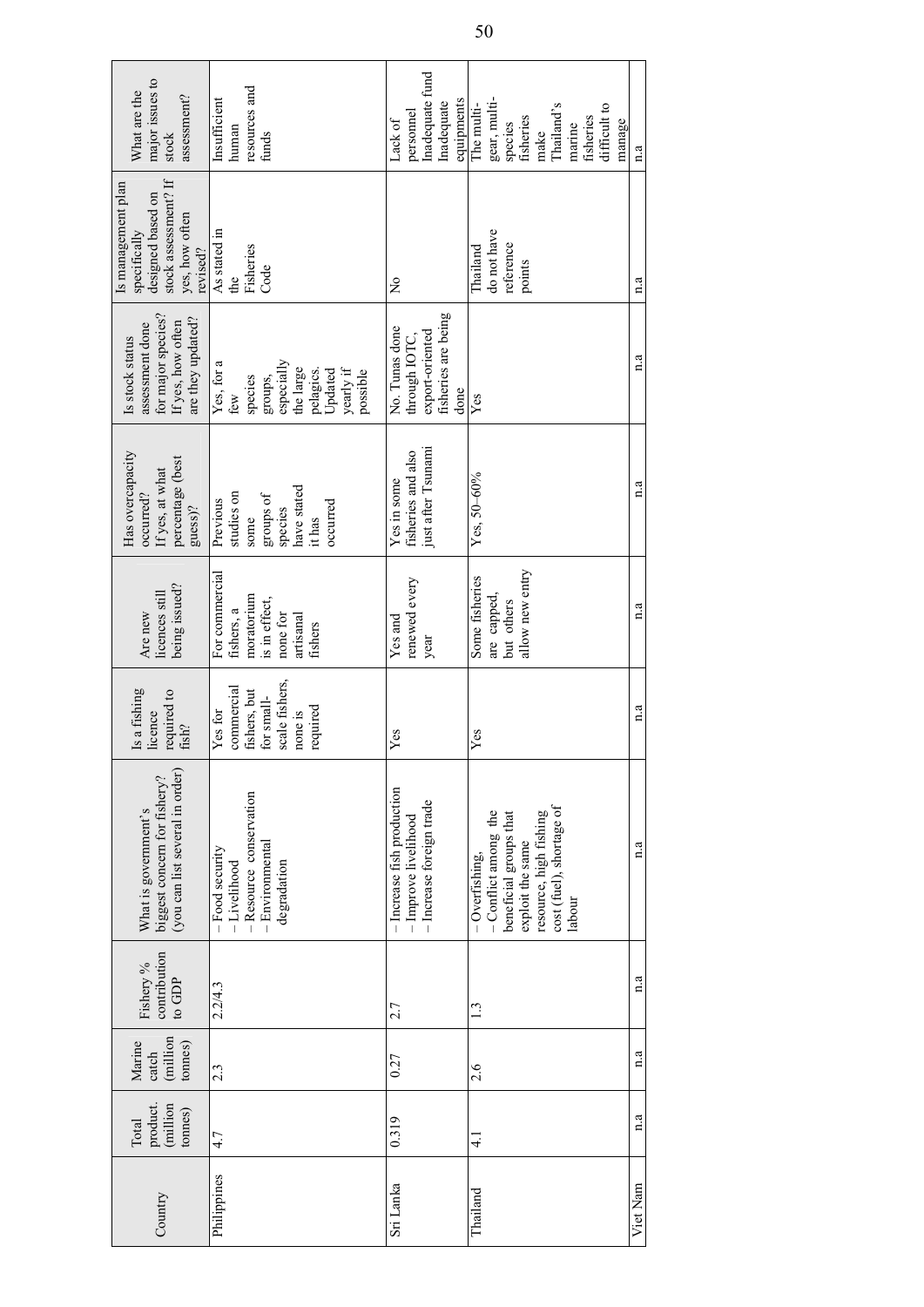| Country    | What are the major<br>issues to fishery<br>management?                                                                                                                                                         | Is illegal fishing<br>an issue?                          | Is bycatch an<br>issue?          | Is climate change a<br>What is the biggest<br>problem?<br>concern?                                                                                             | What is the area?<br>protected areas<br>established?<br>Any marine                              | biggest threat to<br>ecosystems?<br>What is the<br>marine                     | issues that need to be<br>Is there any other<br>flagged?                                                                                              |
|------------|----------------------------------------------------------------------------------------------------------------------------------------------------------------------------------------------------------------|----------------------------------------------------------|----------------------------------|----------------------------------------------------------------------------------------------------------------------------------------------------------------|-------------------------------------------------------------------------------------------------|-------------------------------------------------------------------------------|-------------------------------------------------------------------------------------------------------------------------------------------------------|
| Bangladesh | information on catch<br>stock, spawning and<br>Inadequate MCS<br>nursery grounds<br>implementation<br>information on<br>mechanism of<br>Lack of tools/<br>Inadequate<br>Inadequate<br>facilities<br>$&$ effort | artisanal fishing<br>Yes, for foreign<br>& unlicensed    | shrimp trawlers<br>Yes, only for | Yes, for coastal<br>aquaculture                                                                                                                                | spawning ground<br>of hilsa shad in<br>certain period<br>Yes, only for                          | from shallower<br>Indiscriminate<br>juvenile catch<br>region and<br>pollution | cyclone/tsunami and<br>Security at sea due<br>pirates/robbers for<br>to natural disaster<br>fishing crafts &<br>the fishers and<br>also from<br>gears |
| Cambodia   | Poor implementation<br>Insufficient data<br>of regulations                                                                                                                                                     | $\frac{1}{2}$                                            | $\tilde{\mathsf{x}}$             | $\tilde{\mathsf{z}}$                                                                                                                                           | $\frac{1}{2}$                                                                                   | ž                                                                             |                                                                                                                                                       |
| China      | because of large no<br>Difficult to enforce<br>of boats                                                                                                                                                        | Yes, destructive<br>without licences<br>fishing; fishing | Yes, bycatch of<br>juveniles     | fluctuation because<br>Yes, large catch<br>of climate<br>variability                                                                                           | zones, but fishing<br>is still allowed<br>No. There are<br>conservation<br>some                 | development;<br>Overfishing;<br>pollution<br>coastal                          | Capture of juveniles                                                                                                                                  |
| India      | implementation of<br>rules and MCS<br>Weak                                                                                                                                                                     | $\frac{1}{2}$                                            | Yes, for trawling                | abundance of low-<br>rise and safety are<br>species. Potential<br>stocks; sea level<br>Yes, for pelagic<br>decline of some<br>major concerns<br>value fish and | reserves $(6.16\%$<br>MPAs and two<br>biogeographic)<br>There are 31<br>biosphere<br>of coastal | degradation of<br>environment,<br>destruction<br>Fishing/<br>habitat          | FMPs formulation,<br>Co-management                                                                                                                    |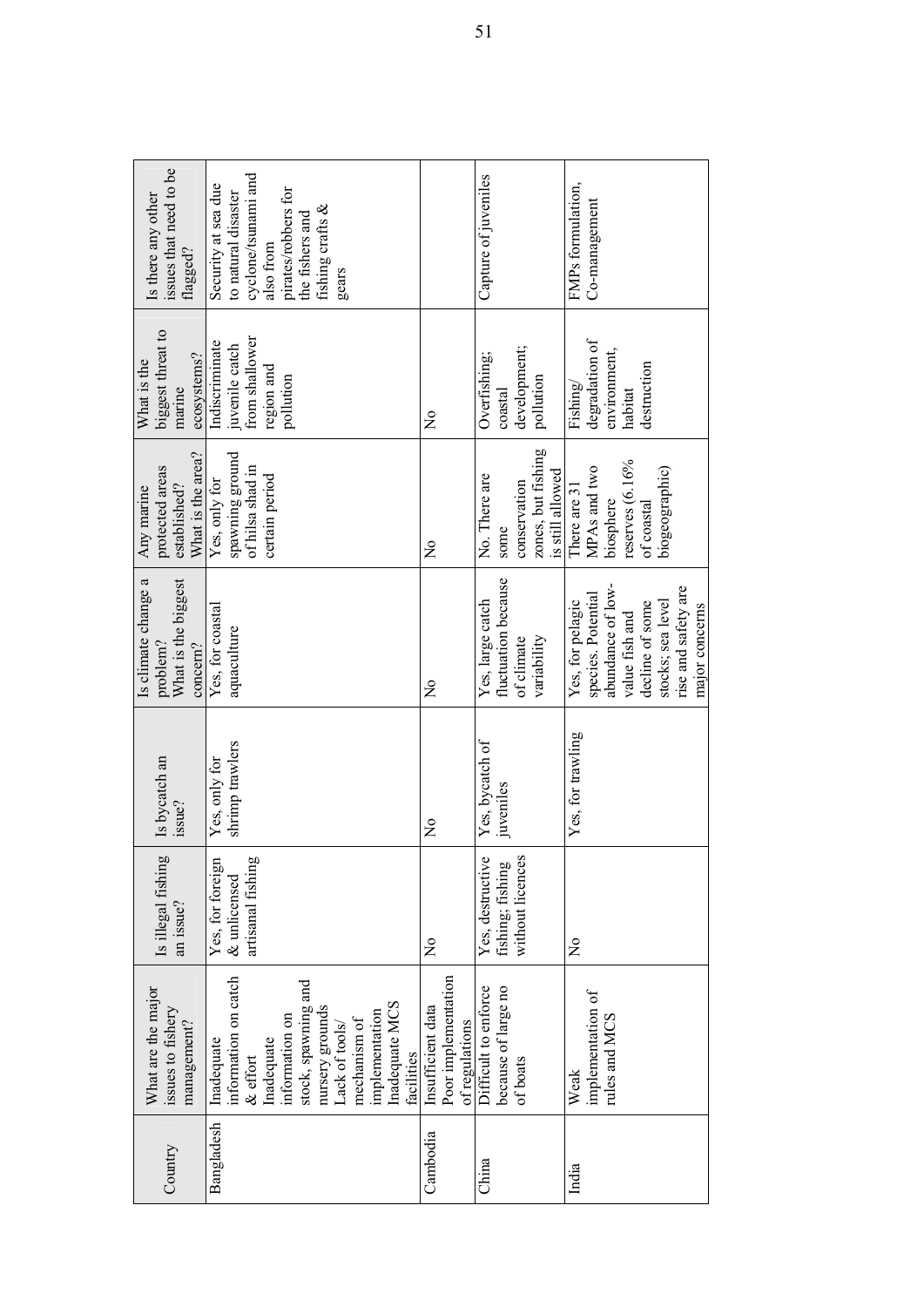| issues that need to be<br>Is there any other<br>lagged?<br>biggest threat to | access to coastal and<br>essential fish habitat<br>market for certain<br>threaten species<br>- protecting the<br>- Controllable<br>- controllable<br>shallow water<br>fisheries<br>population areas<br>coastal waters in                                          |
|------------------------------------------------------------------------------|-------------------------------------------------------------------------------------------------------------------------------------------------------------------------------------------------------------------------------------------------------------------|
| ecosystems?<br>What is the<br>marine                                         | $-Polution to$<br>$-$ Coastal and<br>estuarine and<br>high density<br>degradation<br>coral reef                                                                                                                                                                   |
| What is the area?<br>protected areas<br>established?<br>Any marine           | Already declared<br>that the target on<br>million Ha in<br>MPA at 10<br>2010                                                                                                                                                                                      |
| Is climate change a<br>What is the biggest<br>problem?<br>concern?           | recruitment pattern<br>neritic fisheries<br>Yes, changing<br>on coastal and                                                                                                                                                                                       |
| Is bycatch an<br>issue?                                                      | turtle and seabird,<br>tuna longline for<br>Yes, mainly on<br>trawl for turtle                                                                                                                                                                                    |
| Is illegal fishing<br>an issue?                                              | Yes, due to lack<br><b>POA on IUUF</b><br>implementing<br>perception on<br>of common                                                                                                                                                                              |
| What are the major<br>issues to fishery<br>management?                       | institutional capacity<br>-Limited catch and<br>controllable access<br>documentation on<br>fisheries (<30GT)<br>$-$ Strengthening<br>semi-industrial<br>standard effort<br>shallow water<br>to coastal and<br>commitment<br>$-Lack of$<br>$-Lack$ of<br>fisheries |
| Country                                                                      | Indonesia                                                                                                                                                                                                                                                         |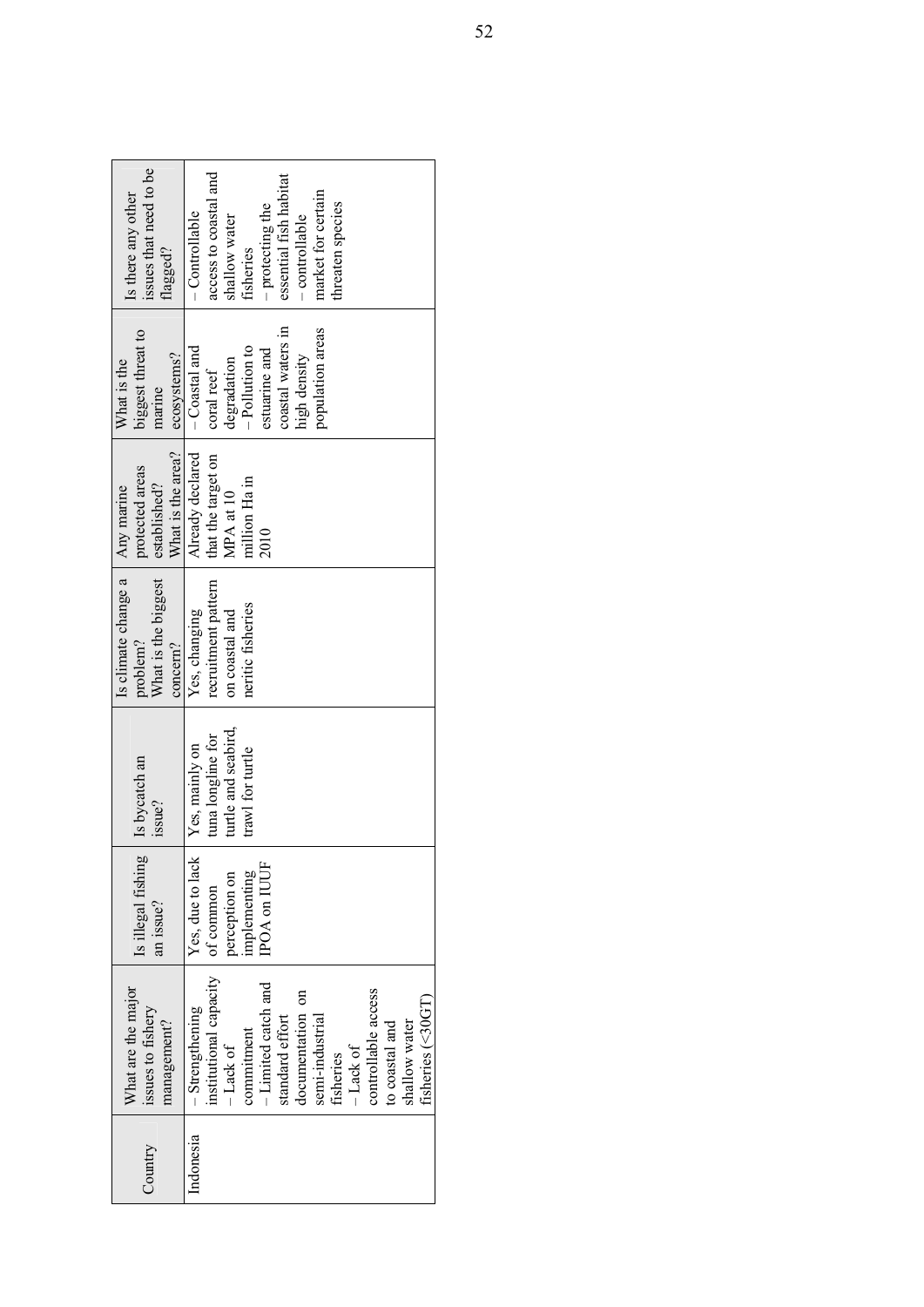| issues that need to be<br>Overlapping claimed<br>Is there any other<br>flagged?<br>areas                                                                                                                                                                                                                                                                                                                                                 | mesh size in cod<br>end of trawl net<br>of nearshore by<br>are other issues<br>that need to be<br>forbidden area<br>Trawling in<br>baby trawl,<br>using small<br>flagged  |
|------------------------------------------------------------------------------------------------------------------------------------------------------------------------------------------------------------------------------------------------------------------------------------------------------------------------------------------------------------------------------------------------------------------------------------------|---------------------------------------------------------------------------------------------------------------------------------------------------------------------------|
| -Coastal erosion<br>biggest threat to<br>ecosystems and<br>development to<br>the sensitive<br>ecosystems?<br>$-$ Impact of<br>What is the<br>coastal and<br>$-Marine$<br>pollution<br>habitats<br>marine<br>marine<br>$\cos$ astal                                                                                                                                                                                                       | biggest threaten<br>reef areas is the<br>Overutilization<br>fishing in coral<br>of mangrove<br>ecosystem<br>forest and<br>dynamite<br>to marine                           |
| Parks (Sabah $-6$ ,<br>What is the area?<br>Wildlife reserves<br>includes: Marine<br>Parks (42), State<br>200 MPA which<br>RAMSAR Sites<br>There are about<br>Protected Area,<br>legislations and<br>(6 site = $95712$ )<br>departments. It<br>protected areas<br>Reserves, Bird<br>Sanctuaries &<br>under various<br>Sarawak $-3$ ),<br>were gazetted<br>established?<br>Any marine<br>Mangrove<br>Fisheries<br>$(8)$ and<br>Yes<br>ha) | national marine<br>established in<br>archipelago<br>park was<br>Yes, one<br>Myeik                                                                                         |
| Is climate change a<br>What is the biggest<br>but not sure on the<br>Yes it is a concern<br>problem?<br>concern?<br>effect.                                                                                                                                                                                                                                                                                                              | Yes, large catch<br>fluctuation in<br>especially in<br>hilsa fishery<br>pelagic fish                                                                                      |
| Is bycatch an<br>No, all being<br>utilized<br>issue?                                                                                                                                                                                                                                                                                                                                                                                     | Yes, bycatch is<br>an issue since<br>commercially<br>juveniles fish<br>are included<br>important<br>some                                                                  |
| Is illegal fishing<br>- Foreign vessel<br>other than in the<br>Malaysia's EEZ<br>fishing zone. In $2008, 1\,296$<br>-Local vessels<br>RM0.2 million.<br>cases with total<br>RM1.7 million<br>and auction of<br>In 2008, there<br>compound of<br>that operated<br>operating in<br>seized catch<br>are 61 cases<br>involving 4<br>countries<br>allocated<br>an issue?<br>valued at<br>Yes                                                  | Yes, destructive<br>fishing without<br>other countries<br>poaching from<br>practices;<br>licences;<br>fishing                                                             |
| Lack of political will<br>managerial position<br>What are the major<br>scientific advice<br>issues to fishery<br>Lack of human<br>Lack of details<br>management?<br>resources at                                                                                                                                                                                                                                                         | Insufficient staff<br>and facilities for<br>implementation<br>major issues to<br>of monitoring,<br>system are the<br>management<br>surveillance<br>control and<br>fishery |
| Malaysia<br>Country                                                                                                                                                                                                                                                                                                                                                                                                                      | Myannar                                                                                                                                                                   |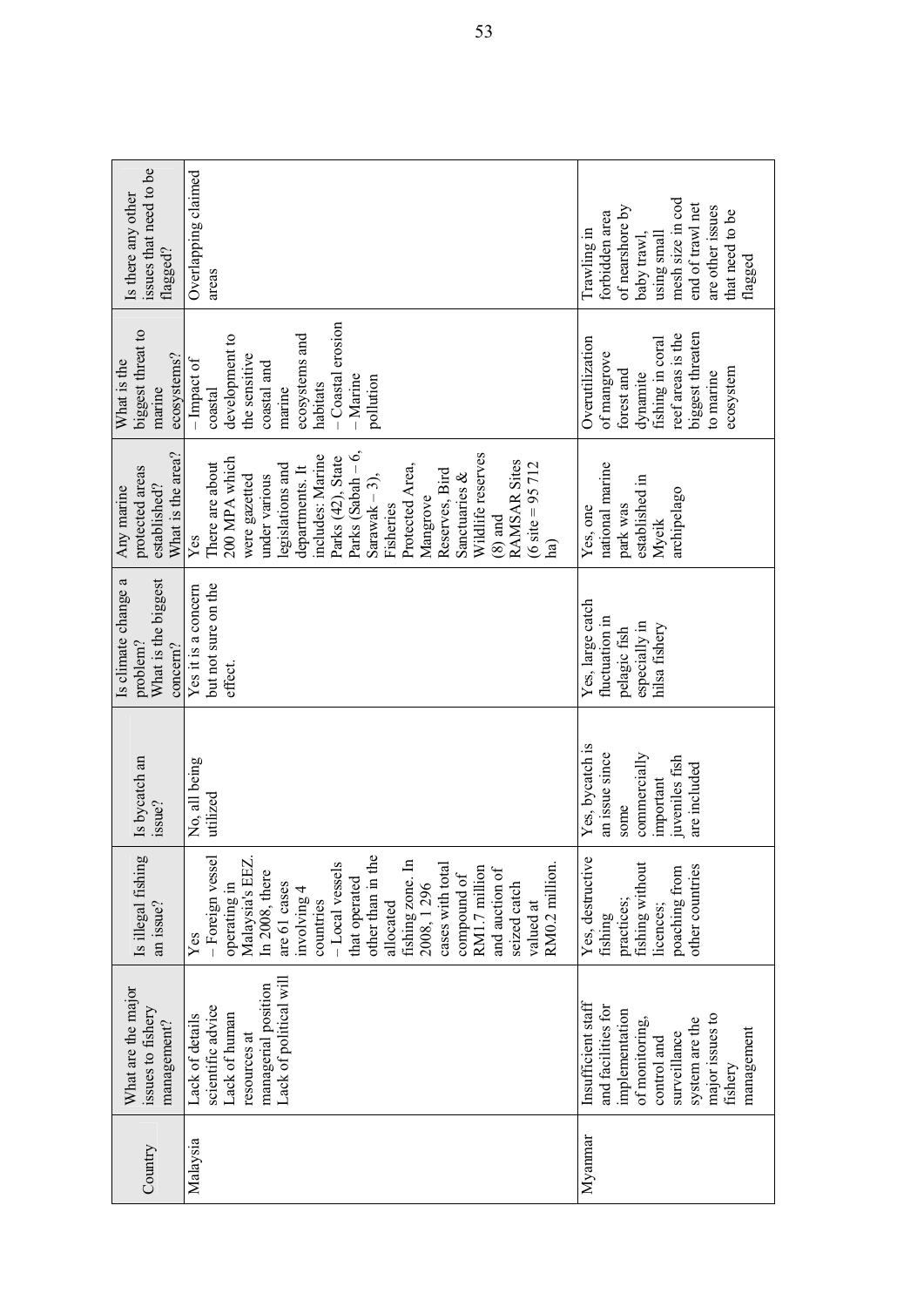| Country     | What are the major<br>issues to fishery<br>management?                      | Is illegal fishing<br>an issue?                                             | Is bycatch an<br>issue?                                                                                                                                                                                     | Is climate change a<br>What is the biggest<br>problem?<br>concern?                                                               | What is the area?<br>protected areas<br>Any marine<br>established?                                                                      | biggest threat to<br>ecosystems?<br>What is the<br>marine                                                                            | issues that need to be<br>Is there any other<br>flagged? |
|-------------|-----------------------------------------------------------------------------|-----------------------------------------------------------------------------|-------------------------------------------------------------------------------------------------------------------------------------------------------------------------------------------------------------|----------------------------------------------------------------------------------------------------------------------------------|-----------------------------------------------------------------------------------------------------------------------------------------|--------------------------------------------------------------------------------------------------------------------------------------|----------------------------------------------------------|
| Philippines | enforce legal<br>Insufficient<br>measures;<br>resources<br>Hard to          | reduced if not<br>slowly being<br>eradicated<br>Yes, but<br>outright        | Yes and no                                                                                                                                                                                                  | production in<br>Yes, fish<br>general                                                                                            | categorized as to<br>local ordinance,<br>established (e.g<br>by national law<br>the manner<br>substantial<br>number<br>Quite a<br>etc.) | development and<br>- Uncontrolled<br>mining among<br>-IUU fishing;<br>$-$ Foreshore<br>population<br>Pollution;<br>growth;<br>others | Politics?                                                |
| Sri Lanka   | Inadequate fund<br>implementation<br>Lack of legal<br>facilities<br>Lack of | waters and vice<br>vessels in local<br>Yes, pouching<br>of foreign<br>versa | Not at present                                                                                                                                                                                              | Coast erosion, sea<br>water intrusion<br>Not at present<br>Sea level rise                                                        | 2 Marine parks<br>4 sanctuaries                                                                                                         | fishing methods,<br>development<br>coral mining<br>Solid wastes<br>Destructive<br>Coastal                                            | None                                                     |
| Thailand    | interferences<br>Political                                                  | estimation<br>Yes, no                                                       | catches are landed,<br>assumed that there<br>Yes such as shark<br>No discarding all<br>but we are fully<br>if not eatable as<br>is no discard in<br>trash fish. We<br>the Gulf of<br>exploited.<br>Thailand | impact on fisheries<br>and efficiency of<br>Yes, more storms<br>fishing operation.<br>will affect the<br>No studies on<br>safety | $(5,685.23$ KM2)<br>area (79,757.22<br>- Conservation<br>$-21$ MPAs<br>km2 about<br>25.23%)                                             | fishing activity<br>$-$ Excessive<br>-Pollution                                                                                      | None                                                     |
| Viet Nam    | 1.3                                                                         | $a \cdot a$                                                                 | a                                                                                                                                                                                                           | a                                                                                                                                | $a \cdot a$                                                                                                                             | $a \cdot a$                                                                                                                          | $a \cdot a$                                              |